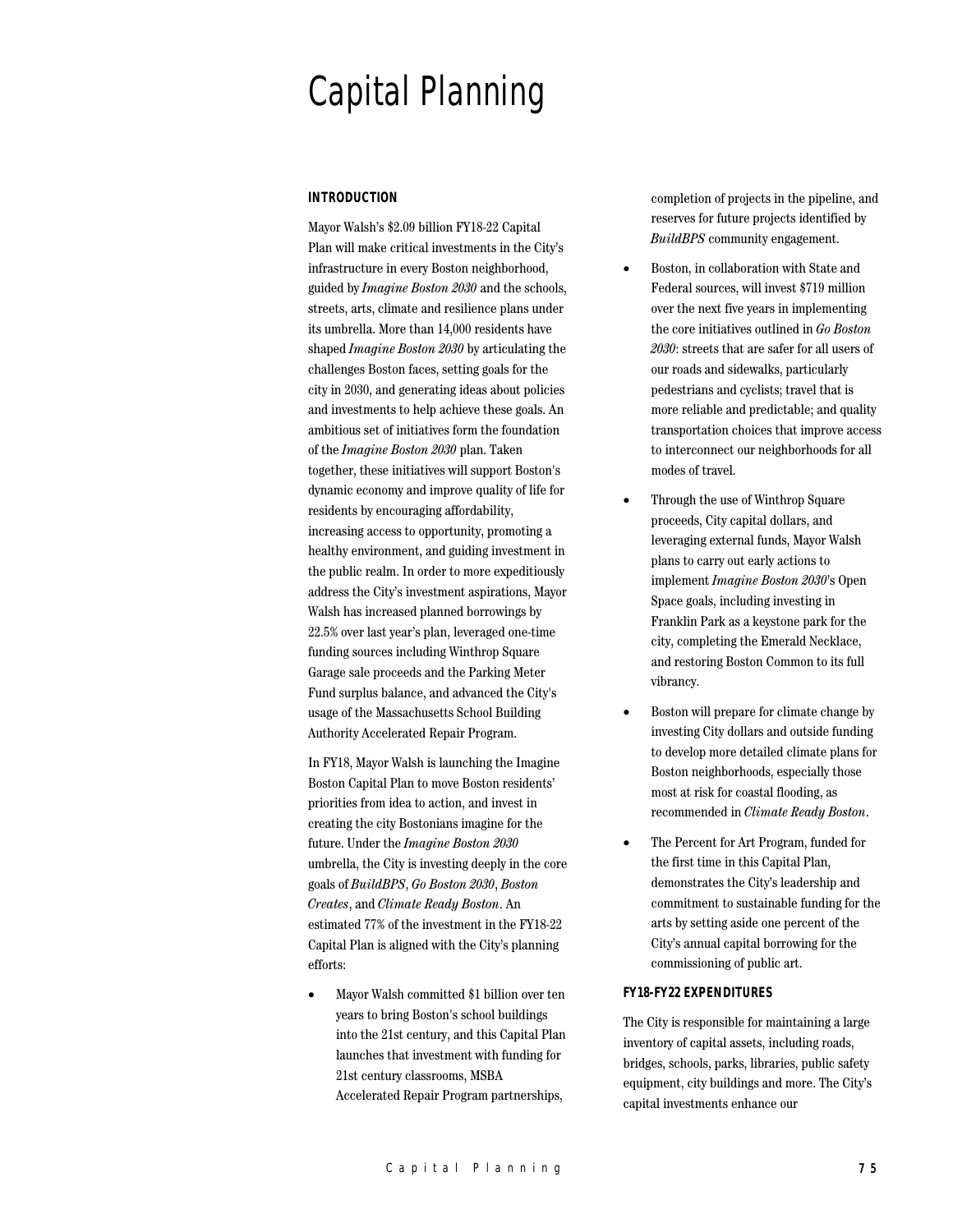neighborhoods, improve mobility, support the academic agenda of our schools and reinforce public safety with quality emergency response tools.

With *Imagine Boston 2030* and other City Planning efforts guiding many of the investments in this plan, projects in the FY18-22 Capital Plan are categorized within the *Imagine Boston 2030* initiatives below.

These capital investments are planned and funded through the City's Capital Plan, which is separate and distinct from the annual operating budget. The Capital Plan is primarily funded by borrowing through the issuance of bonds within the City's fiscally responsible debt affordability limits.

## **Education**

Mayor Walsh announced a \$1 billion investment to modernize Boston's public school infrastructure, and the BuildBPS plan will guide that process. Through a dedication of City capital funds and a strong working relationship with the Massachusetts School Building Authority (MSBA), the plan will more than double the capital spending on BPS facilities over the next decade. In total, Boston will invest \$312 million in City Capital funds in BPS capital projects over the next five years, with an additional \$418 million committed for the following five years. Mayor Walsh's FY18-22 Capital Plan implements early action BuildBPS initiatives and reserves funding for projects identified by the BuildBPS engagement process.

The \$13 million BuildBPS 21st Century Schools Fund will provide schools with 21st century tools, including new technology and comfortable, movable furniture. This initiative will promote learner-centric programs, benefit professional development, and provide greater flexibility in both current and future learning spaces. Relative to larger-scale building renovations and repairs, these upgrades can be done at lower cost and on an accelerated timeline. BPS will create a menu of 21st century packages that schools will be able to select from, depending on their needs. BPS will work with school leaders to complete these upgrades in the 2017-18 school year.

Boston has also successfully ramped up its efforts to leverage MSBA Accelerated Repair Program (ARP) dollars to provide much needed improvements to its schools. This summer, Boston will invest \$13.6 million to unlock a \$16.3 million grant from the MSBA to provide seven BPS schools with new windows. In addition, the MSBA has approved a \$6.4 million grant, with Boston providing \$3.4 million in matching funds, to replace roofs and boilers at five BPS schools. The Mayor's Capital Plan sets aside an additional \$24 million over five years to position Boston to further leverage MSBA ARP dollars in the future.

This Capital Plan allows Boston to invest in BPS projects already in the pipeline:

- Slated to be completed in winter of 2017/2018, the \$73 million Dearborn STEM Academy will open for students in September 2018. The project, which leverages a projected \$37 million match from the MSBA, is designed based upon a project-based learning curriculum, with an emphasis on STEM education.
- Over the next two years, the Eliot School construction projects will be completed. The new \$23 million North Bennet Street building will welcome 5th to 8th graders this fall into a 21st century learning environment, while this summer, the final phase of construction will begin at the Commercial Street building.
- The Capital Plan provides for Boston's matching investment in the Josiah Quincy Upper School (JQUS) and Boston Arts Academy (BAA), which are collaborative projects with the Massachusetts School Building Authority (MSBA).

### **Transportation**

Mayor Walsh's FY18-22 Capital Plan, drawing on City, State and Federal sources, will invest \$719 million over the next five years in implementing the core initiatives outlined in *Go Boston 2030*. Pursuant to *Go Boston 2030*, Boston will strive for streets that are safer for all users of our roads and sidewalks, particularly pedestrians and cyclists; travel that is more reliable and predictable, and quality transportation choices that improve access, to interconnect our

## 7 6 Capital Planning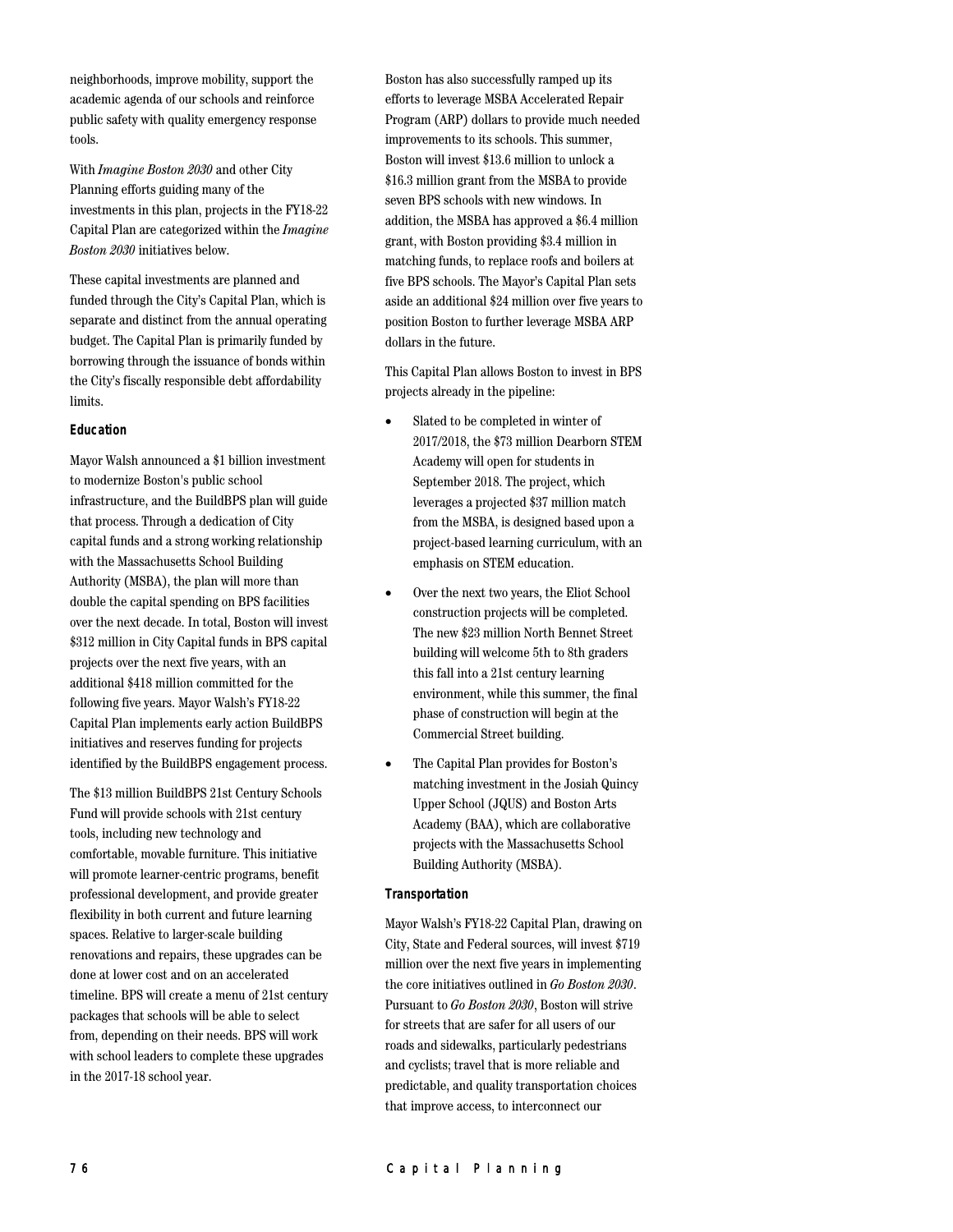neighborhoods for all modes of travel. Driven by these core goals of safety, reliability, and access, the Capital Plan focuses on key investments.

The Capital Plan makes critical investments to improve safety for Boston's most vulnerable street users with a focus on roadway corridors, safe crossings, and traffic calming on residential streets and in small-business districts. Vision Zero, funded for FY18 at \$4.1 million, will make targeted safety improvements at corridors and intersections with known safety challenges, and to traffic-calm residential streets. This Capital Plan notably invests in the transformation of Hyde Square, North Square, Central Square, Dudley Street, and Boylston Street. It also sets aside funding for long term investment in other Main Street business districts across the city.

To improve safety and expand access to Boston's streets, Boston is launching a citywide, multiyear campaign to bring all crosswalks, lane markings, and bike lanes into a state of good repair, using a combination of operating and capital resources. As Boston works to expand access to make neighborhoods interconnected for all modes of travel, including driving, cycling, and walking, it is important to ensure that our roadways are designed to maximize the safety of such modes of travel. Clear lane markings including crosswalks, "Don't Block the Box" markings at key intersections, and wellmarked bike lanes with appropriate insignia, all help reduce collisions, making our roadways safer for all users.

The Capital Plan invests in design and provides matching funds to unlock hundreds of millions of additional federal and state investment to transform key corridors in the city. The designs will focus primarily on stress-free walking, protected bicycling, and better accommodating public transportation. It also puts an additional emphasis on improving the street infrastructure in parallel with new housing investment in some of our neighborhoods. Key corridors include Melnea Cass Boulevard, Commonwealth Avenue, Boylston Street (Fenway), Columbia Road, the Sullivan Square - Rutherford Avenue - North Washington Street corridor, and street designs for the Boston Planning and Development Agency's PLAN initiatives in Jamaica Plain/ Roxbury and on Dorchester

Avenue. The Capital Plan focuses on adding protected bicycle lanes on every "Great Streets" project, and on off-street paths such as the Fenway-Roxbury Connector, South Bay Harbor Trail, and Connect Historic Boston, all complemented by continuing the \$900,000 annual investment in the Strategic Bicycle Network.

Through the FY18-22 Capital Plan, the City will also make investments to maintain bridges, roads, sidewalks, off-street paths, street lighting, and building facilities that are essential to the high-quality delivery of services. In addition to the transformation of the North Washington Street Bridge, this Capital Plan invests in upgrades to a series of other bridges in an effort to bring all bridges to a state of good repair by 2030. Using City Capital and Chapter 90 funding from the Commonwealth, Boston will continue necessary road and sidewalk resurfacing and reconstruction projects. Finally, Boston will continue to invest in ADA ramps and signals, and well-lit streets.

#### **Technology**

Consistent with *Imagine Boston 2030* and *Go Boston 2030*, Boston will invest in intelligent traffic signals to improve safety and reduce congestion. Through funding in the Capital Plan, the City will begin a transformation to the next generation of traffic signal technology, with an initial focus on some of the City's busiest corridors and bus routes. This innovation will minimize delay and maximize coordination across signals. The Capital Plan also funds a multi-year program to create improved and - in many cases - signalized intersections in some of the more challenging locations in the City. This includes the Father Hart Bridge area in Hyde Park, where the City aims to install new traffic signals at each end of the bridge as well as at the interconnected signals in Wolcott Square.

The City will continue investing in the Boston Fiber Network (BoNet) to improve Boston's fiber backbone and infrastructure. The goal is to provide broadband services to 73 additional Boston Public Schools, 24 family public housing developments and more than 100 City buildings, while also strengthening public safety communications. Expanding Boston's Fiber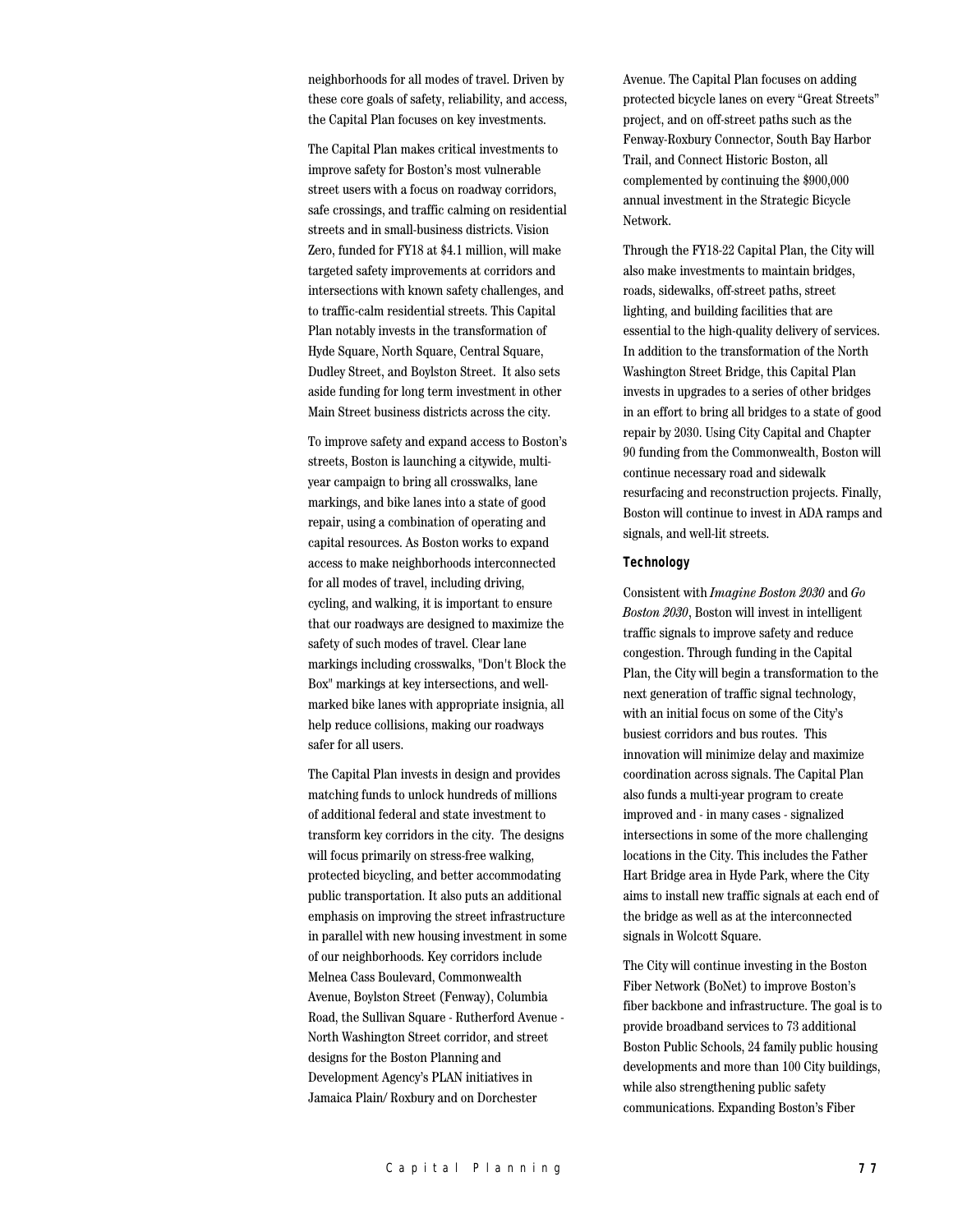Optic Network to these schools will deliver gigabit (1 Gbps) bandwidth capacity for PARCC online testing, online learning, administrative and video services, and in-campus Wi-Fi, along with additional services. Additionally, this investment will help the City to expand and improve public safety services across the City and present opportunities to deploy Wicked Free Wi-Fi to a broader geography.

To continue to make City services responsive to real time data, the Capital Plan also allows for the investment in Boston311 to deliver a more personalized experience for many services and better understand how customers interact with the City across departments. Building on the launch of Boston.gov in July of 2016, Boston will bring new services online, update existing services to improve user experience, and adapt to shifting technology trends and customer expectations.

### **Open Space**

*Imagine Boston 2030* calls for the City to strengthen Boston's existing park system and invest in new open spaces. Through the use of Winthrop Square proceeds, City capital dollars, and leveraging external funds, Mayor Walsh plans to carry out early actions to implement *Imagine Boston 2030's* Open Space goals, including investing in Franklin Park as a keystone park for the city, completing the Emerald Necklace, and restoring Boston Common to its full vibrancy.

Franklin Park renovations are already underway with investments in its pathways and a commitment to caring for its tree canopy. Mayor Walsh has also committed to a \$28 million investment funded by the sale of the Winthrop Square garage to fully renovate Boston's largest park, which borders multiple neighborhoods. These improvements, combined with the current master planning of Moakley Park, serve as anchor projects to launch the city's efforts to complete the Emerald Necklace. Originally envisioned by the Olmsted Corporation in the 1890s, the completion will be a community-led and modern interpretation of a green street, which increases connections in underserved areas of our city. Mayor Walsh has also committed \$28 million from the Winthrop garage sale to augment the current historic

levels of investment in Boston Common to fully renovate America's First Park. This investment will ensure future generations will enjoy the park in its full vibrancy.

In addition to the major initiatives outlined in Imagine Boston 2030, Mayor Walsh's FY18-22 Capital Plan continues investments to ensure Boston's open spaces are among the nation's most accessible and equitable. With the reconstruction of Franklin Park pathways underway, Mayor Walsh will extend his commitment to usage and safety of the Emerald Necklace with a \$4.8 million pathway improvement around Jamaica Pond. From the annual lantern parade, to the thousands of children who learn boating, to the endless parade of walkers and joggers enjoying the 1.5 mile loop for recreation, Jamaica Pond is a singular urban park experience. Across town, a renovation of Paul Revere Mall in the North End will ensure this historic park is a welcoming and inviting place for residents and visitors. The Paul Revere monument, along the Freedom Trail, is one of the most photographed sculptures in Boston. This renovation will include restoration of the fountain and monument, accessible pathways, landscaping, and utility work.

Ninety-seven percent of Bostonians live within a ten-minute walk of a park, but those spaces are only truly equitable if they serve the diverse needs of all our residents. Mayor Walsh recognizes the need for inclusive design and has created robust budgets for park renovation projects at Martin's Park in the Seaport, Smith Playground in Allston, and McConnell Playground and Garvey Playground in Dorchester. FY18 will bring the beginning of the renovation of the 45-acre Harambee Park. The investment will include environmental improvements, pedestrian pathways, field renovations and entrance improvements to transform Harambee into a premier example of community-led comprehensive planning.

### **Energy and Environment**

As part of Boston's implementation of *Imagine Boston 2030*, Mayor Walsh's FY18-22 Capital Plan includes investments to support a healthy environment, reduce energy consumption and greenhouse gas emissions, and prepare for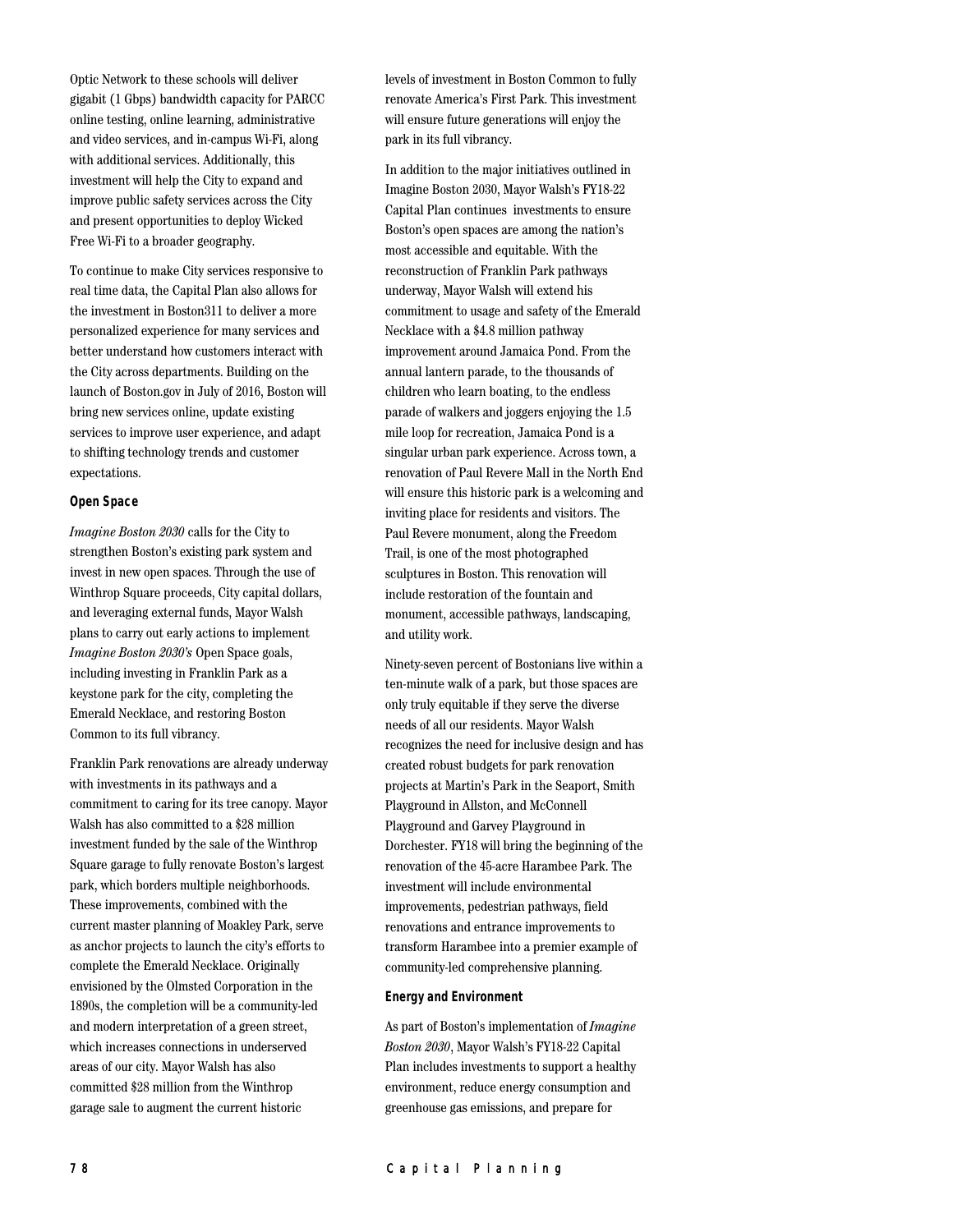climate change. Leveraging outside funding, the Capital Plan allows for development of more detailed climate plans for Boston neighborhoods, especially those most at risk for coastal flooding, as recommended in *Climate Ready Boston*. These plans are essential for protecting the safety and vitality of existing residents, businesses, and institutions, and for ensuring the implementation of continued growth and development, as envisioned in *Imagine Boston 2030*.

Through Renew Boston Trust, Boston will undertake renovation projects to reduce City buildings' energy consumption and capture the resulting financial savings. The City plans to finance the program with general obligation bonds payable in part with the financial savings resulting from reduced energy consumption. The City will implement the program through contracts with Energy Service Companies (ESCOs) that guarantee the energy savings generated by the projects sufficiently offset anticipated debt service costs.

## **Health**

To encourage a healthy environment, including safe streets and communities, Boston is renovating several neighborhood community centers to better serve residents' needs. In FY18, Mayor Walsh is launching a major renovation to the BCYF Curley Community Center, an asset of the South Boston community. The heavily used building, which spans nearly a quarter mile on the South Boston beachfront, has an outdated layout for today's usage, and is in need of a major renovation. Currently under construction, the BCYF Paris Street Community Center is undergoing a major renovation to better meet the East Boston community's needs by providing additional programming space, a Teen Center, a new gym floor, a rock climbing wall, and a new fitness area. Construction will begin in FY18 on renovations to the BCYF Vine Street Community Center in Roxbury and the BCYF Gallivan Community Center in Mattapan.

## **Housing**

In 2014, Mayor Walsh released *Housing a Changing City: Boston 2030*, the Administration's comprehensive plan to

accommodate Boston's rapid growth and stabilize the housing market over the next 15 years. Through the strategies outlined in the plan, more than 19,200 new housing units have already been completed or are currently in construction. This represents 36% of the City's 53,000-unit target for 2030. The City combines General Fund dollars with federal grants, state grants, and developer fees to leverage a wide variety of sources to invest in the creation and preservation of affordable housing citywide.

Municipal finance law does not allow the City to use city capital dollars to support private housing, but public infrastructure projects can enable housing development. Investments in this Capital Plan serve as critical component to several public and private residential projects. Mayor Walsh's Capital Plan invests in reconstruction of roads and sidewalks in the Whittier Street housing development in conjunction with a \$30 million Housing and Urban Development grant to revitalize the development and surrounding neighborhood. Known as Whittier Choice, the project will ultimately create a total of 387 mixed-income rental units.

The City is also in design of various street reconstructions in the Madison Park Village of Roxbury, bounded by Melnea Cass Boulevard and Tremont Street, enhancing the area ahead of new housing development along Melnea Cass in Lower Roxbury. The Madison Park Infill project will be comprised of a four-story building with 16 units and a five-story building with 60 units located just southwest of the Ruggles MBTA Orange Line station.

Boston will also be renovating the second floor of the Woods Mullen Shelter to increase the programming space, including housing search services and front door triage that enables shelter staff to meet with every new guest entering the shelters to conduct an in-depth assessment. This assessment leads to the development of a client-centered plan to exit the shelter system into safe, supported, and stable housing as quickly as possible.

#### **Arts and Culture**

The Mayor's Office of Arts and Culture released the City's first cultural plan, *Boston Creates*, in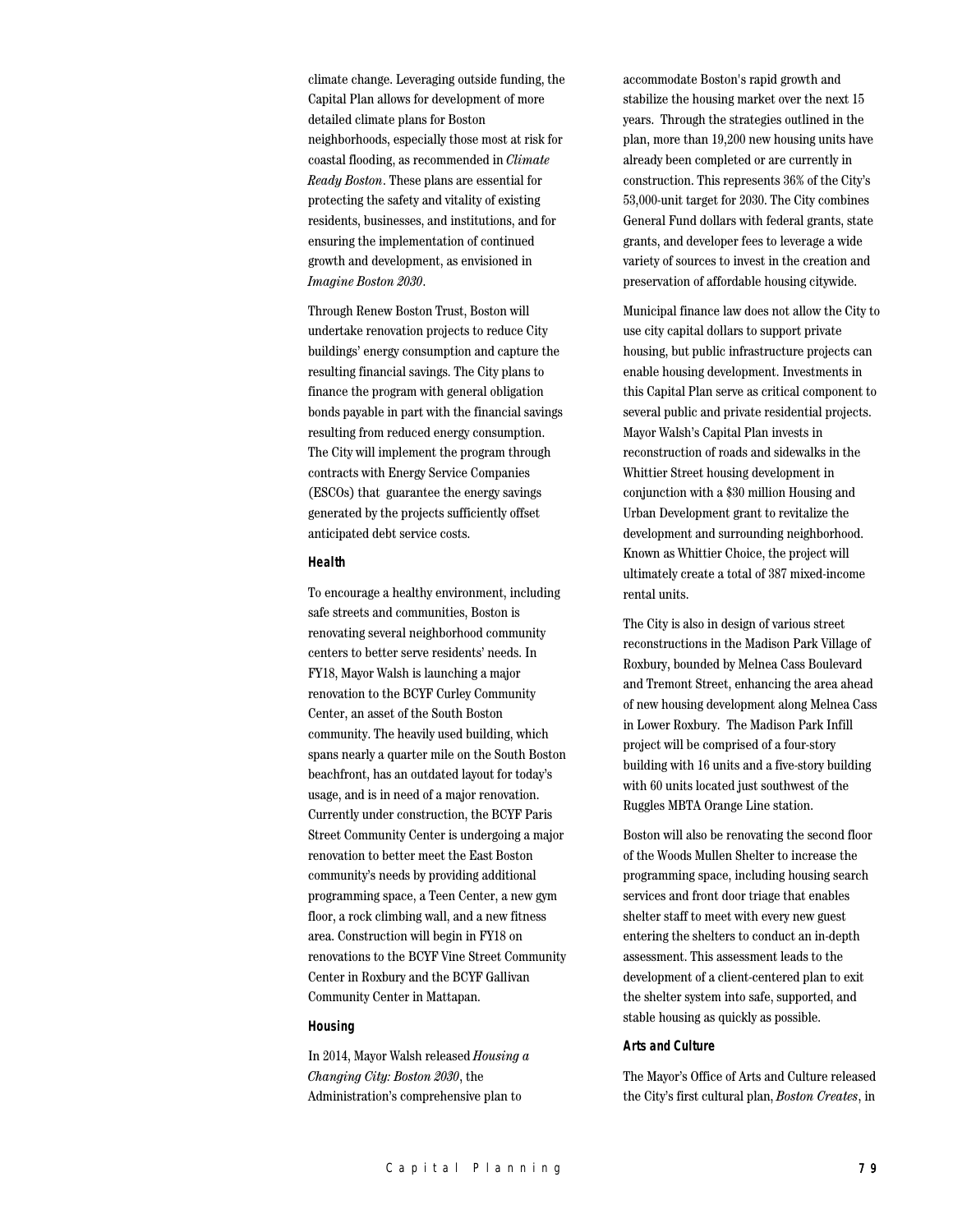2016, which calls for increased support to Boston's arts and culture ecosystem. The Percent for Art Program, included for the first time in the FY18-22 Capital Plan, is a critical policy outcome of this planning process. The City projects to borrow \$170 million in FY18 to support the Capital Plan, and will invest one percent, or \$1.7 million, in public art projects in FY18.

In advance of the implementation of this program, the City has launched pilot art projects in ongoing major infrastructure projects. In January 2017, an artist was selected to create a public art project in conjunction with the reconstruction of Hyde Square at the intersection of Centre Street, Perkins Street, and Day Street. The City also plans to include a public art project within the Jamaica Plain Branch Library project.

In FY18, a \$15.7 million project will be launched to preserve the Library's valuable and historic special collections in rare books and manuscripts. This project will begin with the inventory of the Central Library in Copley Square's Rare Books & Manuscripts Department's nearly 250,000 rare books and one million manuscripts. Over the course of the next two years, the Rare Books Department will receive major environmental and mechanical improvements to better regulate temperature and humidity control of the department's collection storage areas, staff spaces, conservation lab, and public reading room. Ultimately, the project will increase accessibility to the Library's rare books and manuscripts and ensure the collections will be preserved for the future. The project continues the City's and the Library's renewed commitment to improve intellectual control, custodianship, and security of its special collections.

The FY18-22 Capital Plan continues to demonstrate Mayor Walsh's strong commitment to revitalizing library branches throughout Boston's neighborhoods. In FY18, the Mayor's Capital Plan launches projects for new or renovated spaces at the Uphams Corner and Fields Corner branches. It also includes funding for new, smaller scale facility improvement projects, including interior updates at the South

End, Lower Mills, and West Roxbury branches, as well as landscaping and exterior space upgrades at the South Boston Branch.

Construction will begin at the Dudley Branch, a \$14.7 million project that will reorient the entrance to reconnect it with the heart of Dudley Square. The Capital Plan supports design activity at the Roslindale and Adams Street branches in the upcoming year as well. The recently completed programming study and community process for the Adams Street Branch resulted in recommendations for new construction that will expand the building footprint, add new meeting rooms, provide an enhanced teen space, and create redesigned outdoor spaces.

## **Economy**

As a \$2 billion investment in the City's assets, the Capital Plan supports economic growth in Boston by creating construction jobs and investing in infrastructure that unlocks economic activity. The Capital Plan also supports targeted investments to strengthen Boston's core and small businesses, as called for in *Imagine Boston 2030*. For example, roadway improvements in the Dudley Square Main Street district, with geometric changes, new traffic signal equipment and timing, bike lanes, and streetscape improvements, will improve access and safety. This project also begins implementation of the *Go Boston 2030* goal to make public realm improvements in every Main Streets district in Boston by 2030.

The City will also collaborate with developers to improve roads and sidewalks along Harrison Avenue between East Berkeley Street and Herald Street. These infrastructure improvements are critical to economic development activity along the corridor with the recent development of InkBlock, which includes 471 housing units.

### **Public Safety**

As part of the *Imagine Boston 2030* initiative to reduce cancer risks for firefighters, the Capital Plan will include health and safety improvements to firehouse projects. In FY16 and FY17 the Fire Department, in conjunction with the Public Facilities Department, studied best practices for firehouse design and will now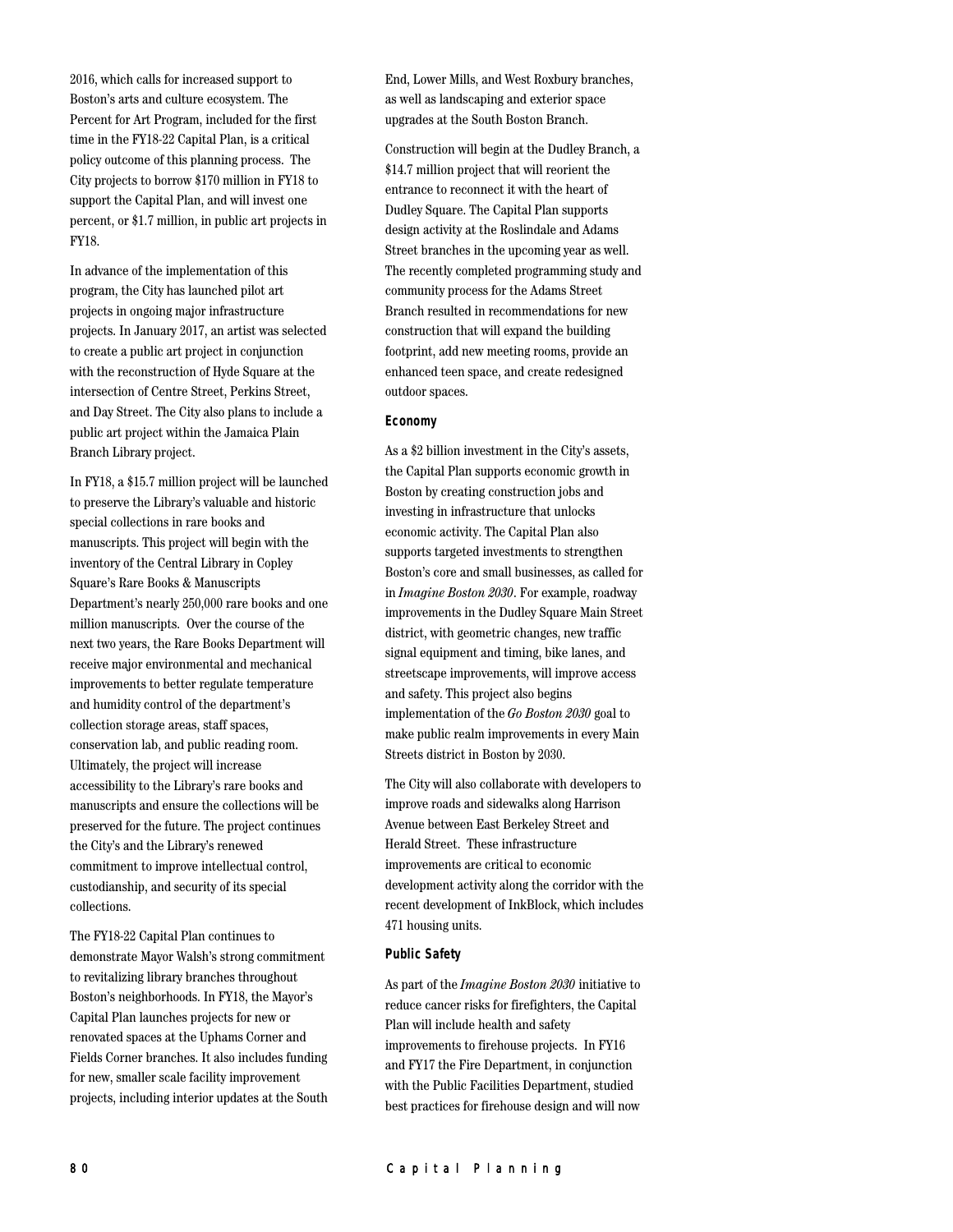utilize an enhanced set of building programs for new and renovated firehouses. Key changes include separating out different areas of the firehouse to keep fire contaminants away from living areas, and improved personal and gear cleaning facilities. The new Engines 42 and 17 will be among of the first firehouses in the nation to reflect these enhancements. The City is also renovating neighborhood police stations. Design is underway on the new East Boston Police Station, a \$25.5 million project that will replace the existing A-7 station, which has passed its useful life, and will take advantage of underutilized land in East Boston.

In 2016, the City launched an accelerated fire apparatus replacement plan, which will replace nearly 50 percent of the fleet by the end of 2019. In FY17, the department purchased 16 new fire trucks to replace a series of apparatus with known mechanical issues and improve public safety by increasing the number of apparatus in the reserve fleet. The plan will continue with the purchase of fire engine trucks, ladders and a tower ladder in FY18.

The Police Department is upgrading and replacing its radio system to serve our Police Officers, as it had outlived its useful life. The project will include \$56 million in operating and capital investments over four years. Looking toward future radio needs for other public safety and civilian departments, DoIT will conduct a feasibility study to determine the most cost effective and efficient way to expand and sustain the infrastructure that supports the radio systems of multiple City departments.

#### **Government Effectiveness**

Mayor Walsh launched the City Hall Master Plan to allow Boston to rethink the way the public interacts with government in City Hall and to enliven the plaza. The City has successfully launched pilot projects, including "Boston Winter" on the plaza and the exterior lighting installation to enhance the building's original design while livening up City Hall plaza. The City has also begun lobby renovations to provide a new visitor entrance, information desk and signage, and coffee kiosk to make the building more user-friendly. With funding through the FY18-FY22 Capital Plan, the City will renovate the plaza to provide a more inviting space to the

public while making needed infrastructure and accessibility improvements. The City will improve transactional spaces in City Hall to enhance interactions between residents and City departments, and address deferred capital maintenance.

Mayor Walsh's Capital Plan includes funding for Youth Lead the Change, a participatory budgeting process where young Bostonians make decisions about how to spend the \$1 million each year. Projects funded to date include providing laptops in schools, park renovations, adding trash cans and recycling bins, and installing Wi-Fi in schools and community centers.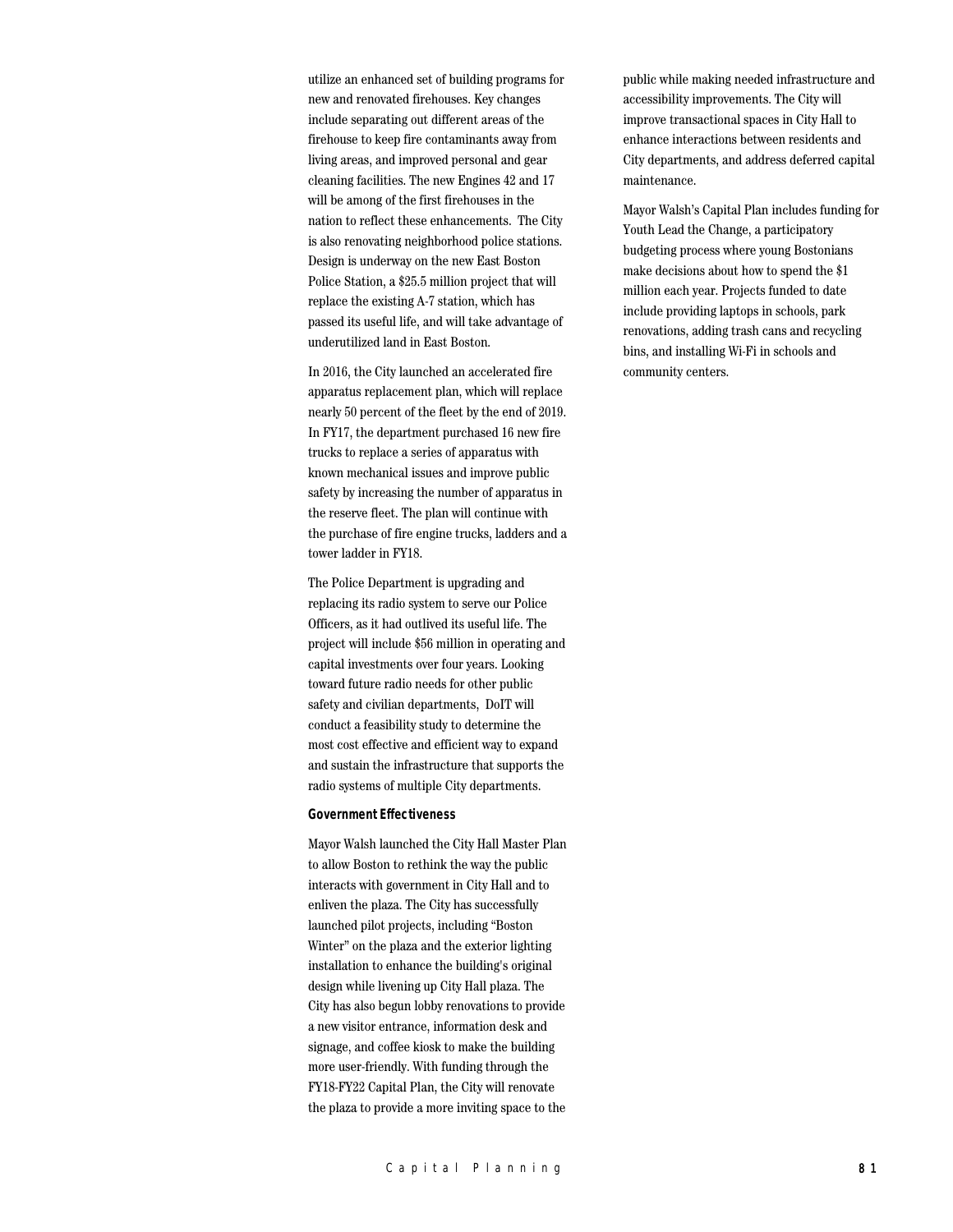# FY18-22 PROJECT HIGHLIGHTS AND SEQUENCING

| Project                                          |    | Budget      |      | <b>Fiscal Year</b> |  |
|--------------------------------------------------|----|-------------|------|--------------------|--|
| <b>Community Spaces</b>                          |    |             | 2018 | 2019               |  |
| <b>BCYF Paris Street Community Center</b>        | \$ | 12,375,000  |      |                    |  |
| BCYF Gallivan Community Center                   | \$ | 2,960,000   |      |                    |  |
| Jamaica Plain Branch Library                     | \$ | 10,000,000  |      |                    |  |
| <b>BCYF Paris Street Pool</b>                    | \$ | 5,000,000   |      |                    |  |
| Parker Hill Library                              | \$ | 2,400,000   |      |                    |  |
| Dudley Branch Library Renovation                 | \$ | 14,718,000  |      |                    |  |
| BCYF Vine Street Community Center                | \$ | 5,340,000   |      |                    |  |
| <b>BCYF Clougherty Pool</b>                      | \$ | 2,700,000   |      |                    |  |
| Roslindale Branch Library Renovation             | \$ | 6,700,000   |      |                    |  |
| Adams Street Branch Library                      | \$ | 12,600,000  |      |                    |  |
| Fields Corner Branch Library                     | \$ | 12,100,000  |      |                    |  |
| <b>BCYF Curley Community Center</b>              | \$ | 15,000,000  |      |                    |  |
| Central Library: Rare Books and Manuscripts      | \$ | 15,725,000  |      |                    |  |
| Faneuil Branch Library                           | \$ | 12,625,000  |      |                    |  |
| *City Hall & Plaza                               | \$ | 60,300,000  |      |                    |  |
| <b>Schools</b>                                   |    |             |      |                    |  |
| Eliot School at 585 Commercial Street            | \$ | 40,450,000  |      |                    |  |
| Window Replacements at 7 Schools                 | \$ | 29,943,163  |      |                    |  |
| Dearborn 6-12 STEM / Early College Academy       | \$ | 73,498,295  |      |                    |  |
| Madison Park Complex Building #4 Locker Rooms    | \$ | 6,300,450   |      |                    |  |
| Mattapan Early Elementary School                 | \$ | 1,200,000   |      |                    |  |
| Quincy Upper Pilot School                        | \$ | 125,000,000 |      |                    |  |
| Boston Arts Academy                              | \$ | 118,850,000 |      |                    |  |
| <b>Public Safety</b>                             |    |             |      |                    |  |
| Engine 50                                        | \$ | 3,810,000   |      |                    |  |
| Engine 42                                        | \$ | 19,675,356  |      |                    |  |
| East Boston Police Station                       | \$ | 25,540,000  |      |                    |  |
| Engine 17                                        | Ŝ  | 19,000,000  |      |                    |  |
| Parks                                            |    |             |      |                    |  |
| Jamaica Pond Pathways and Perimeter Improvements | \$ | 4,770,000   |      |                    |  |
| Medal of Honor Park & Lee Playground             | \$ | 2,010,000   |      |                    |  |
| Franklin Park Pathway Improvements               | \$ | 5,000,000   |      |                    |  |
| McConnell Playground                             | \$ | 3,690,000   |      |                    |  |
| Garvey Playground                                | \$ | 5,000,000   |      |                    |  |
| Harambee Park Master Plan Implementation         | \$ | 3,700,000   |      |                    |  |
| Martin's Park                                    | \$ | 7,000,000   |      |                    |  |
| Smith Playground                                 | \$ | 6,285,000   |      |                    |  |
| Ramsay Park                                      | \$ | 2,395,500   |      |                    |  |
| Noyes Park                                       | \$ | 3,110,000   |      |                    |  |
| <b>Reservation Road Park</b>                     | \$ | 4,260,000   |      |                    |  |
| Cassidy Field Master Plan Implementation         | \$ | 4,005,030   |      |                    |  |
| <b>Streets</b>                                   |    |             |      |                    |  |
| Connect Historic Boston                          | \$ | 30,006,896  |      |                    |  |
| North Square                                     | \$ | 2,500,000   |      |                    |  |
| North Washington Street Bridge                   | \$ | 167,920,000 |      |                    |  |
| Commonwealth Avenue Phase 3 and 4                | \$ | 2,900,000   |      |                    |  |
|                                                  |    |             |      |                    |  |

|          | $\operatorname{Fiscal}$ Year |          |          |          |  |
|----------|------------------------------|----------|----------|----------|--|
| $2018\,$ | 2019                         | $2020\,$ | $2021\,$ | $2022\,$ |  |
|          |                              |          |          |          |  |
|          |                              |          |          |          |  |
|          |                              |          |          |          |  |
|          |                              |          |          |          |  |
|          |                              |          |          |          |  |
|          |                              |          |          |          |  |
|          |                              |          |          |          |  |
|          |                              |          |          |          |  |
|          |                              |          |          |          |  |
|          |                              |          |          |          |  |
|          |                              |          |          |          |  |
|          |                              |          |          |          |  |
|          |                              |          |          |          |  |
|          |                              |          |          |          |  |
|          |                              |          |          |          |  |
|          |                              |          |          |          |  |
|          |                              |          |          |          |  |
|          |                              |          |          |          |  |
|          |                              |          |          |          |  |
|          |                              |          |          |          |  |
|          |                              |          |          |          |  |
|          |                              |          |          |          |  |
|          |                              |          |          |          |  |
|          |                              |          |          |          |  |
|          |                              |          |          |          |  |
|          |                              |          |          |          |  |
|          |                              |          |          |          |  |
|          |                              |          |          |          |  |
|          |                              |          |          |          |  |
|          |                              |          |          |          |  |
|          |                              |          |          |          |  |
|          |                              |          |          |          |  |
|          |                              |          |          |          |  |
|          |                              |          |          |          |  |
|          |                              |          |          |          |  |
|          |                              |          |          |          |  |
|          |                              |          |          |          |  |
|          |                              |          |          |          |  |
|          |                              |          |          |          |  |
|          |                              |          |          |          |  |
|          |                              |          |          |          |  |
|          |                              |          |          |          |  |
|          |                              |          |          |          |  |
|          |                              |          |          |          |  |
|          |                              |          |          |          |  |

 $*Indicates\ new\ project\ in\ FY18$ 

*Table 1*

Design Construction

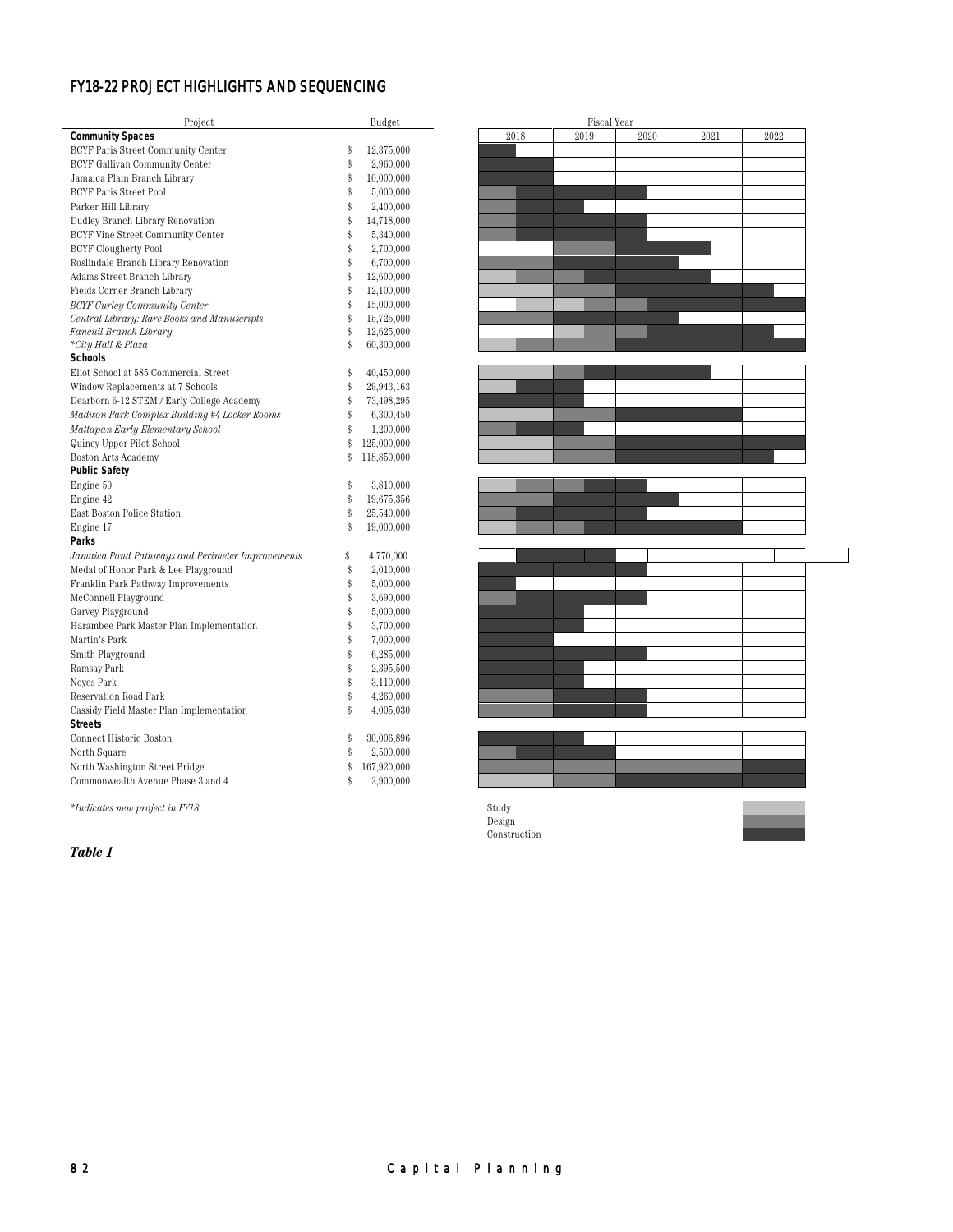#### **FY18 Expenditure Allocation**

The City estimates FY18 capital expenditures from all sources will total \$308 million (see Figure 2).



*Figure 1 – Capital Expenditures, FY15-FY22* All projects in the Capital Plan are categorized as Upkeep, Upgrade, New/Major Renovation, Planning or Matching Funds. OBM tracks the overall distribution of these categories to maintain a balance between the upkeep of existing assets and the expansion or introduction of new ones.

Upkeep represents projects that maintain the City's assets, a fundamental priority of the Capital Plan. In FY18, 21% of projected spending supports Upkeep projects. These include roof and masonry repairs, the replacement of play equipment in parks, HVAC and boiler replacement, and critical repair funds for departments to address relatively small but vital repair projects not covered by routine maintenance. A substantial portion of the Upkeep category supports on-going bridge, street, sidewalk, and street lighting repairs that ensure the City's roads and sidewalks are safe and in good condition.

Upgrade represents projects that improve existing assets by adding new capacity or innovations. This year's upgrade allocations account for 51% of projected spending, and includes projects such as Connect Historic Boston – the redesign of several Downtown

streets with support from a Federal grant – and new equipment for the police radio system.

New/Major Renovations represents 26% of FY18 allocations. New facilities and rehabilitation projects for schools, libraries, parks and community centers enable the City's facilities to adapt to fit the needs of today's programs, improve the 'green' performance of facilities, and extend the useful life of older assets. Highlights in this category include a new fire house at Engine 42 in Roxbury and the BCYF Curley Community Center in South Boston.

# **FY18-FY22 Project Highlights Education** BuildBPS: 21st Century Schools Fund Dearborn STEM Academy **Transportation** Boylston Street Sidewalks Vision Zero Hyde Square **Technology** Digital Engagement Upgrades Father Hart Bridge Traffic Improvements **Open Space** Jamaica Pond Pathways & Perimeter Martin's Park **Energy and Environment** Climate Ready Boston Renew Boston Trust **Health** BCYF Curley Community Center BCYF Gallivan Community Center **Housing** Whittier Street Roadways Madison Park Village **Arts and Culture** Percent for Arts Central Library: Rare Books Dept.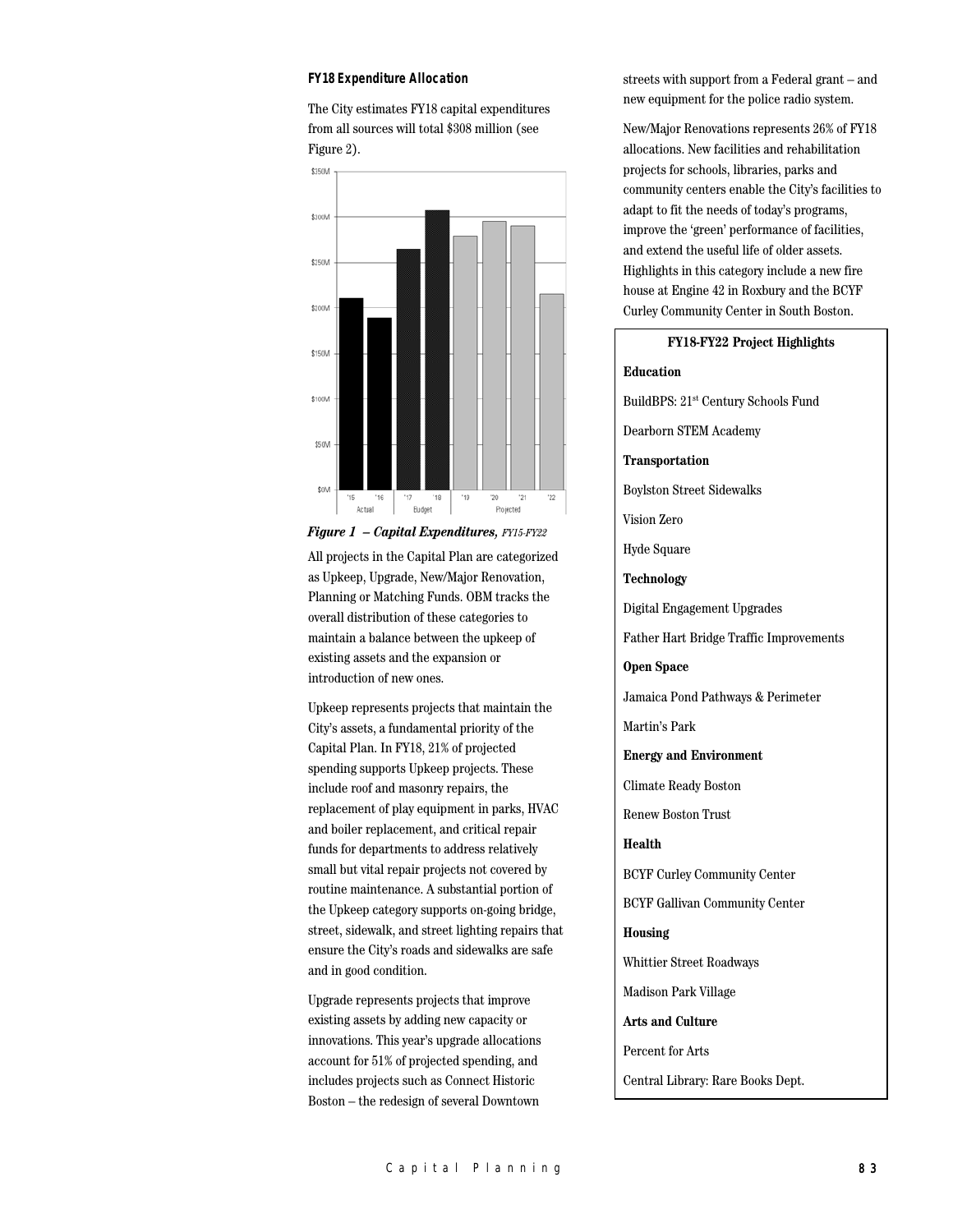#### **Economy**

Harrison Avenue / Washington Street Dudley Street **Public Safety** New East Boston Police Station New Engine 42 Fire Station **Government Effectiveness** City Hall and Plaza Master Plan Youth Fund

About 2% of the FY18 budget is assigned to matching fund requirements and planning projects. Comprehensive planning projects, which analyze a group of buildings or program needs, provide the groundwork for targeted investments in the categories of Upgrade and New/Major Renovations. Projects in this category include funds for a master plan of the Frog Pond at Boston Common and a transportation study of the Bowdoin Street/Geneva Avenue area of Dorchester. The Matching fund category includes projects in which the City covers the costs of design and engineering services. These expenditures are able to leverage state and federal construction funds on projects such as the new North Washington Street Bridge and the South Bay Harbor Trail.

## **FINANCING THE FY18-FY22 CAPITAL PLAN**

The Capital Plan is financed with general obligation bonds issued by the City, other City funds, state grants, federal grants, and private grants.

## **General Obligation (G.O.) Bonds**

General obligation bonds represent 60.2% of all project funding. This year's plan assumes \$950 million in new general obligation borrowings over the next five years, a 22.5% increase over last year's plan. This borrowing level remains sustainable within the City's debt affordability policy.

### **State and Federal Funds**

State and federal financing represent 32.6% of all project funding. Programs, such as the School Building Assistance program, Chapter 90 and the Transportation Improvement Program, provide key resources for Boston's Capital Plan. Funds for capital financing are currently estimated at \$383.2 million from state programs and \$299.9 million from federal programs.

School Building Assistance Program

The School Building Assistance (SBA) program, administered by the Massachusetts School Building Authority (MSBA), is an important revenue source for school renovation and construction. Annually, the MSBA accepts new project requests from cities, towns, and school districts, and if a project is ultimately approved, the MSBA pays 40% to 80% of eligible project costs.

The MSBA operates two major programs – the Core Program and the Accelerated Repair Program (ARP). Major renovation and new construction projects are funded through the Core Program. The ARP funds roof, boiler, and window replacement projects in school buildings that are otherwise sound.

The City currently has three projects in the Core Program -- the Dearborn STEM Academy, the Boston Arts Academy, and the Josiah Quincy Upper Pilot School.

Construction of the new Dearborn STEM Academy is underway and will open for students in September 2018. The MSBA has approved a maximum project grant totaling \$37.4 million, which covers 50.8% of the current project budget.

Feasibility studies are underway for the Boston Arts Academy and the Josiah Quincy Upper School. The City expects to select a preferred option for each of these projects in the first half of fiscal 2018.

The City has three projects underway through the Accelerated Repair Program. The City entered into a Project Funding Agreement last year for a window and door replacement project at seven schools. The MSBA's maximum grant totals nearly \$16.4 million. The total project cost is over \$29 million. Construction will begin on the window project in June and is expected to be completed before the end of the calendar year.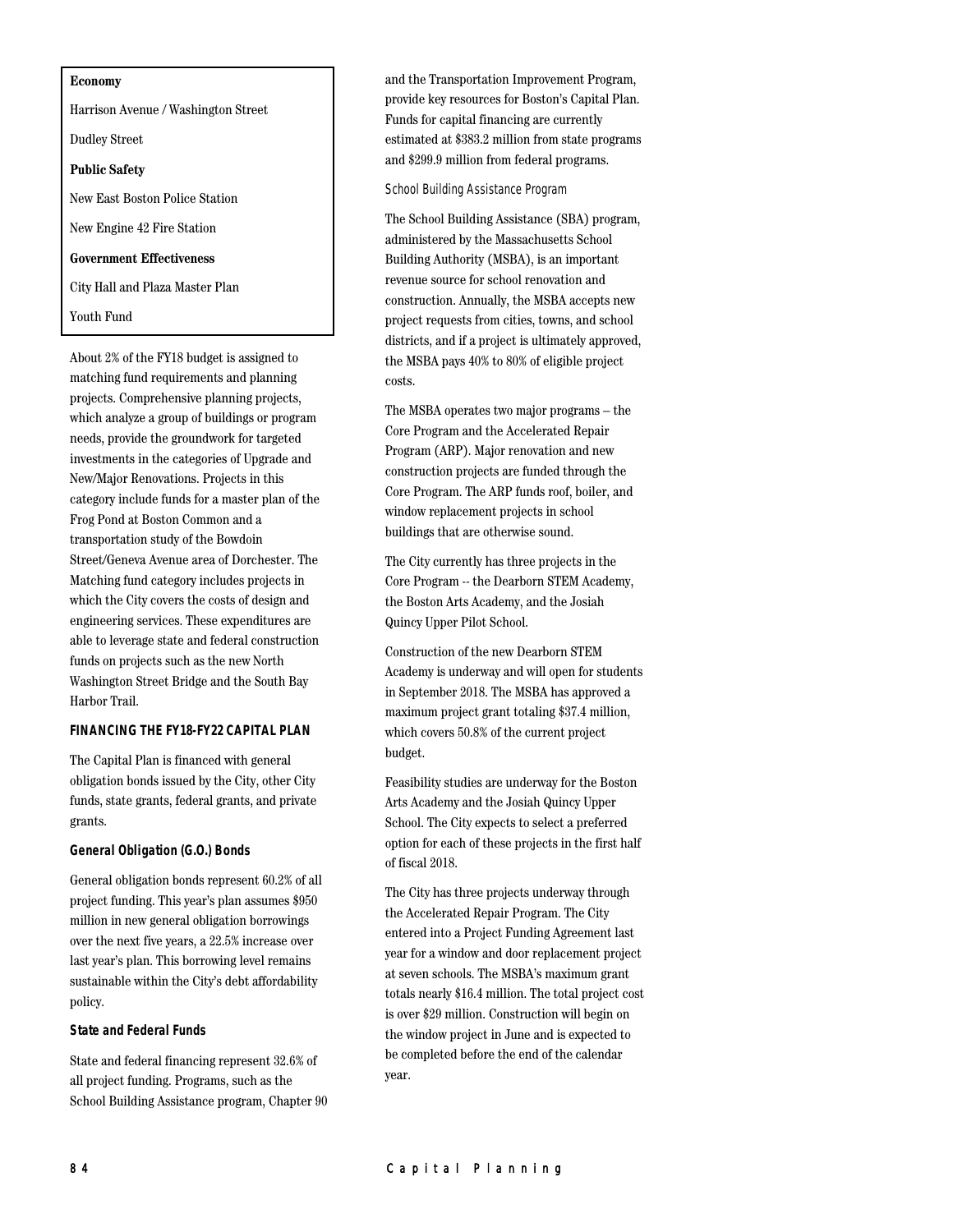The City expects to complete roof and boiler projects at five schools later this year. The MSBA's grant covers up to \$6.4 million of these \$9.8 million in projects.

The MSBA invited seven additional projects into the Accelerated Repair Program in June. The projects include boiler replacements at five schools, new windows at one school, and a new roof at one school. Design will be completed in FY18. Construction is expected to begin in FY19.

For the period FY18-22, total payments from the MSBA for legacy projects are estimated at \$14.3 million. The state payments offset debt service costs for school building assistance projects approved by the Department of Education prior to the creation of the MSBA in 2004.

#### Chapter 90 Funds

Administered by the Massachusetts Highway Department, Chapter 90 funds are allocated by formula through state bond authorizations and through the state budget to all cities and towns in the Commonwealth. The City uses Chapter 90 funds to support its roadway resurfacing and reconstruction programs as well as its sidewalk reconstruction programs. The City anticipates an allocation of approximately \$14.4 million in FY18.

#### Transportation Improvement Program (TIP)

The Transportation Improvement Program is a statewide road and bridge construction advertisement program developed under the management of the Massachusetts Department of Transportation (MassDOT). It includes both local and state owned roads and bridges. The TIP's funding sources include state-issued general obligation bonds and federal funds made available through the Safe, Accountable, Flexible, Efficient, Transportation Equity Act: A Legacy for Users (SAFETEA-LU).

## Other Funds

Other Funds is a revenue category that includes both City and non-City sources.

City sources of Other Funds include the Street Opening Account which funds the permanent repair of utility cuts and pavement restoration. Transfers from the Surplus Property Fund, Parking Meter Fund, and the General Fund are also categorized as Other Funds.

## Other Funds Summary

| Transfers from:        |       | \$ Amount |
|------------------------|-------|-----------|
| General Fund           |       | \$8.00M   |
| Surplus Property Fund  |       | \$28.25M  |
| Parking Meter Fund     |       | \$85.69M  |
| <b>Fund for Parks</b>  |       | \$5.70M   |
| Utility Company Grants |       | \$10.02M  |
| <b>BPDA</b>            |       | \$2.96M   |
| Other Non-City         |       | \$8.21M   |
|                        | Total | \$148.83M |

## *Table 2*

In FY18, the City proposes transferring \$46.4 million from the Parking Meter Fund to the Capital Grants Fund and appropriating it for Vision Zero and 16 one-time capital projects, including the reconstruction of pathways around Jamaica Pond, a Crosswalk and Lane Marking Revitalization initiative, and the reconstruction of Beach Street. Using the Parking Meter Fund revenue in this way allows the City to make increased investments in infrastructure while increased investment in the BuildBPS program is supported by additional debt issuance. The constraints of the City's debt affordability policies, designed to limit pressure on debt service costs in the operating budget, limit the City's capacity to address both needs through debt issuance alone. This is an opportunity to use available Parking Meter Fund balances for investments in one-time projects aligned with *Go Boston 2030*, the City's transportation master plan. Through this appropriation, the City will address important transportation capital needs.

Non-City sources of Other Funds include grants from the Boston Planning and Development Agency for roadway construction or other capital projects, as is the case with Harrison Avenue and Connect Historic Boston. Other Funds also include incentive rebates provided by utilities to carry out energy efficiency projects. Altogether, these City and non-City sources of capital funds are estimated at \$146.8 million.

## **CAPITAL PLANNING PROCESS**

Capital needs and resource availability are assessed annually through a capital planning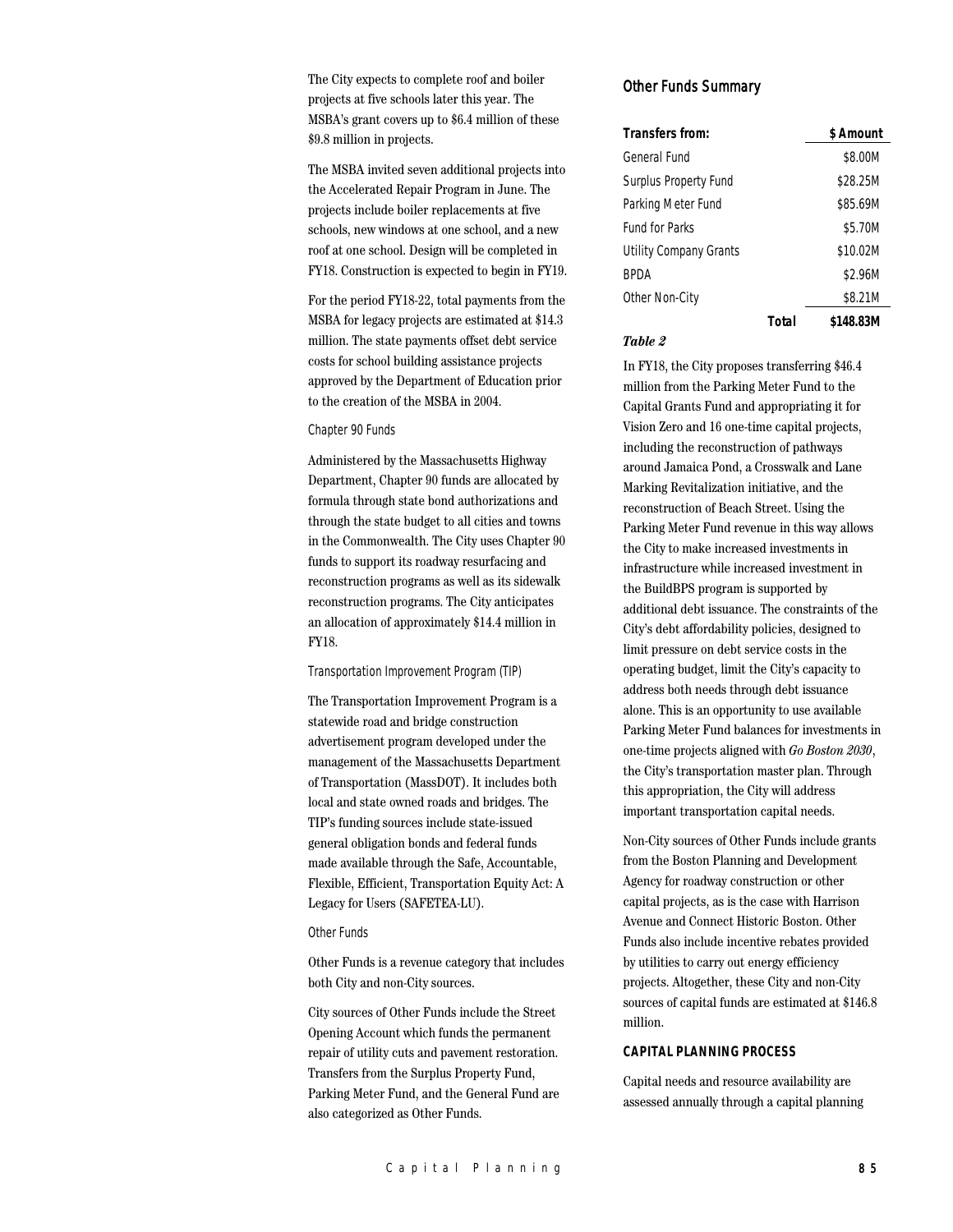process that results in a five-year Capital Plan. The first year of the spending plan constitutes the City's capital budget. Expenditures against this budget are closely monitored throughout the year. To emphasize the balance between needs and resource availability, the budget document (in Volumes II and III) includes both capital authorizations and expenditure projections for each project.

The annual capital planning process begins with a capital improvement project request period during which all departments have an opportunity to identify their facility, equipment, infrastructure, and planning needs in a systematic manner, and to submit their proposals to OBM for funding consideration. The development of department project requests may involve both internal assessments of current needs and a review of external constituent requests.

All capital improvement projects requesting funding consideration must meet at least one of the following minimum criteria:

- Complies with Americans with Disabilities Act;
- Improves health and safety;
- Supports economic development;
- Enhances general government effectiveness;
- Mitigates an environmental hazard;
- Responds to a legal, legislative or administrative mandate; or
- Preserves existing municipal facilities.

A project request includes a cost estimate, a description of the proposed scope of work, and additional descriptive information to help OBM evaluate it.

Proposed projects must account for short-term and long-term effects on the City's operating budget. Accordingly, project requests that OBM determines may impact the City's operating budget are subject to additional review to determine the anticipated effect on personnel, utilities, maintenance, and supply costs, as well as expected changes in service demand or delivery of departmental programs. As a practical matter, it is assumed that certain

types of projects such as energy conservation and energy efficiency projects (e.g. heating system upgrades or roof and window replacements) provide operating budget savings. OBM works with departments to measure these savings.

OBM reviews project proposals to determine the extent to which private purposes or benefits may exist; this review allows the City of Boston to maintain its tax-exempt financing status.

New capital requests that are recommended for funding are placed into a multi-year spending plan along with previously authorized projects. The Mayor submits the Capital Plan to the City Council each year. The City Council, in turn, holds public hearings to consider project authorizations. This year's Capital Plan identifies 233 new and continuing projects and proposes \$256.7 million in new bond authorization and a \$46.4 million appropriation supported by the Parking Meter Fund.

Descriptions of all 233 projects can be found in Volumes II and III of the Budget. Project descriptions include authorizations and funding sources, projected expenditures, scope of work summary, and an indication of whether or not the project generates a near-term operating budget impact.

### **Operating Budget Impacts**

Determining the impact that proposed capital investments will have on the City's operating budget (personnel, contracted services, equipment and utilities) is essential to the capital budgeting process. Many capital projects, such as those that replace mechanical equipment with modern, more efficient versions, save the City money in future operating costs; others, such as those that allow the City to expand programing or establish a stronger presence in different neighborhoods, may entail future operating costs. Understanding the balance between future savings and future costs resulting from these capital projects is vital to maintaining the City's long-term financial health.

In Volumes II and III of this document, each capital project summary indicates whether or not there is an operating impact associated with the project.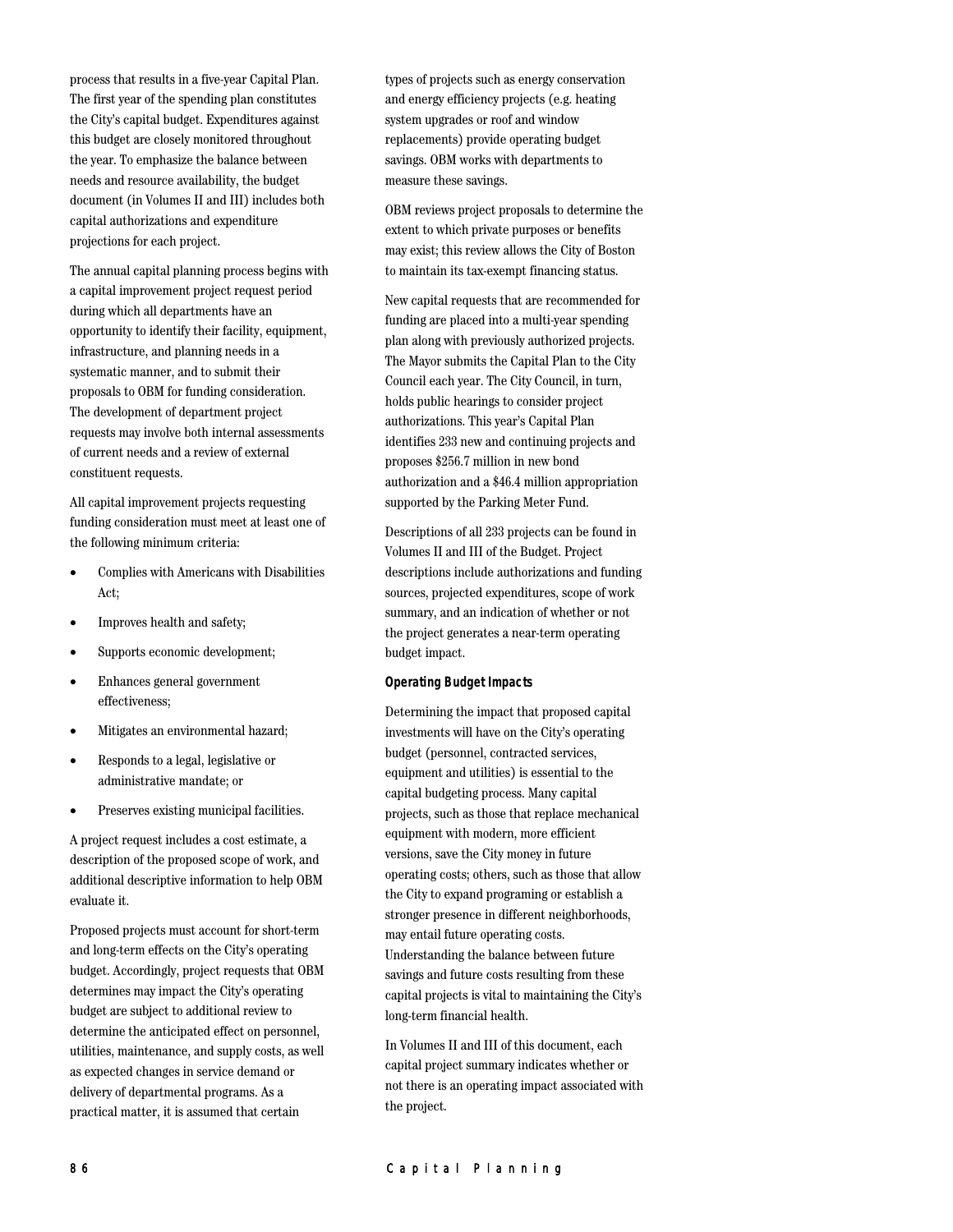While most capital projects can be assumed to have a marginal impact on energy savings or personnel demands, only those projects that will likely result in an increase or decrease in a budget appropriation are included here.

#### Savings

The Capital Plan supports investments that will decrease operating expenses by reducing costs associated with emergency repairs, maintenance of old systems, and energy inefficiency. A substantial portion of the Capital Plan is focused on these types of basic facility improvements.

Through an Executive Order relative to climate action, the City has committed to designing new buildings and selected major renovations to the standards required to attain U.S. Green Building Council LEED (Leadership in Energy and Environmental Design) certification.

By far the largest operational savings comes from the conversion of street lights to newer fixtures using Light Emitting Diode (LED) technology. Since 2014, the City has performed 18,551 streetlight LED retrofits. The FY18 Budget reflects an avoidance of 33.6 mWh, or \$5.8 million in energy costs, directly attributable to this work.

The Renew Boston Trust initiative aims to bundle municipal energy efficiency renovation projects and capture the resulting financial savings. The City plans to finance the program with general obligation bonds payable in part with the financial savings resulting from reduced energy consumption. The City expects to implement the program through contracts with Energy Service Companies (ESCOs) that will provide financial guarantees that the energy savings generated by the projects will be sufficient to cover anticipated debt service costs. The City anticipates moving forward on a pilot program in FY18.

The Property Management Department is updating the City Hall heating system. An assessment is underway that will determine the most cost effective and energy efficient solution. The Boston Public Schools and Fire Department are both pursuing capital projects to save energy and reduce operating costs, primarily by

replacing boilers and updating HVAC and associated systems.

## Costs

Increases in operating expenses expected as a result of capital projects are primarily driven by two areas: an expansion of the City's IT infrastructure and the addition of buildings to the City's portfolio.

In FY18, licence costs will increase by \$460,000. This increase is due to investments made to replace enterprise applications such as the City's 311 and tax collecting systems as well as the core infrastructure project to establish a back-up data center.

Although many of the projects identified in the Department of Innovation and Technology (DoIT)'s capital budget are replacing legacy systems, in many cases they involve an expansion of that infrastructure as well. This entails annual licensing fees to support the ongoing maintenance and upgrades of the new software solutions, and often the addition of personnel to support the customizations and integrations that allow the new software to meet the City's needs. Although it is expected that most of this new software will result in operational efficiencies, those efficiencies have been difficult to quantify in a way that can be accurately reflected in the City's budget projections.

## **DEBT MANAGEMENT POLICIES AND DEBT IMPLICATIONS OF THE PLAN**

Effective debt management ensures that the City can meet its capital infrastructure and facility needs. Debt management requires a series of decisions about the amount, timing, purposes and structure of debt issuance. Longterm debt related to capital investment has two main purposes:

(1) It finances acquisition, construction, repair, and renovation of City-owned buildings and equipment that are necessary to provide public services; and

(2) It finances infrastructure improvements to ensure the City's continued growth and safe roadway conditions.

The Treasury Department manages all borrowings according to the City's debt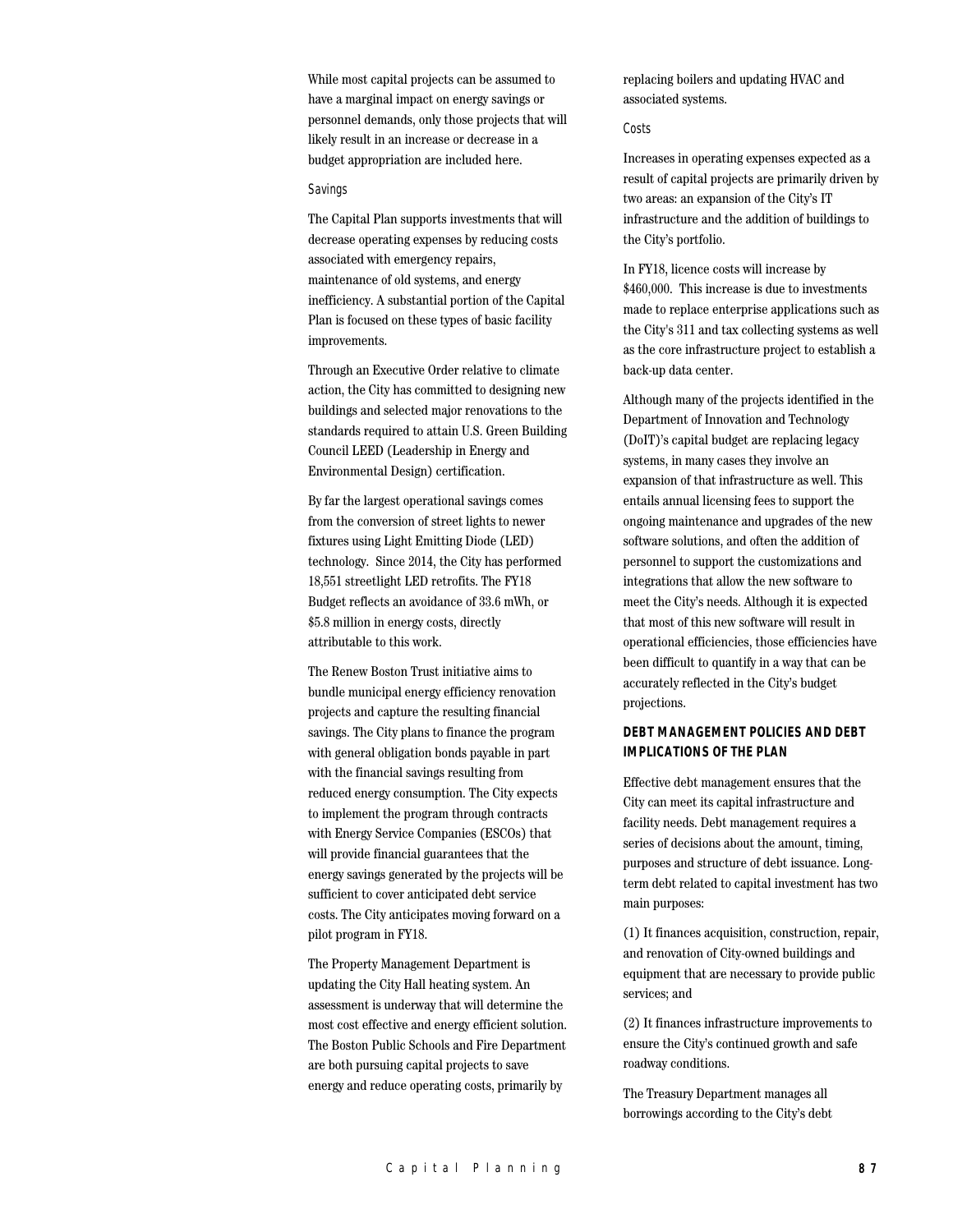management policies. These policies address issues such as debt affordability and limitations on the level of variable rate debt the City will use. The City's goals are to rapidly repay debt, maintain a conservative level of outstanding debt, and ensure the City's continued positive financial standing with the bond market.

Key components of the debt management policies ensure that:

- combined net direct debt does not exceed 3% of taxable assessed value;
- at least 40% of the overall debt is repaid within five years and 70% within ten years;
- annual gross debt service costs do not exceed 7% of general fund expenditures;
- variable rate debt does not exceed 20% of the City's total currently outstanding bonded debt (the City has no variable debt).

For further discussion of the City's financial policies and management controls, refer to the chapter on Financial Management.

The City's debt service forecast assumes general obligation borrowing of \$173 million in FY18, \$177 million in FY19, \$200 million in FY20, \$200 million in FY21, and \$200 million in FY22. On March 7, 2017, the City sold \$150 million in general obligation bonds to fund its capital improvement projects. The debt tables at the end of this chapter detail the City's outstanding debt service obligations and demonstrate the City's rapid retirement of its debt.



*Figure 2 – Gross Debt Service as a Percent of Total General Fund Expenditures, FY15-FY22*

The City's gross debt service requirement will remain under 7% of total General Fund expenditures through FY22 (See Figure 3).

The ratio of debt service to the City's primary revenue source, the property tax levy, is projected to increase through FY22 (See Figure 4). Even with the increase, the ratio is not expected to exceed the City's policy ceiling.



*Figure 3 – Gross Debt Service as a Percent of the Net Property Tax Levy, FY15-FY22*

The City's current overall debt burden (net direct debt to assessed property value of \$143.58 billion) is approximately 0.91% as of April 30, 2017. The City's net direct debt per capita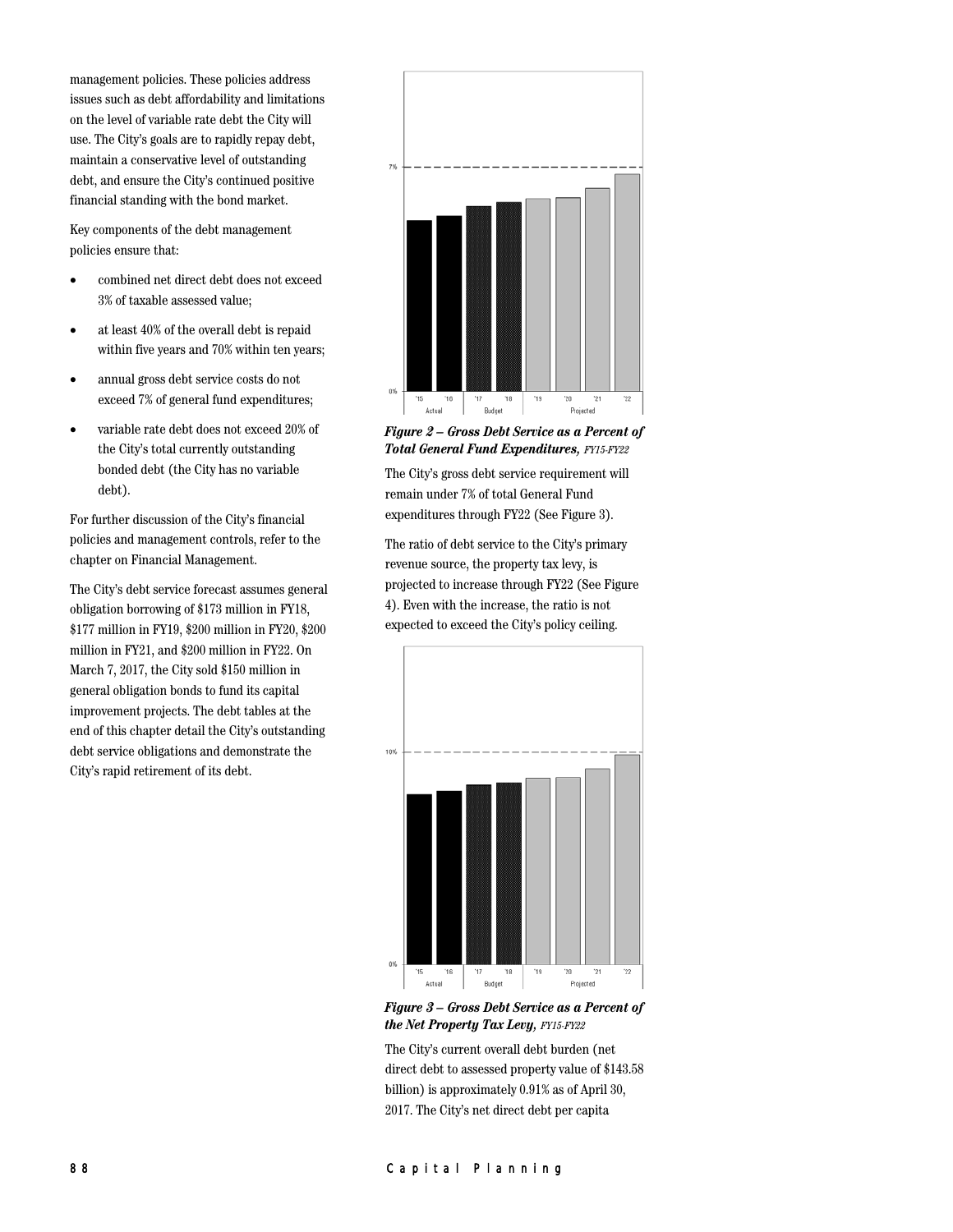currently stands at approximately \$1,942 as of April 30, 2017.

Boston has been conservative about assuming long-term debt and aggressive about retiring debt expeditiously. As of April 30, 2017, the City's debt retirement schedule shows that 42.7% of its principal will be retired five years out, before the end of FY22 (See the Debt Retirement table at the end of this chapter).

In February of 2017, Moody's Investors Service and Standard & Poor's reaffirmed Boston's credit rating at Aaa, and AAA, respectively. A bond rating is a statement of credit quality and is analyzed when determining the interest rate that should be paid for a municipality's bonds. A higher bond rating translates into lower interest rates and real dollar savings for the City.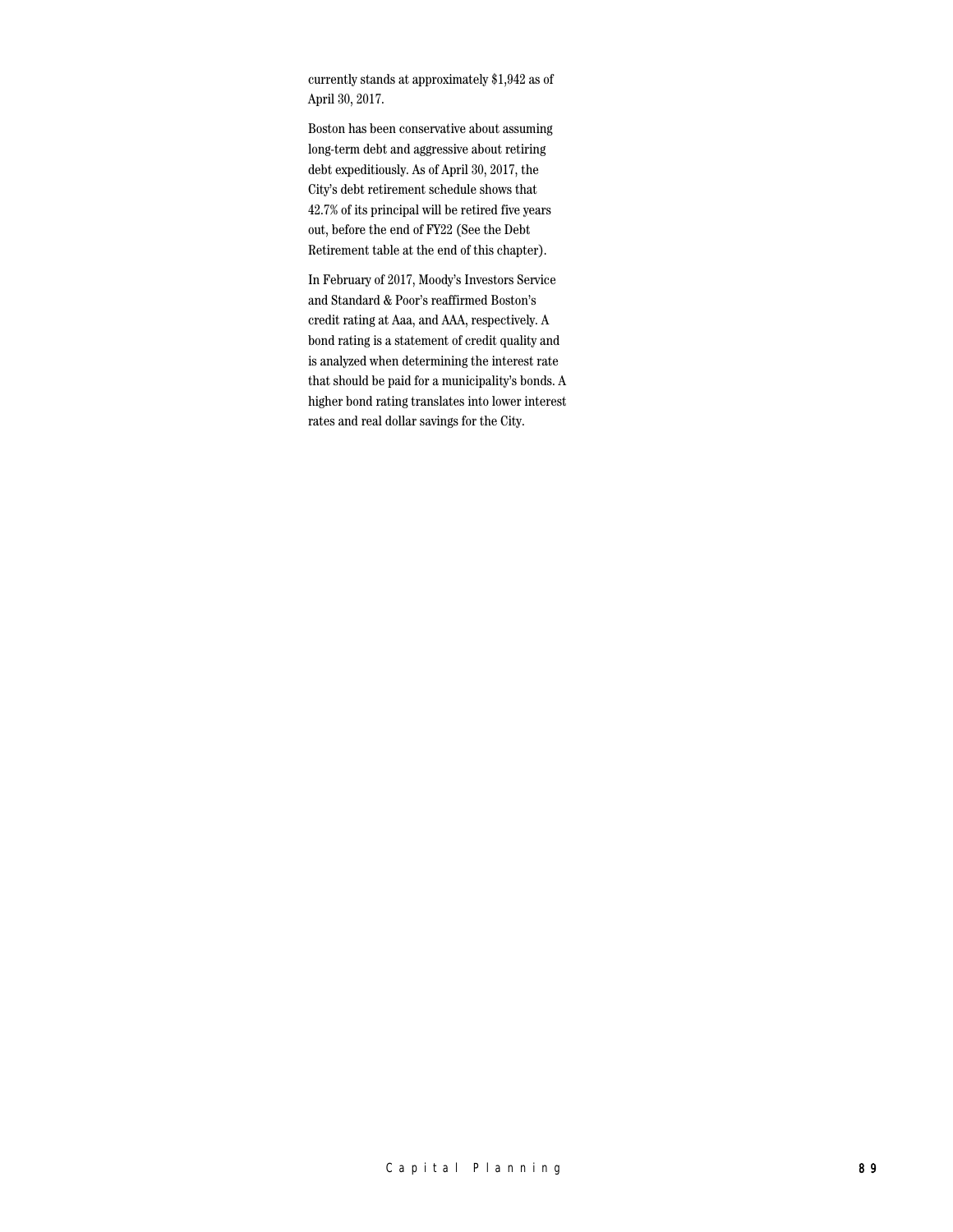## **Capital Project Financing Fiscal Years 2018 - 2022**

|                                            | <b>Existing</b><br>Authorization | <b>FY18</b><br>Authorization | FY19-22<br>Authorization | <b>State</b> | Federal     | Other       | <b>Trust</b>   | Total         |
|--------------------------------------------|----------------------------------|------------------------------|--------------------------|--------------|-------------|-------------|----------------|---------------|
| Boston Center for Youth and Families       | 33,514,033                       | 17,900,000                   | 4,241,642                | 0            | 0           | $\Omega$    | 0              | 55,655,675    |
| Boston Redevelopment Authority             | 1,650,000                        | 950,000                      | $\theta$                 | $\Omega$     | 0           | 0           | 0              | 2,600,000     |
| Department of Innovation and<br>Technology | 55,368,935                       | 36,513,575                   | $\Omega$                 | $\Omega$     | $\theta$    | 0           | $\mathbf{0}$   | 91,882,510    |
| <b>Emergency Management</b>                | 1,500,000                        | $\Omega$                     | $\Omega$                 | $\Omega$     | $\Omega$    | $\Omega$    | $\Omega$       | 1,500,000     |
| <b>Environment Department</b>              | 10,325,000                       | 573,000                      | $\Omega$                 | 227,000      | $\Omega$    | 900,000     | 0              | 12,025,000    |
| Fire Department                            | 28,352,500                       | 14,975,356                   | 28,650,000               | 0            | $\Omega$    | 160,856     | $\overline{0}$ | 72,138,712    |
| Library Department                         | 41,852,917                       | 20,550,000                   | 63,500,083               | $\Omega$     | 0           | $\Omega$    | 0              | 125,903,000   |
| Neighborhood Development                   | 3,990,000                        | $\Omega$                     | 0                        | $\Omega$     | $\Omega$    | $\Omega$    | 0              | 3,990,000     |
| Office of Arts & Culture                   | $\theta$                         | 1,700,000                    | 7,600,000                | 0            | $\Omega$    | 0           | $\Omega$       | 9,300,000     |
| Office of New Urban Mechanics              | 200,000                          | $\Omega$                     | $\Omega$                 | $\Omega$     | $\Omega$    | 0           | $\Omega$       | 200,000       |
| Parks and Recreation Department            | 66,620,331                       | 10,427,974                   | 26,588,807               | 16,942,173   | 62,250,086  | 25,207,004  | 0              | 208,036,375   |
| Police Department                          | 62,009,000                       | 0                            | 19,540,000               | $\Omega$     | $\Omega$    | 0           | $\Omega$       | 81,549,000    |
| Property Management Department             | 49,461,500                       | 52,167,558                   | $\overline{0}$           | 0            | $\Omega$    | $\Omega$    | $\mathbf 0$    | 101,629,058   |
| Public Health Commission                   | 2,886,998                        | 500,000                      | $\Omega$                 | U            | $\Omega$    | 0           | $\Omega$       | 3,386,998     |
| Public Works Department                    | 152,821,881                      | 16,370,351                   | 8,574,571                | 139,211,661  | 222,891,685 | 78,267,962  | 0              | 618,138,111   |
| School Department                          | 119,536,120                      | 49,801,630                   | 186,930,739              | 214,852,078  | $\Omega$    | 28,525,000  | $\overline{0}$ | 599,645,568   |
| <b>Transportation Department</b>           | 24,247,133                       | 34,266,119                   | $\theta$                 | 11,957,963   | 14,797,038  | 15,767,817  | $\mathbf 0$    | 101,036,070   |
| Total                                      | 654,336,348                      | 256,695,563                  | 345,625,842              | 383,190,875  | 299,938,809 | 148,828,639 | 0              | 2,088,616,077 |

*Table 3*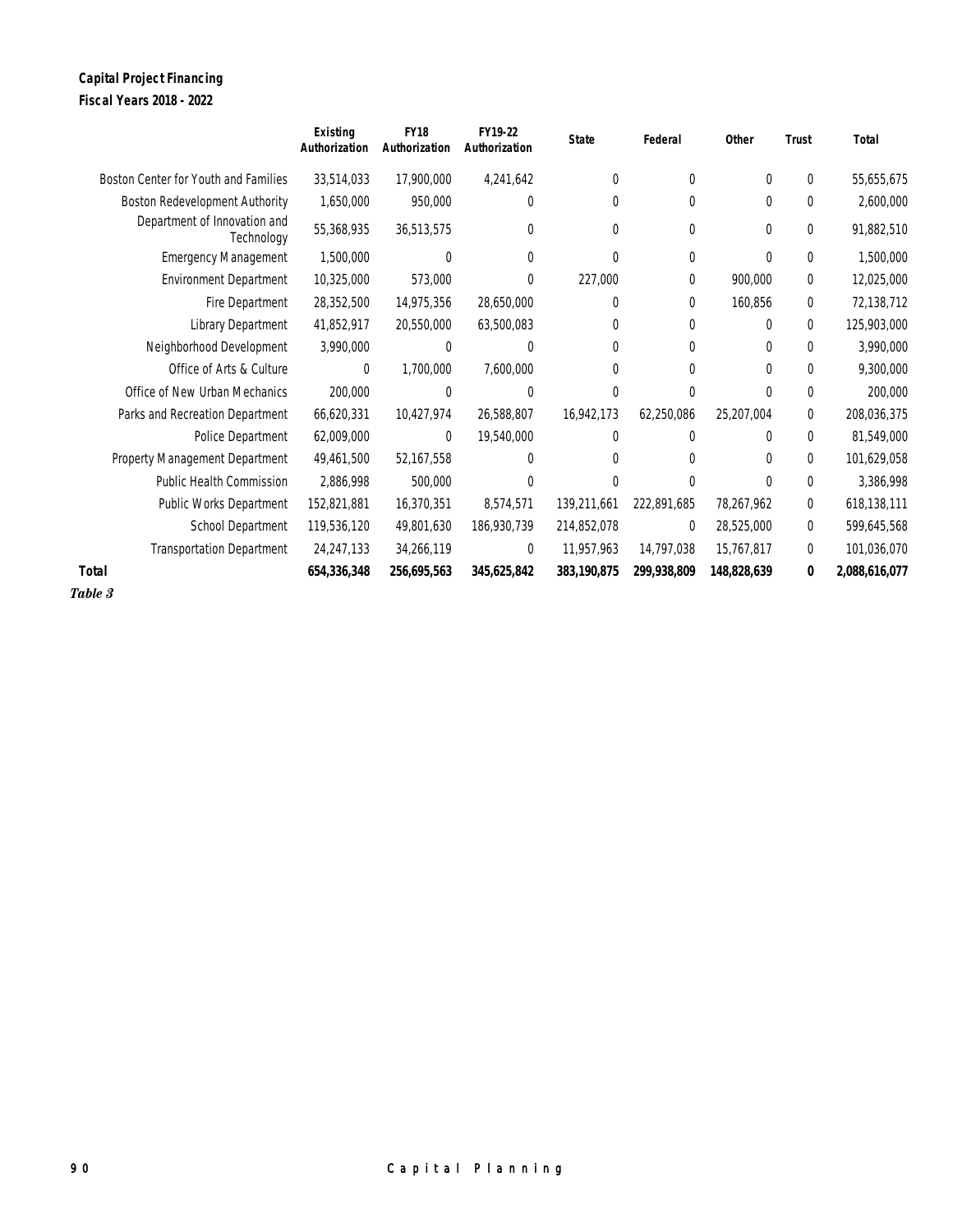| <b>City of Boston</b>       | Outstanding Principal by Statute as of April 30, 2017 |                            |                                 |                                                    |
|-----------------------------|-------------------------------------------------------|----------------------------|---------------------------------|----------------------------------------------------|
| Statute:                    |                                                       |                            | Outstanding @<br>April 30, 2017 | <b>Percent of Total</b><br><b>Outstanding Debt</b> |
|                             | <b>General Purpose:</b>                               |                            |                                 |                                                    |
| C44 s7 (13)                 | Acquisition of Fire or Police Boats                   |                            | 1,848,527                       | 0.142                                              |
| C44 s7 (20)                 | Acquisition of Land; Cemeteries                       |                            | 429,171                         | 0.033                                              |
| C44 s7 (21)                 | Architectural Services for Plans & Specs              |                            | 153,561                         | 0.012                                              |
| C44 s7 (22)                 | <b>Engineering or Architectural Services</b>          |                            | 12,024,299                      | 0.925                                              |
| C44 s7 (25)                 | Acquisition of Land; Parks and Playgrounds            |                            | 89,254,800                      | 6.864                                              |
| C44 s7 (28)                 | Computer Hardware                                     |                            | 62,127,797                      | 4.778                                              |
| C44 s7 (29)                 | Computer Software                                     |                            | 4,740,621                       | 0.365                                              |
| $C44$ s7 $(9)$              | Departmental Equipment                                |                            | 17,681,216                      | 1.360                                              |
| C44 s7 (3B)                 | Energy Conserv., Alternative Energy Improvements      |                            | 3,075,462                       | 0.237                                              |
| C659 Acts 1986              | BCH - Constr., Equipping, Furnishing                  |                            | 9,080,000                       | 0.698                                              |
|                             |                                                       | \$                         | 200,415,454                     | 15.412                                             |
|                             | <b>Urban Development:</b>                             |                            |                                 |                                                    |
| C121B s20<br>C1097 s11 Acts | Urban Redevelopment and Renewal                       | \$                         | 7,667,805                       | 0.590                                              |
| 1971                        | Economic Development and Industrial Corp.             |                            | 8,964,580                       | 0.689                                              |
|                             |                                                       | \$                         | 16,632,385                      | 1.279                                              |
|                             | Schools:                                              |                            |                                 |                                                    |
| C645 s8 Acts 1948           | School Project Loan                                   | \$                         | 21,188,192                      | 1.629                                              |
| C642 s7A, s7B, s7C          | Capital Improvements; Acts of 1973, 1991, 1996        |                            | 7,755,875                       | 0.596                                              |
|                             |                                                       | \$                         | 28,944,066                      | 2.226                                              |
|                             | <b>Public Buildings:</b>                              |                            |                                 |                                                    |
| C44 s7 (3)                  | Construction of Buildings; Acquisition Of Land        | \$                         | 223,636,652                     | 17.198                                             |
| C44 s7 (3A)                 | Remodeling and Extraordinary Repairs                  |                            | 571,136,860                     | 43.922                                             |
| C152, Act '97               | Convention Center Refunding Bond                      |                            | 26,960,000                      | 2.073                                              |
| C642 s7A, s7B, s7C          | Capital Improvements; Acts of 1973, 1991, 1996        |                            | 15,131,546                      | 1.164                                              |
|                             |                                                       | \$                         | 836,865,057                     | 64.357                                             |
|                             | <b>Public Works:</b>                                  |                            |                                 |                                                    |
|                             | Construct/Re-Construct of Surface Drains, Sewers,     |                            |                                 |                                                    |
| C44 s7 (1)                  | etc.                                                  | $\boldsymbol{\mathsf{\$}}$ | 1,503,680                       | 0.116                                              |
| C44 s7 (4)                  | Construction and/or Re-Construction of Bridges        |                            | 49,545,189                      | 3.810                                              |
| C44 s7 (5)                  | Construction of Public Ways                           |                            | 58,212,917                      | 4.477                                              |
| $C44$ s7 $(6)$              | <b>Construction of Sidewalks</b>                      |                            | 8,617,737                       | 0.663                                              |
| C44 s7 (7)                  | Construction of Walls or Dikes                        |                            | 46,698                          | 0.004                                              |
| C44 s7 (14)                 | Traffic Signal and Public Lighting Install., etc.     |                            | 77,300,115                      | 5.945                                              |
| $C44$ s8 $(4)$              | Reservoir Constr/Enlrg; Water Trmt Bldgs              |                            | 885,564                         | 0.068                                              |
| C44 s8 (5)                  | Water Mains Laying, Re-Laying, Construct.             |                            | 3,729,366                       | 0.287                                              |
| C44 s8 (7A)                 | Water Meter Purchase & Installation                   |                            | 46,335                          | 0.004                                              |
| C44 s8 (7C)                 | Water Dept. Equip.; Purchase, Replace., Rehab.        |                            | 359,690                         | 0.028                                              |
| C44 s8 (24) C29C            | Landfill; Closing, Opening, Improve. to (MWPAT)       |                            | 17,244,473                      | 1.326                                              |
|                             |                                                       | \$                         | 217,491,765                     | 16.726                                             |
|                             |                                                       |                            |                                 |                                                    |
|                             | Grand Total =                                         | \$                         | 1,300,348,727                   | 100.00 %                                           |

## *Table 4*

|                            |               | <b>CITY of BOSTON</b><br><b>RATE of PRINCIPAL RETIREMENT</b><br>on GENERAL OBLIGATION BONDS |           |                                               |   |
|----------------------------|---------------|---------------------------------------------------------------------------------------------|-----------|-----------------------------------------------|---|
|                            |               | Fiscal Years Ending June 30, 2017 - 2037<br>@ APRIL 30, 2017<br>\$ in thousands             |           |                                               |   |
| Fiscal Year Ended June 30, |               |                                                                                             | Amount    | Percentage of Total Principal Amount Retired: |   |
| @ 4/30/17                  |               |                                                                                             |           |                                               |   |
|                            | $2017 - 2022$ | - \$                                                                                        | 554.871   | 42.67                                         | % |
|                            | 2023 - 2027   |                                                                                             | 434.972   | 33.45                                         | % |
|                            | 2028 - 2032   |                                                                                             | 219.516   | 16.88                                         | % |
|                            | 2033 - 2037   |                                                                                             | 90,989    | 7.00                                          | % |
|                            |               |                                                                                             | 1,300,348 | 100.00                                        | % |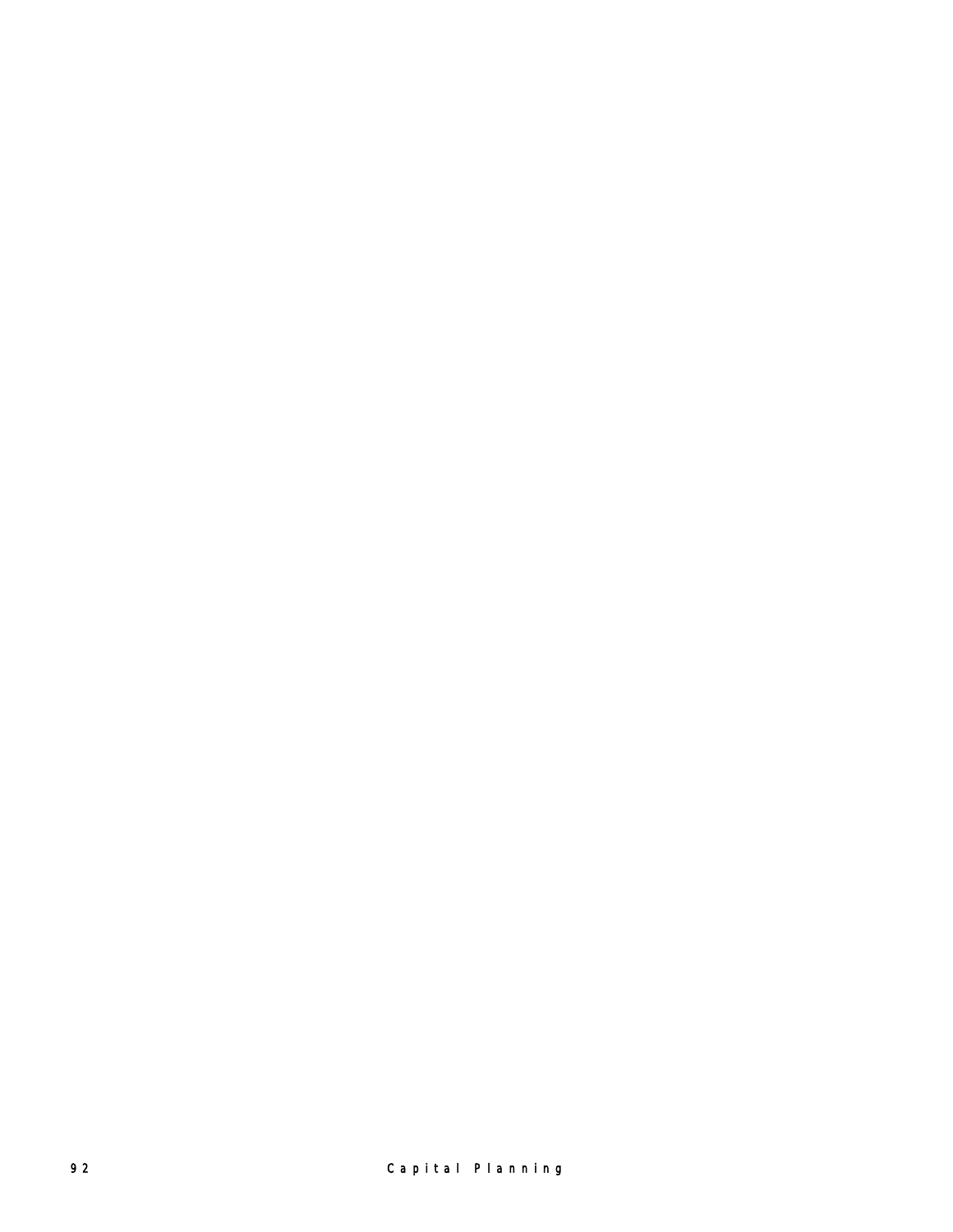| CITY of BOSTON - DEBT SERVICE REQUIREMENTS - FISCAL YEARS 2015 through 2022 |                           |                           |                           |                           |                           |                           |                           |                           |  |
|-----------------------------------------------------------------------------|---------------------------|---------------------------|---------------------------|---------------------------|---------------------------|---------------------------|---------------------------|---------------------------|--|
|                                                                             | Actual<br><b>FY15</b>     | Actual<br><b>FY16</b>     | Projected<br><b>FY17</b>  | Projected<br><b>FY18</b>  | Projected<br><b>FY19</b>  | Projected<br><b>FY20</b>  | Projected<br><b>FY21</b>  | Projected<br><b>FY22</b>  |  |
| Gross Debt Service Requirements - Bonded Debt:                              |                           |                           |                           |                           |                           |                           |                           |                           |  |
| <b>Total Principal:</b><br>Total Interest:                                  | 107,660,000<br>51.298.301 | 110,590,000<br>52,322,598 | 116,976,541<br>59,976,860 | 121,490,049<br>64,847,400 | 129,178,851<br>67,444,486 | 133,497,953<br>70,385,150 | 146,432,361<br>73,960,179 | 166,207,083<br>76.810.110 |  |
| $(1)$ Total:                                                                | 158,958,301               | 162,912,598               | 176,953,401               | 186,337,449               | 196,623,337               | 203,883,103               | 220,392,540               | 243,017,193               |  |
| Less: Revenue Deemed Available from Related Sources:                        |                           |                           |                           |                           |                           |                           |                           |                           |  |
| <b>Boston Medical Center</b>                                                | 0                         | $\mathbf{0}$              | $\mathbf{0}$              | $\mathbf{0}$              | $\mathbf{0}$              | $\mathbf{0}$              | $\mathbf{0}$              | $\mathbf{0}$              |  |
| Boston Public Health Commission                                             | 182,393                   | $\mathbf{0}$              | $\mathbf{0}$              | $\bf 0$                   | $\mathbf{0}$              | $\mathbf{0}$              | $\mathbf{0}$              | $\mathbf 0$               |  |
| Water and Sewer Payments                                                    | $\Omega$                  | $\theta$                  | $\theta$                  | $\theta$                  | $\theta$                  | $\Omega$                  | $\theta$                  | $\Omega$                  |  |
| (2) Premium, Subsidies, Other<br>Renew Boston Trust - Energy                | 8,520,909                 | 3,656,500                 | 3,598,172                 | 3,502,661                 | 3,418,863                 | 3,308,756                 | 2,950,602                 | 2,950,602                 |  |
|                                                                             | $\mathbf{0}$              | $\mathbf{0}$              | $\mathbf 0$               | 71,250                    | 467,500                   | 985,375                   | 960,750                   | 936,125                   |  |
| Savings                                                                     |                           |                           |                           |                           |                           |                           |                           |                           |  |
| <b>Accrued Interest</b>                                                     | 100,000                   | 100,000                   | 100,000                   | 100,000                   | 100,000                   | 100,000                   | 100,000                   | 100,000                   |  |
| (3) Irrigation Project<br>(4) 1010 Massachusetts Avenue                     | 206,501                   | 199,023                   | 190,285                   | 116,365                   | 9,149                     | $\mathbb O$               | $\mathbf{0}$              | $\mathbf 0$               |  |
| Project                                                                     | 2.285.656                 | 2.265.029                 | 2.220.937                 | 2,123,404                 | 1,954,914                 | 1,924,363                 | 2.409.288                 | 2,644,951                 |  |
| (5) Pension Management System<br>Interest on Loan to BOA Fund and           | 1,858,297                 | 1,904,612                 | 1,904,553                 | 1,903,326                 | 1,902,668                 | 1,903,312                 | 1,904,187                 | 893,752                   |  |
| Dudley Fund                                                                 | 146,665                   | $\boldsymbol{0}$          | $\boldsymbol{0}$          | $\boldsymbol{0}$          | $\boldsymbol{0}$          | $\mathbb O$               | $\mathbf 0$               | $\mathbf 0$               |  |
| Plus: Interest on Temporary Loan Notes and Additional Items:                |                           |                           |                           |                           |                           |                           |                           |                           |  |
| Revenue Anticipation                                                        | $\mathbf{0}$              | $\mathbf 0$               | 3,000,000                 | 3,000,000                 | 3,000,000                 | 3,000,000                 | 3,000,000                 | 3,000,000                 |  |
| Cost of Issuance                                                            | 113.905                   | $\mathbf{0}$              | 500.000                   | 500,000                   | 500,000                   | 500,000                   | 500,000                   | 500,000                   |  |
| Dudley Sq. Site / Sec. 108<br>Lease Payment for Bolling                     | 505,000                   | 505,000                   | 505,000                   | 505,000                   | $\mathbf{0}$              | $\mathbb O$               | $\mathbf{0}$              | $\mathbf{0}$              |  |
| Municipal Building<br>(6) Sinking Fund for Nov., 2009                       | 275,500                   | 943,000                   | 551,000                   | 551,000                   | 551,000                   | 248,111                   | $\mathbf{0}$              | $\Omega$                  |  |
| <b>QSCB</b>                                                                 | 1,454,545                 | 1,454,545                 | 1,454,545                 | 1,454,545                 | 1,454,545                 | 1,454,545                 | 1,454,545                 | 1,454,545                 |  |
| School B.A.N.'s                                                             | $\Omega$                  | $\mathbf{0}$              | $\theta$                  | $\mathbf{0}$              | $\theta$                  | $\mathbf{0}$              | $\theta$                  | $\Omega$                  |  |
| <b>Total Debt Service/Budget</b>                                            |                           |                           |                           |                           |                           |                           |                           |                           |  |
| Summary:                                                                    | 148,006,831               | 157,689,979               | 174,950,000               | 184,530,988               | 194,275,788               | 200,863,954               | 217,022,258               | 240,446,307               |  |
| Less Additional Adjustments:                                                |                           |                           |                           |                           |                           |                           |                           |                           |  |
| <b>School Construction Assistance</b>                                       | 8,175,513                 | 7,344,337                 | 6,720,152                 | 6,720,147                 | 5,107,351                 | 2,461,330                 | $\mathbf{0}$              | $\theta$                  |  |
| <b>Total Net Debt Service</b><br><b>Requirements:</b>                       | 139,831,318               | 150,345,642               | 168,229,848               | 177,810,841               | 189,168,437               | 198,402,624               | 217,022,258               | 240,446,307               |  |

# *Table 6*

**NOTES:**

1 FY17 - the City issued:

\$150 million in General Obligation Bonds with a 20-year maturity and an average coupon rate of 3.97%; closing date: April 4, 2017

## **Assumptions:**

FY18 - Assumes General Obligation debt issuance of \$170 million, and \$3 mil for the Renew Boston Trust project, each with a 20 year maturity and an interest rate of 4.75%.

FY19 - Assumes General Obligation debt issuance of \$170 million, and \$7 mil for the Renew Boston Trust project, each with a 20 year maturity and an interest rate of 5.00%.

FY20 - Assumes General Obligation debt issuance of \$200 million per year, with a 20 year maturity and an interest rate of 5.0%.

FY21 - Assumes General Obligation debt issuance of \$200 million per year, with a 20 year maturity and an interest rate of 5.0%.

FY22 - Assumes General Obligation debt issuance of \$200 million per year, with a 20 year maturity and an interest rate of 5.0%.

2 Under the American Recovery and Reinvestment Act of 2009 (ARRA), in 2010 and 2011, the City issued Tax Benefited Bonds which are entitled to receive subsidy payments from the Federal Government.

The IRS has released 5 subsidy reduction notifications since March of 2013, reducing the expected annual subsidy - the projected loss through Fy2017 is approximately \$1.4 million.

An estimated Subsidy reduction to ARRA-related issuances of 7.3% per year from FY2018 through FY2022 has been applied in response to IRS withholding notifications.

- 3 Debt Service Costs will be offset by the "Fund for Parks and Recreation".
- 4 Debt Service Costs will be offset by charging City departments for the space they occupy.
- 5 Debt Service Costs will be offset by semi-annual payments from the Retirement Board.
- 6 Quarterly payments of principal in the amount of \$363,636.36 are currently being made to the paying agent with respect to the City's outstanding \$20 million G.O. Qualified School Construction Bonds, 2009-Series A, which were issued as tax credit bonds that do not earn interest. These funds are kept in escrow until the Bonds mature on September 15, 2024.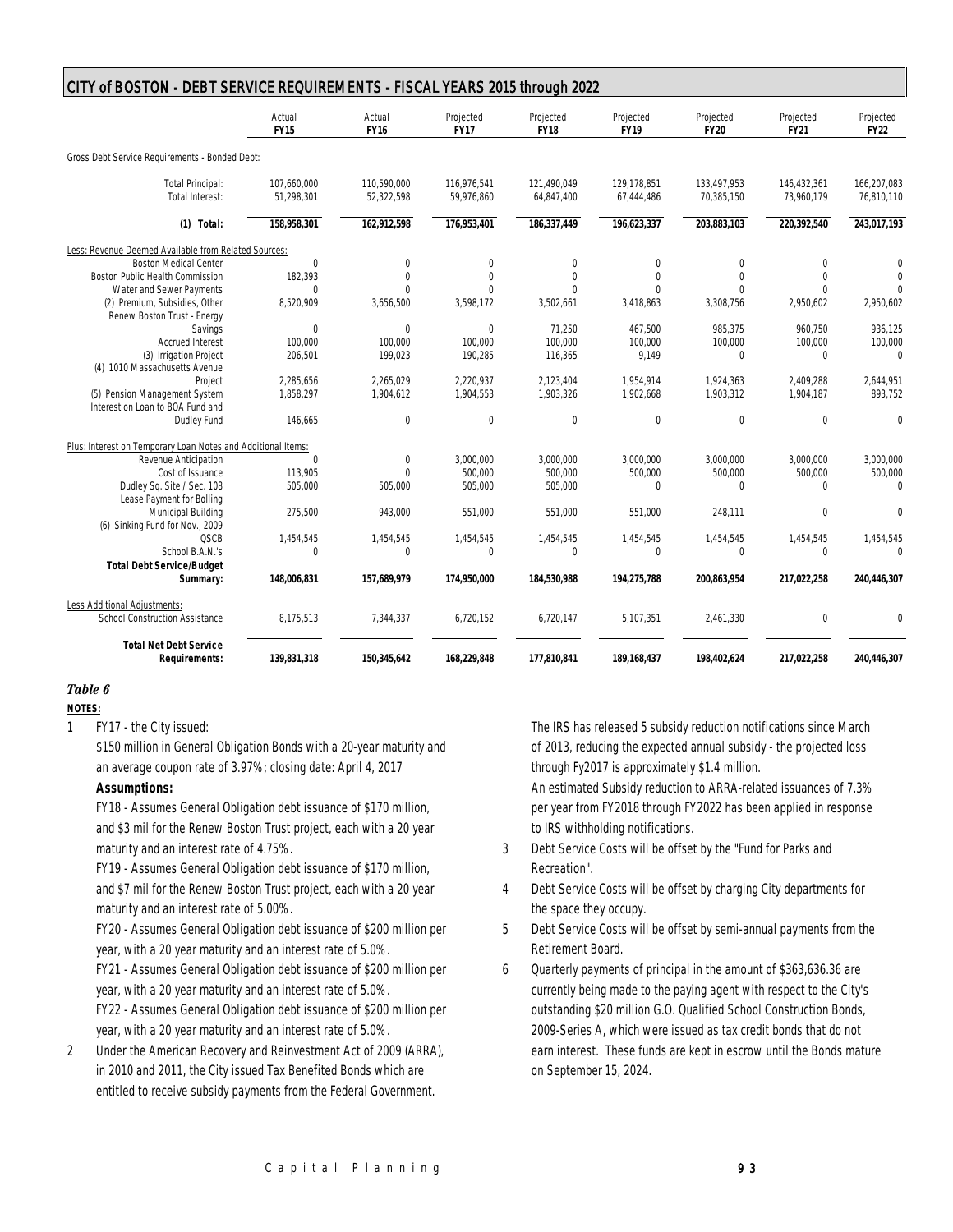# FY18-FY22 Capital Plan Project List

| Project                                                                      | <b>Scope of Work</b>                                                                                                                                                                                                                                              | <b>Status</b>   | Neighborhood        | Operating<br>Impact | <b>Total Project</b><br><b>Budget</b> |
|------------------------------------------------------------------------------|-------------------------------------------------------------------------------------------------------------------------------------------------------------------------------------------------------------------------------------------------------------------|-----------------|---------------------|---------------------|---------------------------------------|
| <b>Boston Centers for Youth and Families</b>                                 |                                                                                                                                                                                                                                                                   |                 |                     |                     |                                       |
| <b>BCYF Clougherty Pool</b>                                                  | Make upgrades to the pool, pool deck, the bath<br>house, and mechanical systems.                                                                                                                                                                                  | To Be Scheduled | Charlestown         | <b>No</b>           | \$2,700,000                           |
| <b>BCYF Curley Community</b><br>Center                                       | Major renovation of existing building.                                                                                                                                                                                                                            | New Project     | South Boston        | <b>No</b>           | \$15,000,000                          |
| <b>BCYF Gallivan</b><br>Community Center                                     | Replace the roof and gym floor, provide air<br>conditioning in the gymnasium, upgrade the fire<br>alarm system and emergency lighting, and<br>upgrade the power outlets and selected<br>lighting.                                                                 | In Design       | Mattapan            | No                  | \$2,960,000                           |
| <b>BCYF Mattahunt</b><br><b>Community Center</b>                             | An interior renovation to update the lobby,<br>gymnasium, community room, and computer<br>lab.                                                                                                                                                                    | New Project     | Mattapan            | <b>No</b>           | \$1,900,000                           |
| <b>BCYF Mattahunt</b><br><b>Community Center</b><br><b>Exterior Lighting</b> | Improve exterior lighting at the Mattahunt<br>Community Center.                                                                                                                                                                                                   | In Design       | Mattapan            | <b>No</b>           | \$500,000                             |
| <b>BCYF Paris Street</b><br><b>Community Center</b>                          | Make interior facility repairs and renovations<br>that include upgrades of all mechanical systems<br>and boilers, windows, exterior and interior door<br>replacements, athletic facility improvements,<br>tele data upgrades, and new furniture and<br>equipment. | In Construction | East Boston         | <b>No</b>           | \$12,375,000                          |
| <b>BCYF Paris Street Pool</b>                                                | Complete building renovation including<br>upgrades to the mechanical systems,<br>bathrooms and locker rooms, pool deck,<br>lighting, and entryway. The project will<br>strengthen the connection between the pool<br>building and the adjacent park.              | In Design       | East Boston         | <b>No</b>           | \$5,000,000                           |
| <b>BCYF Tobin Community</b><br>Center                                        | Implement recommendations from recent site<br>study that will enhance the grounds of the<br>Community Center including a new lawn and an<br>outdoor stage to create an inviting space that<br>supports outdoor youth and family events.                           | In Construction | <b>Mission Hill</b> | N <sub>0</sub>      | \$950,000                             |
| <b>BCYF Vine Street</b><br><b>Community Center</b>                           | Interior facility repairs and renovations that<br>include upgrades of all mechanical systems and<br>boilers, new roof, windows, door replacements,<br>athletic facility improvements, tele data<br>upgrades, new furniture, and equipment.                        | In Design       | Roxbury             | <b>No</b>           | \$5,340,000                           |
| North End Community<br>Center                                                | Develop a building program and assess siting<br>options for the design and construction of a<br>new community center.                                                                                                                                             | Study Underway  | North End           | N <sub>0</sub>      | \$100,000                             |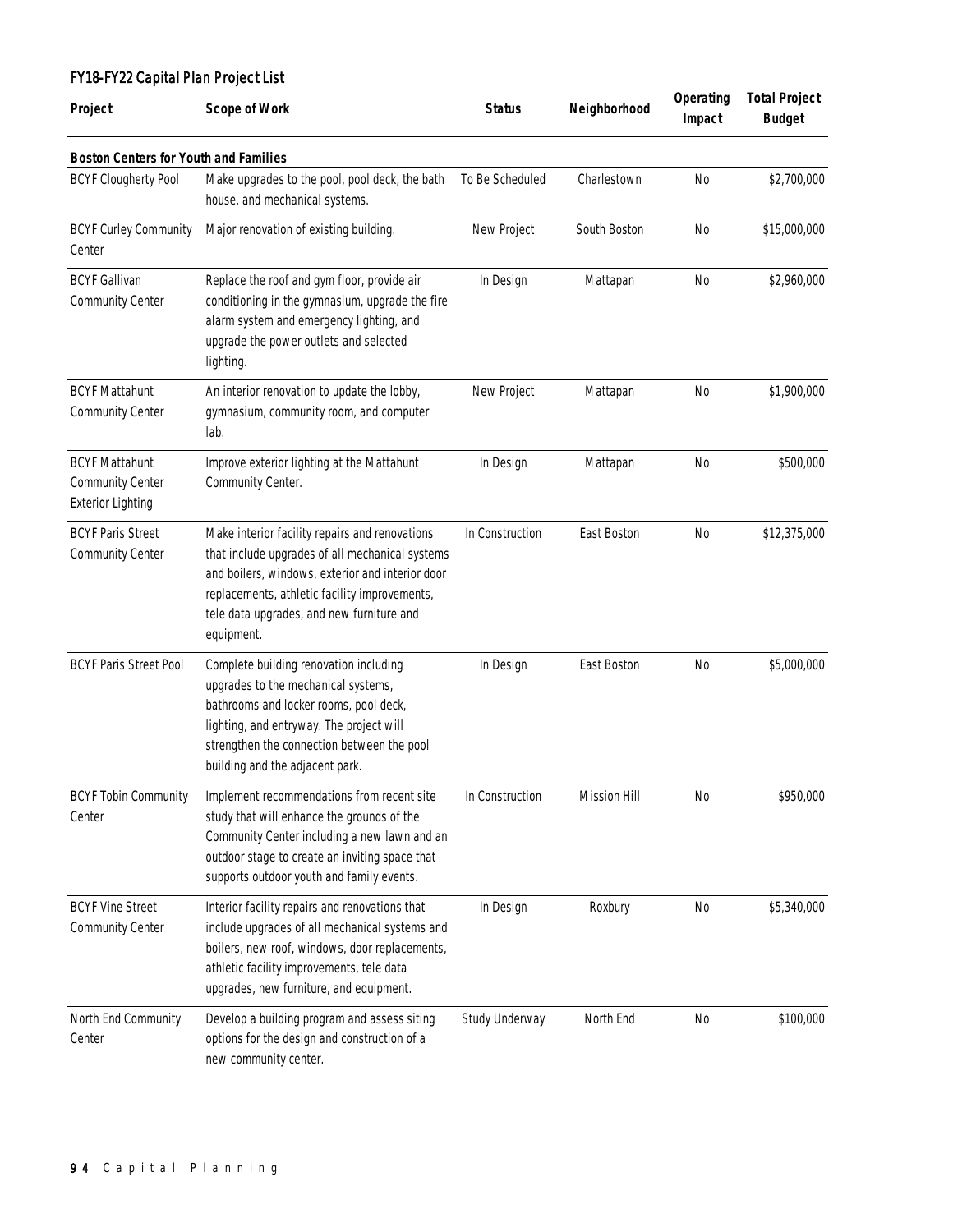| Project                                                   | <b>Scope of Work</b>                                                                                                                                                                                                                                                        | <b>Status</b>              | Neighborhood                   | Operating<br>Impact | <b>Total Project</b><br><b>Budget</b> |
|-----------------------------------------------------------|-----------------------------------------------------------------------------------------------------------------------------------------------------------------------------------------------------------------------------------------------------------------------------|----------------------------|--------------------------------|---------------------|---------------------------------------|
| Pool Repairs                                              | Renovate and upgrade locker rooms and pools<br>including new filtration systems, pool liners,<br>dehumidification and HVAC systems at various<br>BCYF/BPS pool facilities.                                                                                                  | Annual Program             | Citywide                       | <b>No</b>           | \$3,830,675                           |
| Youth Budget Round 1                                      | Implement projects from the first round of<br>"Youth Lead the Change" participatory<br>budgeting. Winning projects include a<br>playground renovation in Franklin Park, art<br>walls, Chromebooks for three high schools, and<br>a skate park feasibility study.            | Implementation<br>Underway | Citywide                       | <b>No</b>           | \$1,000,000                           |
| Youth Budget Round 2                                      | Implement projects from the second round of<br>"Youth Lead the Change" participatory<br>budgeting. Winning projects include Wi-Fi for<br>students, water bottle refill stations, BLA gym<br>renovations, and Hubway expansion.                                              | Implementation<br>Underway | Citywide                       | N <sub>0</sub>      | \$1,000,000                           |
| Youth Budget Round 3                                      | Project implementation of "Youth Lead the<br>Change" participatory budgeting. Winning<br>projects include more trash cans and recycling<br>bins in neighborhoods, a jobs and resource<br>finder app, expanded free Wi-Fi, and digital<br>billboards in schools.             | Implementation<br>Underway | Citywide                       | No                  | \$1,000,000                           |
| Youth Budget Round 4                                      | Engage youth across the City to create a capital<br>"Youth Budget", using participatory budgeting<br>methods.                                                                                                                                                               | Implementation<br>Underway | Citywide                       | N <sub>0</sub>      | \$1,000,000                           |
| Youth Budget Round 5                                      | Engage youth across the City to create a capital<br>"Youth Budget", using participatory budgeting<br>methods.                                                                                                                                                               | New Project                | Citywide                       | No                  | \$1,000,000                           |
| <b>Boston Planning and Development Agency</b>             |                                                                                                                                                                                                                                                                             |                            |                                |                     |                                       |
| Long Wharf                                                | Address ongoing structural issues at Long<br>Wharf related to flooding caused by high tides.                                                                                                                                                                                | New Project                | Financial<br>District/Downtown | No                  | \$300,000                             |
| RFMP Black Falcon<br>Avenue and Terminal<br><b>Street</b> | Resurface Black Falcon Avenue and Terminal<br>Street. Replace sidewalk and improve street<br>lighting.                                                                                                                                                                      | To Be Scheduled            | South Boston                   | N <sub>0</sub>      | \$1,400,000                           |
| RFMP Dry-dock 4                                           | This project will develop a design for the<br>permanent closure of the caisson.                                                                                                                                                                                             | New Project                | South Boston                   | No                  | \$250,000                             |
| RFMP Pier 6                                               | This project will design the replacement of the<br>deteriorated steel bulkhead in order to preserve<br>the structural integrity of Pier 6.                                                                                                                                  | New Project                | South Boston                   | <b>No</b>           | \$400,000                             |
| Strategic Planning Area<br><b>Transportation Study</b>    | Analyze transportation capacity and develop<br>conceptual design and cost for future<br>infrastructure improvements for Dorchester<br>Avenue in South Boston, Washington Street in<br>Jamaica Plain/Roxbury, Glovers Corner in<br>Dorchester, and Dudley Square in Roxbury. | Study Underway             | Various<br>neighborhoods       | <b>No</b>           | \$250,000                             |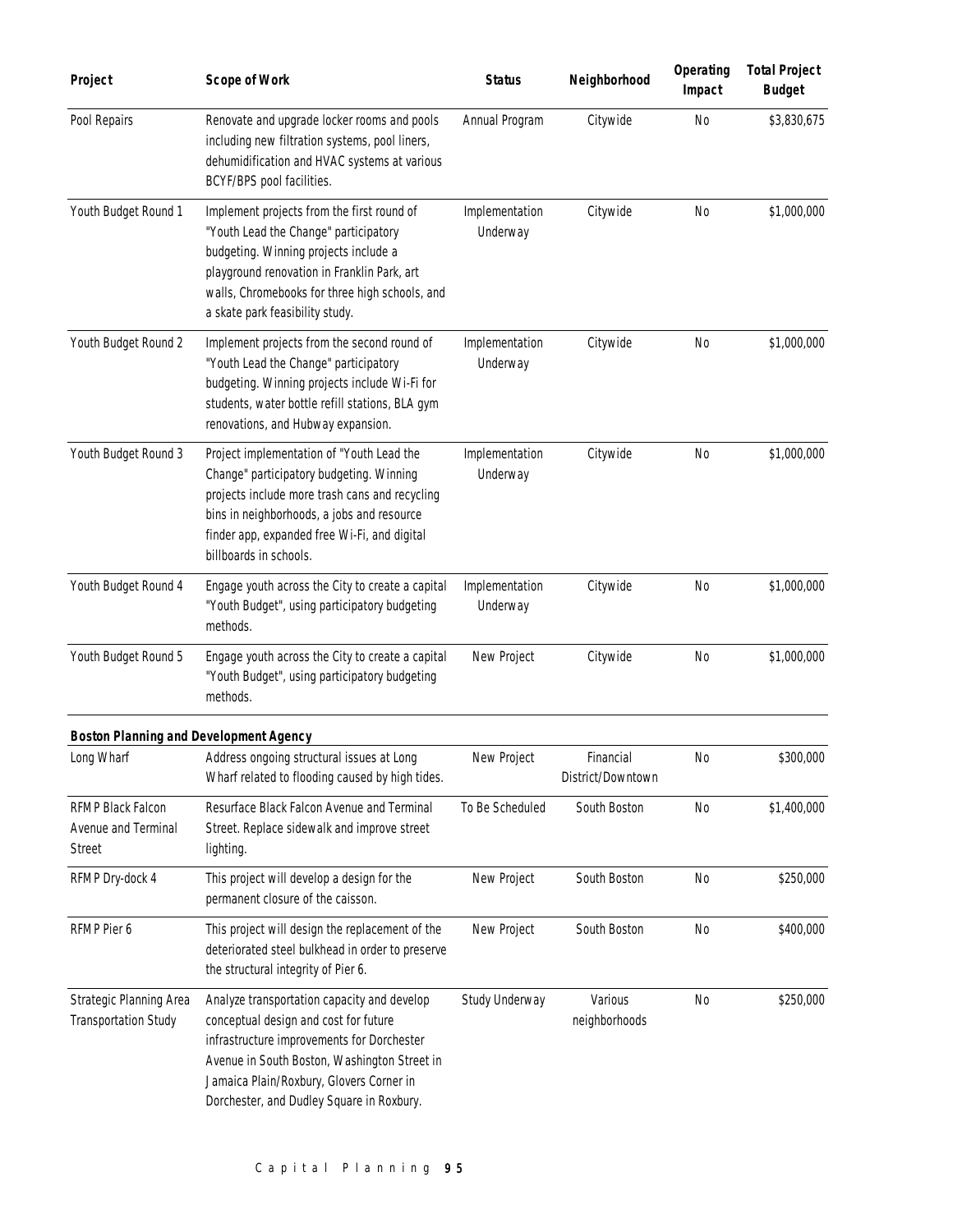| Project                                                             | <b>Scope of Work</b>                                                                                                                                                                                                                               | <b>Status</b>   | Neighborhood     | Operating<br>Impact | <b>Total Project</b><br><b>Budget</b> |
|---------------------------------------------------------------------|----------------------------------------------------------------------------------------------------------------------------------------------------------------------------------------------------------------------------------------------------|-----------------|------------------|---------------------|---------------------------------------|
| <b>Boston Public Library</b>                                        |                                                                                                                                                                                                                                                    |                 |                  |                     |                                       |
| Adams Street Branch<br>Library                                      | Design and construct a new branch library.<br>Develop a building program that reflects the<br>Boston Public Library's Compass Principles and<br>supports the needs of the neighborhood.                                                            | Study Underway  | Dorchester       | <b>No</b>           | \$12,600,000                          |
| Central Library: Johnson<br>Roof Replacement                        | Replace all low sloped roofing and flashing,<br>repair or replace existing slate roofing material,<br>and replace pyramid style skylights.                                                                                                         | To Be Scheduled | Back Bay         | <b>No</b>           | \$4,830,000                           |
| Central Library: Piping<br>Infrastructure                           | Replace and update piping infrastructure<br>including small diameter hot water piping,<br>chilled water, steam and condensate return<br>piping and related valves in the Johnson and<br>McKim buildings.                                           | To Be Scheduled | Back Bay         | N <sub>0</sub>      | \$1,950,000                           |
| Central Library: Rare<br><b>Books and Manuscripts</b><br>Department | A renovation project at the Central Library in<br>Copley Square to preserve BPL's historic special<br>collections in Rare Books and Manuscripts.                                                                                                   | New Project     | Back Bay         | <b>No</b>           | \$15,725,000                          |
| Chinatown Library Study                                             | Develop a library services program and assess<br>potential locations for the development and/or<br>delivery of new branch library services.                                                                                                        | Study Underway  | Chinatown        | N <sub>0</sub>      | \$100,000                             |
| Dudley Branch Library<br>Renovation                                 | A comprehensive building renovation to enrich<br>library services and visitor experience through<br>improved spatial definition, a fully accessible<br>facility, improved signage and greater energy<br>efficiency.                                | In Design       | Roxbury          | No                  | \$14,718,000                          |
| Egleston Square Branch<br>Library                                   | Assess the existing interior and exterior<br>physical conditions and systems according to<br>how ably the branch can accomplish the<br>Compass principles; develop and implement an<br>improvement plan.                                           | To Be Scheduled | Roxbury          | N <sub>0</sub>      | \$12,100,000                          |
| Faneuil Branch Library                                              | Library branch improvements consistent with<br>the BPL's Compass Principles and based on the<br>completed programming study which calls for<br>improved accessibility, interior renovations and<br>refurbishment, as well as, a building addition. | To Be Scheduled | Allston/Brighton | <b>No</b>           | \$12,625,000                          |
| Fields Corner Branch<br>Library                                     | Conduct a facility assessment and develop a<br>building program that reflects the BPL's<br>Compass Principles and supports the needs of<br>the neighborhood. Design and construct a new<br>branch library.                                         | To Be Scheduled | Dorchester       | <b>No</b>           | \$12,100,000                          |
| Jamaica Plain Branch<br>Library                                     | Renovate existing branch and build an addition<br>to improve access and programming. Service<br>improvements will include circulation and<br>collection areas, shelving, electrical system<br>updates, and other items.                            | Complete        | Jamaica Plain    | <b>No</b>           | \$10,000,000                          |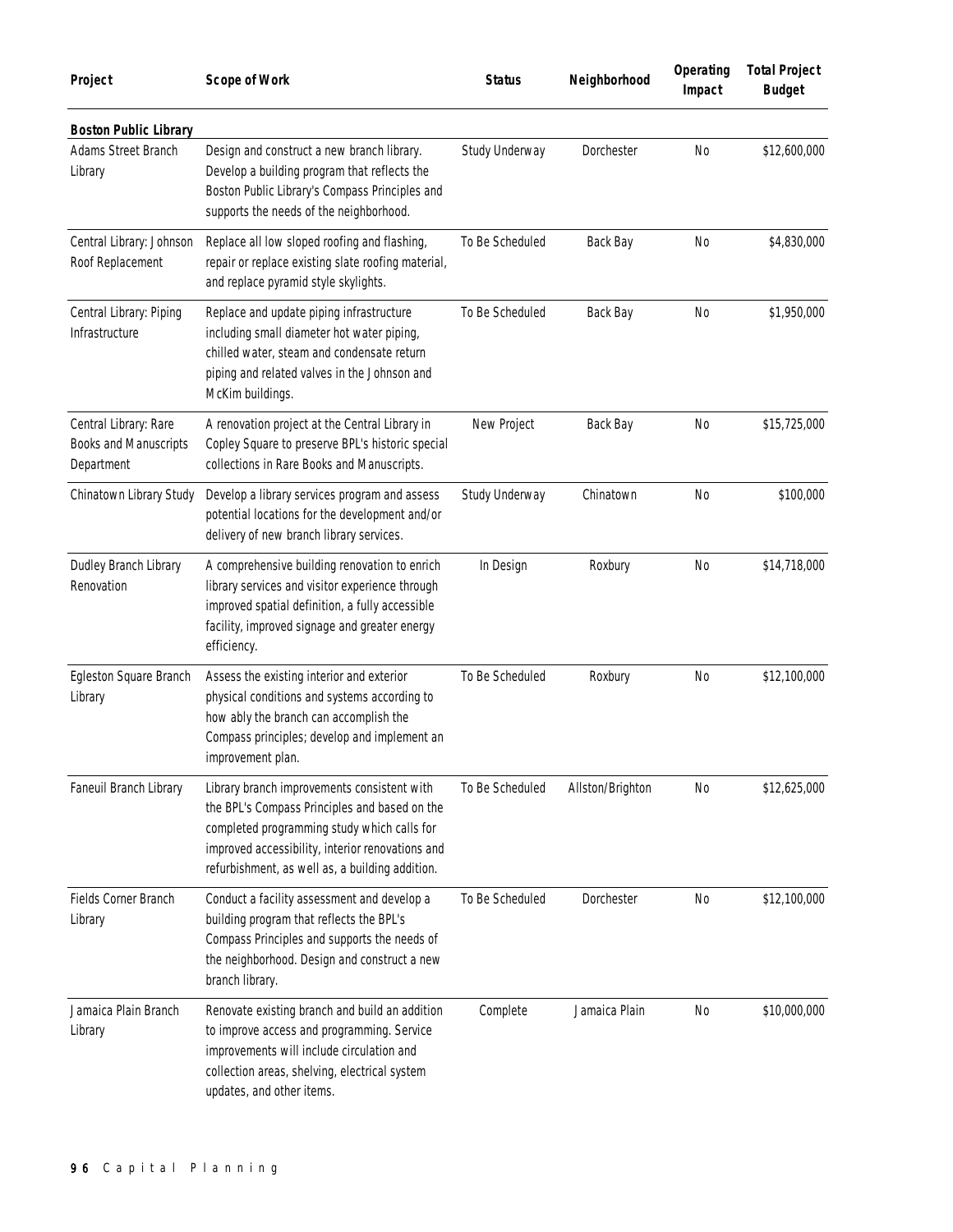| Project                                       | <b>Scope of Work</b>                                                                                                                                                                                                                                     | <b>Status</b>              | Neighborhood        | Operating<br>Impact | <b>Total Project</b><br><b>Budget</b> |
|-----------------------------------------------|----------------------------------------------------------------------------------------------------------------------------------------------------------------------------------------------------------------------------------------------------------|----------------------------|---------------------|---------------------|---------------------------------------|
| Lower Mills Branch<br>Library Improvements    | An interior reconfiguration project which will<br>include major electrical and<br>telecommunications data upgrades, paint,<br>carpet, and circulation upgrades.                                                                                          | New Project                | Dorchester          | <b>No</b>           | \$94,000                              |
| North End Branch Library                      | Assess the existing interior and exterior<br>physical conditions and systems according to<br>how ably the branch can accomplish the<br>Compass principles; develop and implement an<br>improvement plan.                                                 | To Be Scheduled            | North End           | No                  | \$1,475,000                           |
| Parker Hill Library                           | Exterior required maintenance to replace<br>windows, repoint masonry walls, and repair<br>stairs. Minor interior improvements are also<br>planned.                                                                                                       | In Design                  | <b>Mission Hill</b> | <b>No</b>           | \$2,400,000                           |
| <b>Permanent Collections</b><br>Storage Study | Develop space requirements for the collections<br>at 201 Rivermoor Street of the BPL and the<br>City's Archives and Records Management<br>Division. Examine available space and assess<br>the feasibility and cost of expanding the<br>storage facility. | Study Underway             | West Roxbury        | <b>No</b>           | \$75,000                              |
| Renovation                                    | Roslindale Branch Library A comprehensive building renovation to enrich<br>library services and visitor experience through<br>improved spatial definition, a fully accessible<br>facility, improved signage and increased energy<br>efficiency.          | In Design                  | Roslindale          | <b>No</b>           | \$6,700,000                           |
| South Boston Branch<br>Library Improvements   | An exterior improvement project to enhance<br>access and use of the back yard.                                                                                                                                                                           | New Project                | South Boston        | <b>No</b>           | \$99,000                              |
| South End Branch Library<br>Improvements      | An interior reconfiguration project which will<br>include major electrical, telecommunications,<br>paint, and carpet upgrades.                                                                                                                           | New Project                | South End           | N <sub>0</sub>      | \$132,000                             |
| Uphams Corner Library                         | Site acquisition, design, construction, and<br>furnishings for the development of a new<br>branch library.                                                                                                                                               | To Be Scheduled            | Dorchester          | N <sub>0</sub>      | \$17,980,000                          |
| Web Site & Online<br>Services Redevelopment   | Supplemental services to augment internal<br>capacity and expertise with respect to<br>overhauling Boston Public Library's website and<br>online presences.                                                                                              | Implementation<br>Underway | Citywide            | N <sub>0</sub>      | \$100,000                             |
| West Roxbury Branch<br>Library Improvements   | An interior reconfiguration project which will<br>include carpet, paint, furniture and minor<br>telecommunications and electrical upgrades.                                                                                                              | New Project                | West Roxbury        | <b>No</b>           | \$100,000                             |
| <b>Boston Public Schools</b>                  |                                                                                                                                                                                                                                                          |                            |                     |                     |                                       |
| ACC at E. Greenwood                           | Interior renovation of the E. Greenwood facility<br>for Another Course to College.                                                                                                                                                                       | In Construction            | Hyde Park           | No                  | \$5,700,000                           |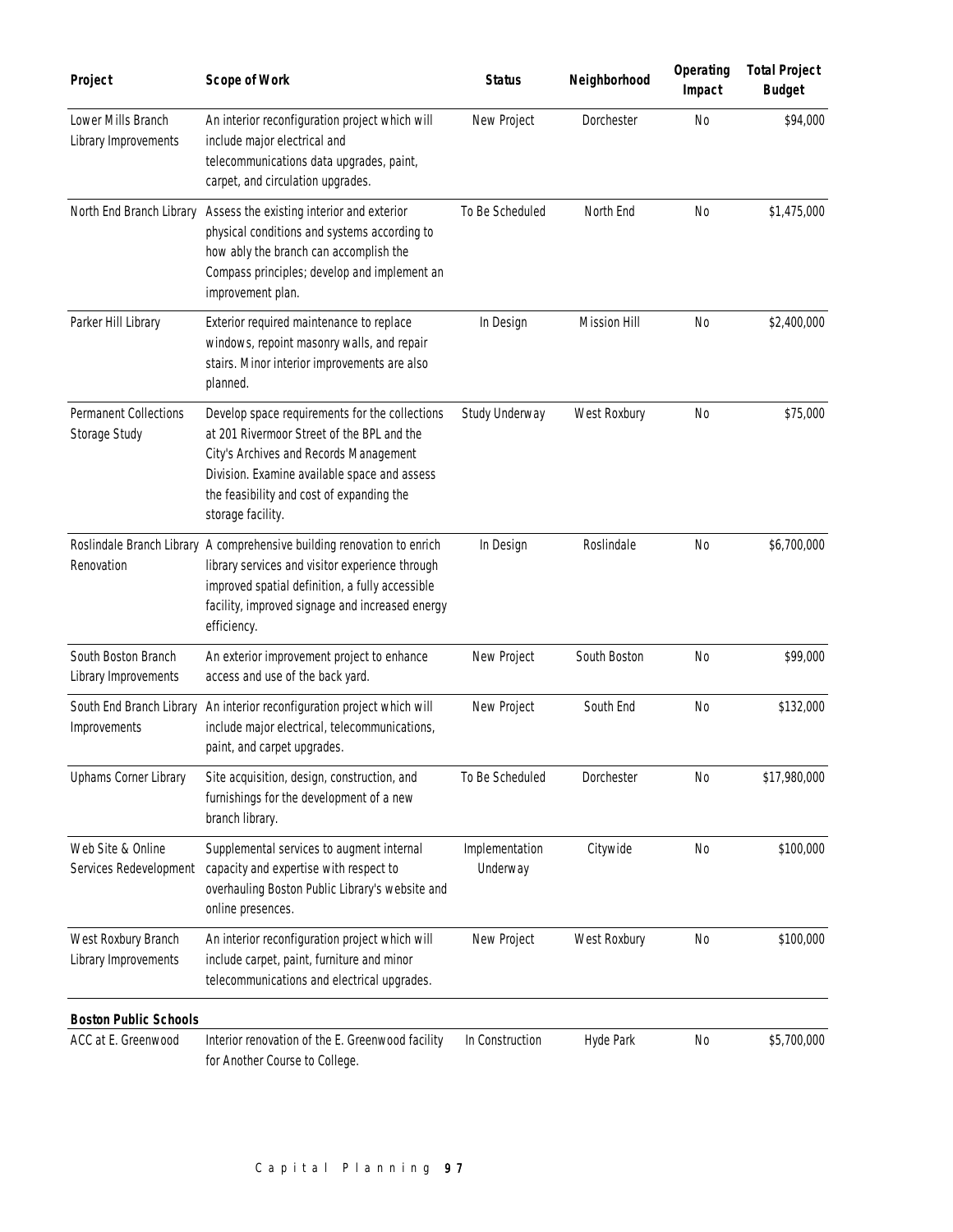| Project                                                                | <b>Scope of Work</b>                                                                                                                                                                                                                                                  | <b>Status</b>   | Neighborhood             | Operating<br>Impact | <b>Total Project</b><br><b>Budget</b> |
|------------------------------------------------------------------------|-----------------------------------------------------------------------------------------------------------------------------------------------------------------------------------------------------------------------------------------------------------------------|-----------------|--------------------------|---------------------|---------------------------------------|
| Access Improvements at<br>Henderson Inclusion<br>Upper School Phase II | Accessibility renovations including bathroom<br>and fire system upgrades.                                                                                                                                                                                             | In Design       | Dorchester               | <b>No</b>           | \$4,075,000                           |
| Accreditation<br>Improvements at Various<br>Schools                    | Accreditation projects to be completed in FY18<br>through FY22.                                                                                                                                                                                                       | Annual Program  | Various<br>neighborhoods | <b>No</b>           | \$2,300,000                           |
| Boston Arts Academy                                                    | Conduct a feasibility study and develop<br>schematic design plans in conjunction with the<br>Massachusetts School Building Authority that<br>results in the construction or renovation of a<br>facility that supports the requirements of the<br>Boston Arts Academy. | In Design       | Fenway/Kenmore           | <b>No</b>           | \$118,850,000                         |
| BuildBPS: Capital<br>Maintenance                                       | General renovations to various schools.                                                                                                                                                                                                                               | New Project     | Citywide                 | <b>No</b>           | \$9,330,000                           |
| BuildBPS: MSBA ARP<br>Reserve                                          | BuildBPS funding reserve for future MSBA<br>Accelerated Repair Program projects.                                                                                                                                                                                      | New Project     | Citywide                 | <b>No</b>           | \$62,427,478                          |
| BuildBPS: Reserve for<br>Future Projects                               | Reserve for future BuildBPS projects.                                                                                                                                                                                                                                 | New Project     | Citywide                 | N <sub>0</sub>      | \$44,250,000                          |
| BuilldBPS: 21st Century<br>Schools Fund                                | Acquire new school furniture and technology to<br>promote 21st Century Learning.                                                                                                                                                                                      | New Project     | Citywide                 | <b>No</b>           | \$13,000,000                          |
| Carter Development<br>Center                                           | Design and construct a building addition that<br>will include appropriate and dedicated spaces<br>for beneficial and critical instructional activities<br>including aquatic, physical, creative arts and<br>multi-sensory therapies.                                  | To Be Scheduled | South End                | N <sub>0</sub>      | \$17,600,000                          |
| Dearborn 6-12 STEM /<br>Early College Academy                          | Design and construct a new STEM (Science,<br>Technology, Engineering and Mathematics)<br>school for grades 6 through 12 on the site of the<br>current Dearborn School. The MSBA will<br>partner with the City in the development and<br>funding of this new school.   | In Construction | Roxbury                  | <b>No</b>           | \$73,498,295                          |
| East Boston High School<br>Windows                                     | Replace windows at East Boston High School.                                                                                                                                                                                                                           | In Construction | East Boston              | <b>No</b>           | \$4,700,000                           |
| Eliot School at 585<br><b>Commercial Street</b>                        | Renovate 585 Commercial Street office<br>building, including building envelope, structural<br>work, interior and site work, which will provide<br>additional classrooms to support the Eliot<br>School's expansion as a K to 8 school.                                | In Construction | North End                | <b>No</b>           | \$40,450,000                          |
| Hernandez School Yard<br>& Site Improvements                           | Design and construct a new school yard<br>including a synthetic turf field. General site<br>improvements including permeable paving that<br>will reduce the volume of storm water run-off.<br>The BWSC is funding a portion of this project.                          | In Construction | Roxbury                  | No                  | \$1,325,000                           |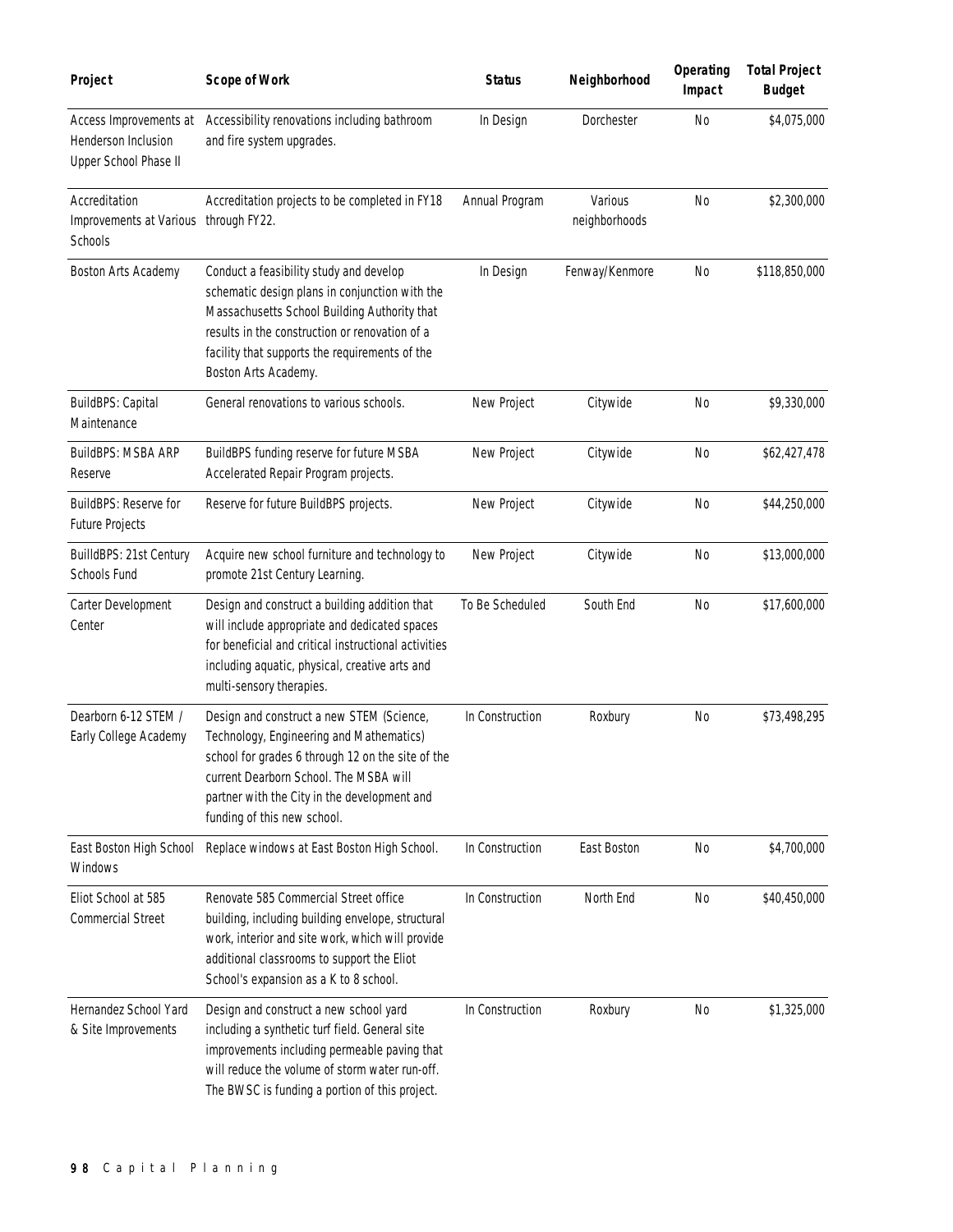| Project                                                | <b>Scope of Work</b>                                                                                                                                                                                                                                                           | <b>Status</b>   | Neighborhood             | Operating<br>Impact | <b>Total Project</b><br><b>Budget</b> |
|--------------------------------------------------------|--------------------------------------------------------------------------------------------------------------------------------------------------------------------------------------------------------------------------------------------------------------------------------|-----------------|--------------------------|---------------------|---------------------------------------|
| Madison Park Complex<br>Building #4 Locker<br>Rooms    | Renovate women's locker rooms for Madison<br>Park Technical Vocational High School and the<br>O'Bryant School of Mathematics and Science.                                                                                                                                      | New Project     | Roxbury                  | No                  | \$6,300,450                           |
| Mattapan Early<br><b>Elementary School</b>             | Renovations to transition the Mattahunt<br>Elementary School to the Mattapan Early<br>Elementary School.                                                                                                                                                                       | New Project     | Mattapan                 | <b>No</b>           | \$1,200,000                           |
| Quincy Upper Pilot<br>School                           | Conduct a feasibility study and develop<br>schematic design plans in conjunction with the<br>Massachusetts School Building Authority that<br>results in the construction or renovation of a<br>facility that supports the requirements of the<br>Josiah Quincy Upper School.   | Study Underway  | Bay Village              | <b>No</b>           | \$125,000,000                         |
| Roof or Boiler<br>Replacements at 5<br>Schools         | Replace roofs at McCormack School and Dever<br>School; replace boilers at Channing School,<br>Condon School, and Boston Latin School in<br>conjunction with the Massachusetts School<br>Building Authority's Accelerated Repair<br>Program.                                    | In Construction | Various<br>neighborhoods | <b>No</b>           | \$9,802,181                           |
| Roof or Boiler<br>Replacements at 7<br>Schools         | Replace roof at Russell; replace boilers at East<br>Boston High, O'Donnell, Sumner, Timilty, and<br>Tobin; and windows at UP Academy in<br>conjunction with the Massachusetts School<br>Building Authority's Accelerated Repair<br>Program.                                    | New Project     | Various<br>neighborhoods | <b>No</b>           | \$600,000                             |
| School Yard<br>Improvements                            | Design and construction of school yard<br>improvements.                                                                                                                                                                                                                        | New Project     | Citywide                 | <b>No</b>           | \$4,972,000                           |
| School Yard<br>Improvements at Sumner<br>School        | Install new play structure, safety surfacing, and<br>landscaping improvements.                                                                                                                                                                                                 | To Be Scheduled | Roslindale               | No                  | \$822,000                             |
| Security Related<br>Improvements at Various<br>Schools | Install intercom and clock systems, re-key<br>doors, expand card access, replace smoke<br>doors, install motion detectors and other<br>security related improvements.                                                                                                          | Annual Program  | Various<br>neighborhoods | <b>No</b>           | \$2,500,000                           |
| Technology<br>Infrastructure II                        | Upgrades to technology infrastructure in<br>support of 21st century learning.                                                                                                                                                                                                  | Annual Program  | Various<br>neighborhoods | No                  | \$21,000,000                          |
| Window Replacements<br>at 7 Schools                    | Complete a feasibility study and develop<br>schematic designs for window replacement<br>projects at Community Academy, Curley School,<br>Ellis School, McKay K-8 School, Sumner School,<br>TechBoston Academy, and Young Achievers K-8<br>School in partnership with the MSBA. | In Construction | Various<br>neighborhoods | No                  | \$29,943,163                          |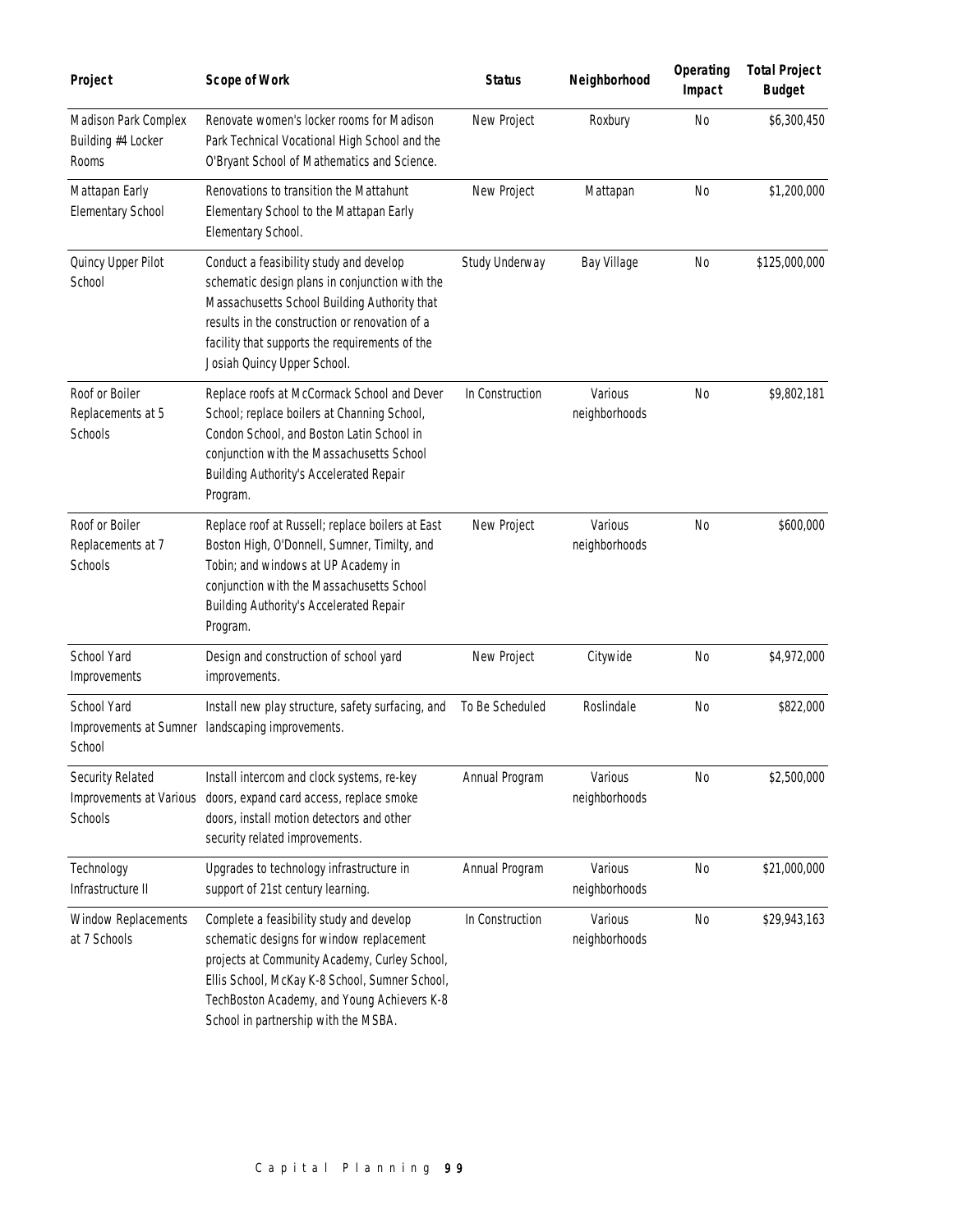| Project                                    | <b>Scope of Work</b>                                                                                                                                                                                                                                                        | <b>Status</b>              | Neighborhood             | Operating<br>Impact | <b>Total Project</b><br><b>Budget</b> |
|--------------------------------------------|-----------------------------------------------------------------------------------------------------------------------------------------------------------------------------------------------------------------------------------------------------------------------------|----------------------------|--------------------------|---------------------|---------------------------------------|
| Department of Innovation and Technology    |                                                                                                                                                                                                                                                                             |                            |                          |                     |                                       |
| City-wide Radio System<br>Study            | Conduct a feasibility study to determine the<br>most cost effective and efficient way to expand<br>and sustain the infrastructure that supports the<br>radio systems of multiple City Departments.                                                                          | New Project                | Citywide                 | Yes                 | \$500,000                             |
| <b>Computer Aided</b><br>Dispatch          | Procure and implement a new computer aided<br>dispatch system for Fire, Police and Emergency<br>Medical Services. The project also includes the<br>implementation of technology solutions for their<br>record management systems requirements.                              | Implementation<br>Underway | Citywide                 | <b>No</b>           | \$16,858,212                          |
| Core Technology<br>Infrastructure          | Install hardware platforms to run applications<br>supporting City business. Scope includes data<br>center consolidation, server virtualization,<br>business interruption planning, enterprise<br>storage, network management, VoIP<br>deployment, and information security. | Annual Program             | Citywide                 | N <sub>0</sub>      | \$9,700,000                           |
| Cyber Security and<br>Resiliency           | Implement solutions to manage and mitigate<br>cybersecurity risks.                                                                                                                                                                                                          | Annual Program             | Various<br>neighborhoods | <b>No</b>           | \$3,118,979                           |
| Data Analytics                             | Invest in data analytic tools, technologies and<br>processes to empower data-driven<br>management.                                                                                                                                                                          | Annual Program             | N/A                      | N <sub>0</sub>      | \$4,265,516                           |
| Digital Service Delivery<br>and Engagement | Implement digital technology solutions that<br>better engage residents with government.                                                                                                                                                                                     | Annual Program             | Various<br>neighborhoods | N <sub>0</sub>      | \$8,433,296                           |
| <b>Enterprise Applications</b>             | Identify and procure enterprise business<br>applications that enhance productivity and<br>improve City business operations.                                                                                                                                                 | Annual Program             | N/A                      | Yes                 | \$33,695,817                          |
| Fiber Network Expansion                    | Investment in BoNet infrastructure, including<br>extending the fiber network to additional BPS<br>schools and providing public WiFi opportunities.                                                                                                                          | Implementation<br>Underway | Various<br>neighborhoods | Yes                 | \$12,310,690                          |
| System                                     | Tax Billing and Collecting Replace the City's property tax billing and<br>collecting system with a new enterprise<br>solution.                                                                                                                                              | Implementation<br>Underway | N/A                      | Yes                 | \$3,000,000                           |
| <b>Emergency Management</b>                |                                                                                                                                                                                                                                                                             |                            |                          |                     |                                       |
| <b>Emergency Operations</b><br>Center      | Site, design, and build a new Emergency<br>Operations Center.                                                                                                                                                                                                               | To Be Scheduled            | N/A                      | No                  | \$1,500,000                           |
| <b>Environment Department</b>              |                                                                                                                                                                                                                                                                             |                            |                          |                     |                                       |
| Climate Ready Boston                       | Climate resilience planning for (i) E. Boston-<br>Jeffries Pt., (ii) Charlestown near Charles River<br>Dam, (iii) Seaport and Fort Point Channel, (iv)<br>downtown waterfront near Aquarium, (v)<br>Dorchester Bay-Moakley Park, and (vi) E.<br>Boston-Porzio Park.         | New Project                | Citywide                 | N <sub>0</sub>      | \$1,700,000                           |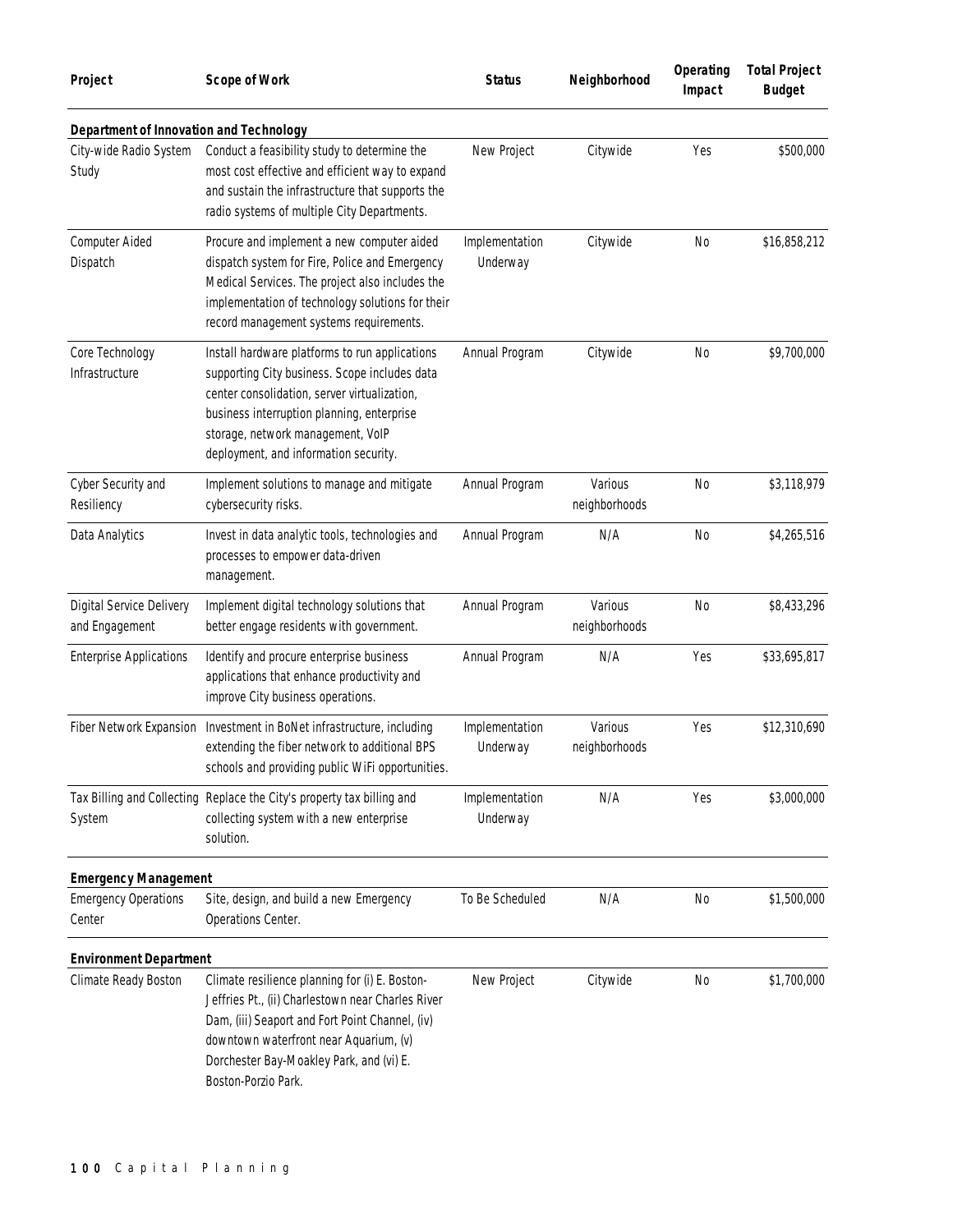| Project                                                           | <b>Scope of Work</b>                                                                                                                                                                                                                                                       | <b>Status</b>              | Neighborhood             | Operating<br>Impact | <b>Total Project</b><br><b>Budget</b> |
|-------------------------------------------------------------------|----------------------------------------------------------------------------------------------------------------------------------------------------------------------------------------------------------------------------------------------------------------------------|----------------------------|--------------------------|---------------------|---------------------------------------|
| Energy Efficiency Design<br>Services                              | Design services to enhance the energy<br>efficiency of City capital assets.                                                                                                                                                                                                | Annual Program             | Citywide                 | <b>No</b>           | \$325,000                             |
| Renew Boston Trust                                                | Identify energy retrofit project opportunities in<br>City owned buildings that are self-financed by<br>future energy savings. The City will implement<br>the program through contracts with Energy<br>Service Companies (ESCOs) that will guarantee<br>the energy savings. | Implementation<br>Underway | Citywide                 | <b>No</b>           | \$10,000,000                          |
| <b>Fire Department</b>                                            |                                                                                                                                                                                                                                                                            |                            |                          |                     |                                       |
| <b>Building Envelope</b><br>Repairs at Various<br><b>Stations</b> | Building and envelope repairs at Engine 29, 32,<br>37, 53 and 56.                                                                                                                                                                                                          | In Design                  | Citywide                 | <b>No</b>           | \$2,017,500                           |
| Engine 17                                                         | Design and construct a new fire station.                                                                                                                                                                                                                                   | To Be Scheduled            | Dorchester               | No                  | \$19,000,000                          |
| Engine 33                                                         | Building renovations including envelope repairs,<br>door and window replacement and interior<br>improvements including building systems.                                                                                                                                   | To Be Scheduled            | Back Bay                 | N <sub>0</sub>      | \$800,000                             |
| Engine 42                                                         | Design and construct a new fire station.                                                                                                                                                                                                                                   | In Design                  | Roxbury                  | Yes                 | \$19,675,356                          |
| Engine 5                                                          | Building envelope repairs including roof<br>replacement, masonry re-pointing, gutter<br>replacement, waterproofing, flashing repairs,<br>window and door repairs and drainage<br>improvements.                                                                             | In Design                  | East Boston              | <b>No</b>           | \$2,175,000                           |
| Engine 50                                                         | Full building renovation including exterior<br>masonry work, upgrades to building systems,<br>and widening of apparatus doors.                                                                                                                                             | In Design                  | Charlestown              | <b>No</b>           | \$3,810,000                           |
| Fire Equipment FY18                                               | Purchase new fire apparatus for FY18 as<br>scheduled in the Apparatus Replacement Plan.                                                                                                                                                                                    | Annual Program             | Citywide                 | <b>No</b>           | \$5,250,000                           |
| Fire Equipment FY19-<br><b>FY22</b>                               | Purchase new fire apparatus for FY19-FY22 as<br>scheduled in the Apparatus Replacement Plan.                                                                                                                                                                               | Annual Program             | Citywide                 | N <sub>0</sub>      | \$14,550,000                          |
| HVAC / Boiler<br>Replacement at Various<br><b>Stations</b>        | Install / upgrade boilers, heating and lighting<br>systems at fire stations including Engines 14<br>and 33.                                                                                                                                                                | Annual Program             | Various<br>neighborhoods | N <sub>0</sub>      | \$3,260,856                           |
| Roof and Masonry<br>Repairs at Engine 4, 14<br>and 55             | Roof and masonry repairs at Engine 4, 14 and<br>55.                                                                                                                                                                                                                        | In Design                  | Various<br>neighborhoods | <b>No</b>           | \$1,600,000                           |
| <b>Neighborhood Development</b>                                   |                                                                                                                                                                                                                                                                            |                            |                          |                     |                                       |
|                                                                   | Strand Theatre Upgrades Improve accessibility throughout the theatre,<br>including the installation of an elevator; fire<br>protection improvements.                                                                                                                       | In Design                  | Dorchester               | No                  | \$3,390,000                           |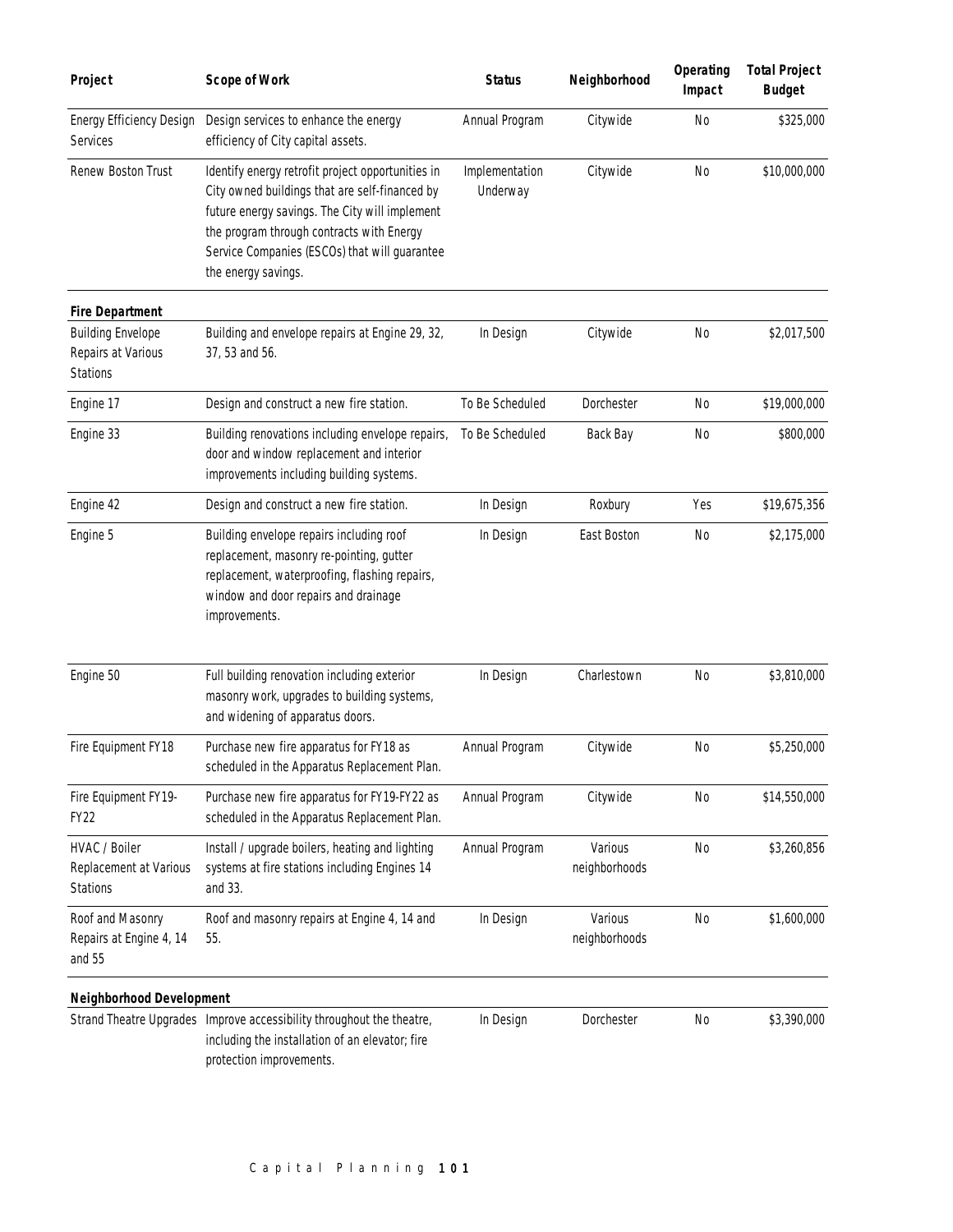| Project                                     | <b>Scope of Work</b>                                                                                                                                                                                                | <b>Status</b>              | Neighborhood             | Operating<br>Impact | <b>Total Project</b><br><b>Budget</b> |
|---------------------------------------------|---------------------------------------------------------------------------------------------------------------------------------------------------------------------------------------------------------------------|----------------------------|--------------------------|---------------------|---------------------------------------|
| Underground Storage<br>Tanks                | Closeout phase for three underground storage<br>tank locations: 560 Huntington Avenue, 641<br>Columbia Road and 364 Warren Street.                                                                                  | Annual Program             | Various<br>neighborhoods | No                  | \$600,000                             |
| <b>Office of Arts &amp; Culture</b>         |                                                                                                                                                                                                                     |                            |                          |                     |                                       |
| Percent for the Arts                        | One percent of the City's annual capital budget<br>is designated for the commissioning of<br>permanent, public art in municipal spaces. Site<br>selection will be coordinated with projects in<br>the capital plan. | New Project                | Citywide                 | No                  | \$9,300,000                           |
| <b>Office of New Urban Mechanics</b>        |                                                                                                                                                                                                                     |                            |                          |                     |                                       |
| Innovation Fund                             | Work across departments to deploy innovative<br>improvements on streets, online, and in schools<br>using technology and cutting edge design.                                                                        | Implementation<br>Underway | Various<br>neighborhoods | <b>No</b>           | \$200,000                             |
| <b>Parks and Recreation Department</b>      |                                                                                                                                                                                                                     |                            |                          |                     |                                       |
| Avenue Entrance                             | Back Bay Fens Westland Improvements to park entrance including<br>Johnson Memorial Gates monument<br>conservation, accessibility upgrades, and<br>landscape rehabilitation.                                         | In Construction            | Fenway/Kenmore           | No                  | \$820,000                             |
| <b>Boston Common</b><br>Parkman Plaza       | Renovate Parkman Plaza at the Visitor<br>Information Center in the Boston Common and<br>the sidewalk from the VIC towards the Boylston<br>Street T Station.                                                         | In Construction            | Beacon Hill              | <b>No</b>           | \$3,879,500                           |
| Play Lot                                    | Boston Common Tadpole Revitalize the Boston Common playground<br>including new play equipment, safety surfacing<br>and site furnishings.                                                                            | New Project                | Beacon Hill              | No                  | \$150,000                             |
| Boston Common Utility<br>Study              | Study to determine utility needs (electric and<br>drainage) of the Boston Common in advance of<br>needed utility upgrades and future pathway<br>paving.                                                             | Study Underway             | Beacon Hill              | <b>No</b>           | \$100,000                             |
| <b>Bussey Brook Wall</b>                    | Rebuild portions of stone walls adjacent to<br>roadways and near Bussey Brook.                                                                                                                                      | In Construction            | Jamaica Plain            | N <sub>0</sub>      | \$125,000                             |
| Cassidy Field House                         | Renovation includes structural, MEP, envelope<br>repairs, ADA access and various interior<br>reconfiguration / upgrades.                                                                                            | In Design                  | Allston/Brighton         | <b>No</b>           | \$1,689,358                           |
| Cassidy Field Master<br>Plan Implementation | Comprehensive park renovation to include<br>ballfields, courts, passive areas, pathways,<br>utilities and landscaping.                                                                                              | In Design                  | Allston/Brighton         | N <sub>0</sub>      | \$4,005,030                           |
| Christopher Columbus<br>Park                | Initiative to address drainage and pavement<br>issues adjacent to water play feature.                                                                                                                               | In Construction            | North End                | N <sub>0</sub>      | \$260,000                             |
| Court Renovations                           | Annual program to rehabilitate tennis,<br>basketball, and street hockey courts citywide.                                                                                                                            | Annual Program             | Citywide                 | N <sub>0</sub>      | \$7,576,081                           |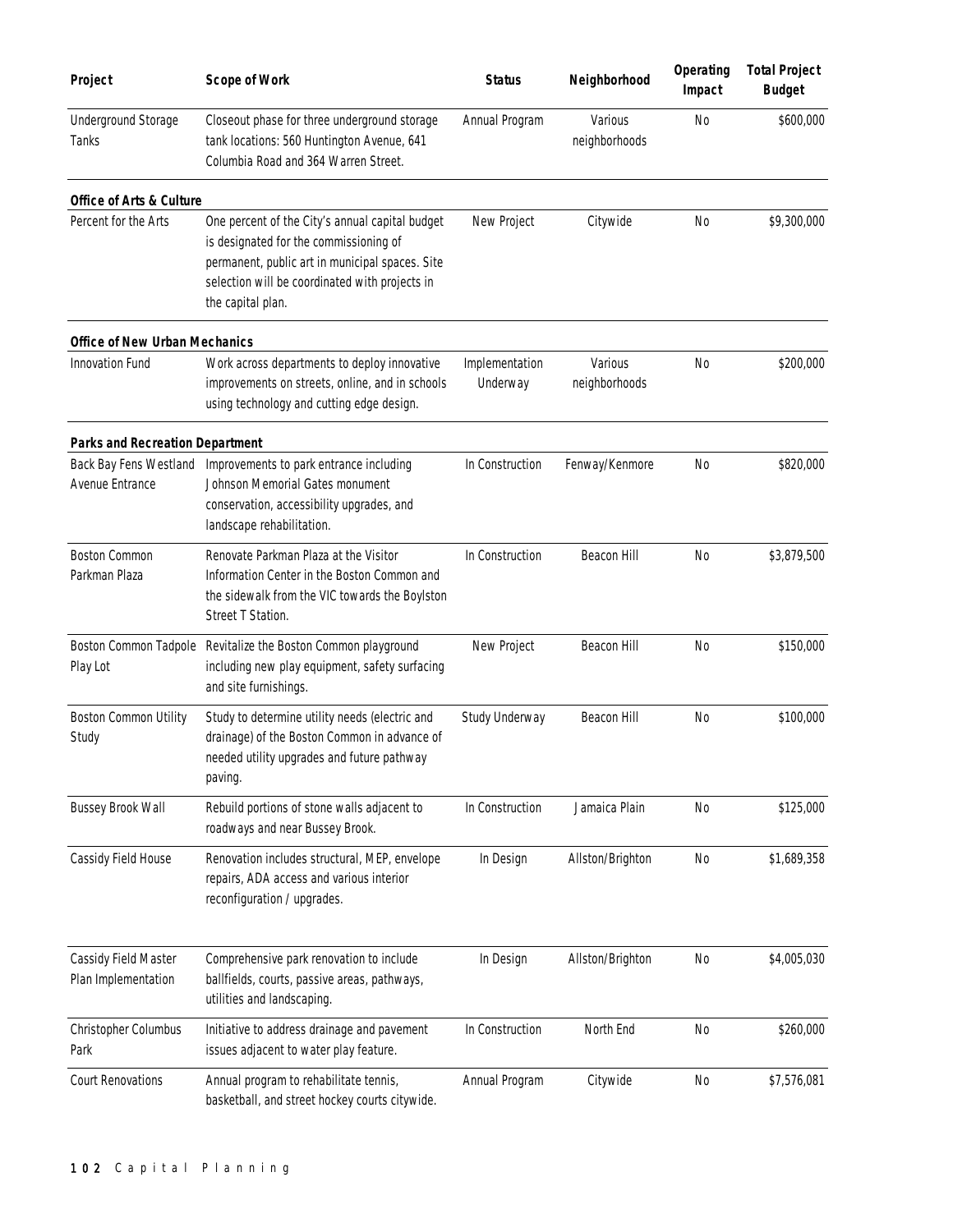| Project                                       | <b>Scope of Work</b>                                                                                                                                                              | <b>Status</b>   | Neighborhood             | Operating<br>Impact | <b>Total Project</b><br><b>Budget</b> |
|-----------------------------------------------|-----------------------------------------------------------------------------------------------------------------------------------------------------------------------------------|-----------------|--------------------------|---------------------|---------------------------------------|
| Doherty-Gibson<br>Playground                  | To refurbish play lot and adjacent passive<br>areas.                                                                                                                              | To Be Scheduled | Dorchester               | <b>No</b>           | \$1,650,000                           |
| Downer Avenue Park                            | Overall park and play lot refurbishment<br>including basketball court, pathways,<br>playground, and possible water spray play<br>feature.                                         | In Construction | Dorchester               | <b>No</b>           | \$1,150,000                           |
| Dudley Town Common                            | Improvements to Dudley Town Common to<br>support the use of this neighborhood "Common"<br>for gathering and civic uses.                                                           | To Be Scheduled | Roxbury                  | <b>No</b>           | \$972,000                             |
| Edwards Playground                            | Renovations to the playground including safety<br>surfacing; passive park improvements including<br>site furnishings, upgraded utilities and<br>pathways.                         | In Design       | Charlestown              | <b>No</b>           | \$703,000                             |
| Field Lights at Doherty-<br>Gibson Playground | Repair or replace field flood lights and upgrade<br>electrical system to Musco System.                                                                                            | In Construction | Dorchester               | <b>No</b>           | \$600,000                             |
| <b>Flaherty Park</b>                          | Renovation of park, including play lot,<br>pathways, and passive areas.                                                                                                           | In Construction | South Boston             | <b>No</b>           | \$715,000                             |
| Franklin Park Master<br>Plan Update           | Update the existing Master Plan to build out the<br>Franklin Park Yard as a full administration and<br>maintenance facility for the Boston Parks<br>Department.                   | Study Underway  | Roxbury                  | <b>No</b>           | \$75,000                              |
| Franklin Park Pathway<br>Improvements         | Revitalize pathways and entrances in this highly<br>used park. Improve universal access within the<br>park to expand recreation opportunities for park<br>users of all abilities. | In Design       | Various<br>neighborhoods | <b>No</b>           | \$5,000,000                           |
| Frog Pond                                     | Study to evaluate the mechanical systems of<br>the Frog Pond.                                                                                                                     | In Design       | Beacon Hill              | <b>No</b>           | \$150,000                             |
| Frog Pond Master Plan<br>Study                | Study to determine the future redesign of the<br>Frog Pond Ice Facility and the accompanying<br>building.                                                                         | In Design       | Beacon Hill              | N <sub>0</sub>      | \$150,000                             |
| Garvey Playground                             | Park renovation including play lot, field<br>improvements, lighting, pathways, and court<br>upgrades.                                                                             | In Design       | Dorchester               | N <sub>0</sub>      | \$5,000,000                           |
| <b>General Parks</b><br>Improvements          | Replace fencing, pavement, court lighting, and<br>other infrastructure improvements needed.                                                                                       | Annual Program  | Citywide                 | N <sub>0</sub>      | \$5,941,515                           |
| George Wright<br>Clubhouse Phase 2            | Building renovations include installation of a<br>new boiler, electrical system and fire<br>protection. Update bathroom for accessibility.                                        | In Design       | Hyde Park                | N <sub>0</sub>      | \$1,400,000                           |
| George Wright<br>Clubhouse Study              | Programming study to identify re-<br>configuring/reprogramming opportunities for<br>the clubhouse.                                                                                | Study Underway  | Hyde Park                | N <sub>0</sub>      | \$120,000                             |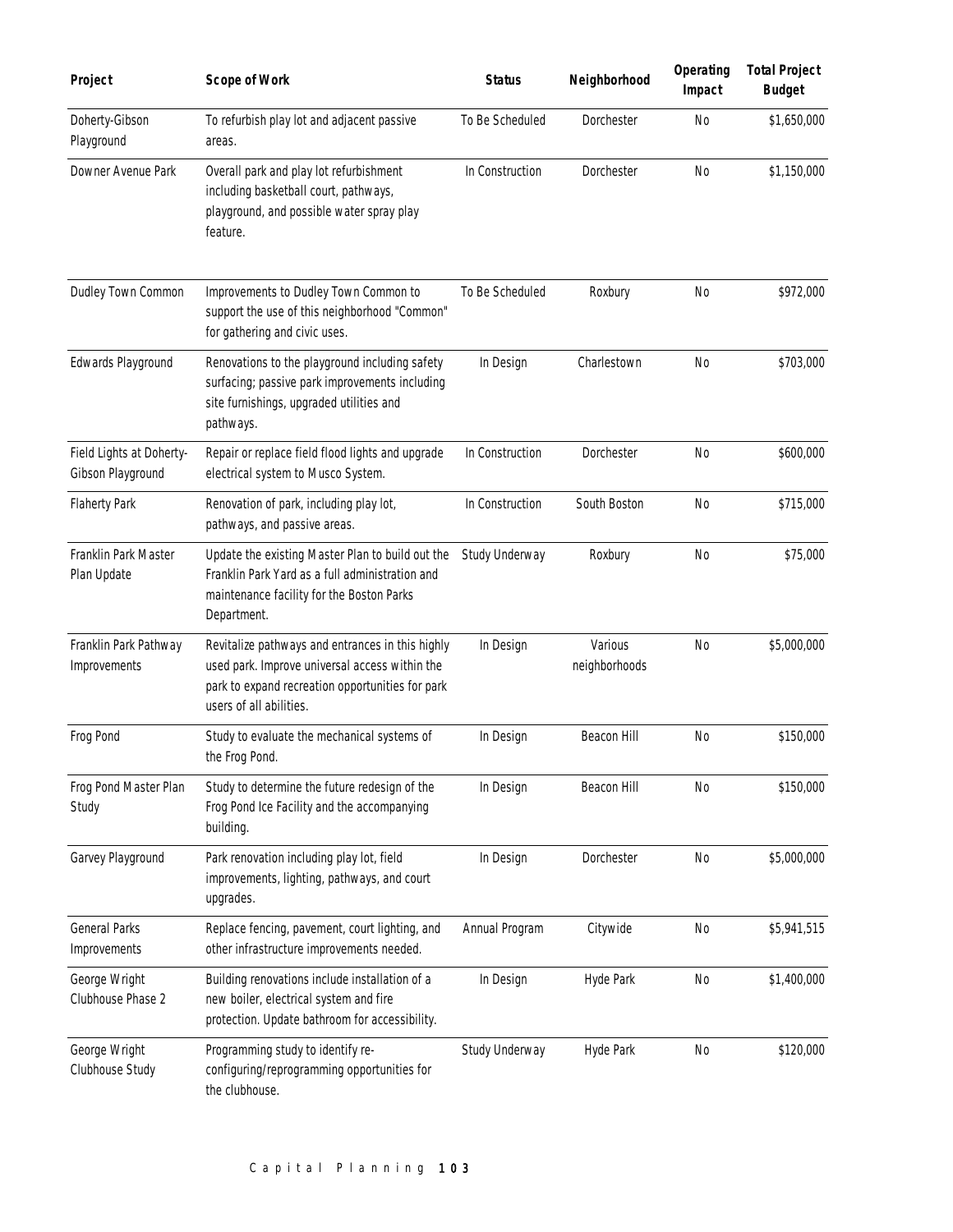| Project                                                | <b>Scope of Work</b>                                                                                                                                                                                           | <b>Status</b>   | Neighborhood   | Operating<br>Impact | <b>Total Project</b><br><b>Budget</b> |
|--------------------------------------------------------|----------------------------------------------------------------------------------------------------------------------------------------------------------------------------------------------------------------|-----------------|----------------|---------------------|---------------------------------------|
| George Wright Golf<br>Course                           | Ongoing improvements including drainage,<br>paving, and other miscellaneous items.                                                                                                                             | Annual Program  | Hyde Park      | <b>No</b>           | \$2,769,486                           |
|                                                        | Green Infrastructure Plan Study to determine the future capital and<br>operating needs for green infrastructure<br>development within parks and the streetscape<br>under Parks Department's jurisdiction.      | Study Underway  | Citywide       | <b>No</b>           | \$100,000                             |
| Harambee Park Master<br>Plan Implementation            | Project includes new playground on the west<br>side of the park, and pathway, and lighting<br>improvements.                                                                                                    | In Design       | Dorchester     | N <sub>0</sub>      | \$3,700,000                           |
| Healy Field Playground                                 | Play lot renovation including play structures,<br>site furnishings, fencing and landscaping.                                                                                                                   | In Construction | Roslindale     | N <sub>0</sub>      | \$665,000                             |
| <b>Historic Cemeteries</b>                             | Ongoing program of repairs in designated<br>historic cemeteries located throughout the City.                                                                                                                   | Annual Program  | Citywide       | N <sub>0</sub>      | \$2,358,313                           |
| Jamaica Pond Dock<br>Rehabilitation                    | Design rehabilitation and repair of the boat<br>docks.                                                                                                                                                         | In Design       | Jamaica Plain  | No                  | \$144,000                             |
| Jamaica Pond Pathways<br>and Perimeter<br>Improvements | Rehabilitate pathways at Jamaica Pond to<br>improve accessibility, site conditions, and<br>drainage. The project will protect the pond's<br>water quality.                                                     | New Project     | Jamaica Plain  | N <sub>0</sub>      | \$4,770,000                           |
| Justice Gourdin<br>Veterans' Memorial Park             | Major park renovation including pathways,<br>walls, plazas, ADA improvements, and<br>landscaping.                                                                                                              | In Design       | Roxbury        | No                  | \$152,000                             |
| Kelleher Rose Garden                                   | Perimeter restoration of historic rose garden.                                                                                                                                                                 | In Construction | Fenway/Kenmore | No                  | \$170,000                             |
| Langone Park and<br>Puopolo Playground                 | Enhancement and improvements to playground,<br>basketball court, baseball fields, softball field,<br>bocce, lighting, drainage and plantings.                                                                  | To Be Scheduled | North End      | N <sub>0</sub>      | \$5,460,000                           |
| Martin's Park                                          | Creation of major new park near Children's<br>Museum. The project will include an accessible<br>playground and passive areas. Install play<br>equipment, safety surfacing, plantings, and site<br>furnishings. | In Design       | South Boston   | <b>No</b>           | \$7,000,000                           |
| Phase II                                               | Mary Hannon Playground To renovate ball field and passive areas.                                                                                                                                               | To Be Scheduled | Roxbury        | <b>No</b>           | \$896,000                             |
| McConnell Playground                                   | Comprehensive park renovation to include play<br>lot, three fields, passive park, parking lot and<br>address access issues.                                                                                    | In Design       | Dorchester     | <b>No</b>           | \$3,690,000                           |
| Medal of Honor Park &<br>Lee Playground                | Park renovation to include lawn improvements,<br>pathway and infrastructure upgrades, and new<br>play equipment.                                                                                               | In Construction | South Boston   | <b>No</b>           | \$2,010,000                           |
| Moakley Park Master<br>Plan                            | Develop a master plan for the optimal use of<br>space within the entire park.                                                                                                                                  | Study Underway  | South Boston   | <b>No</b>           | \$180,000                             |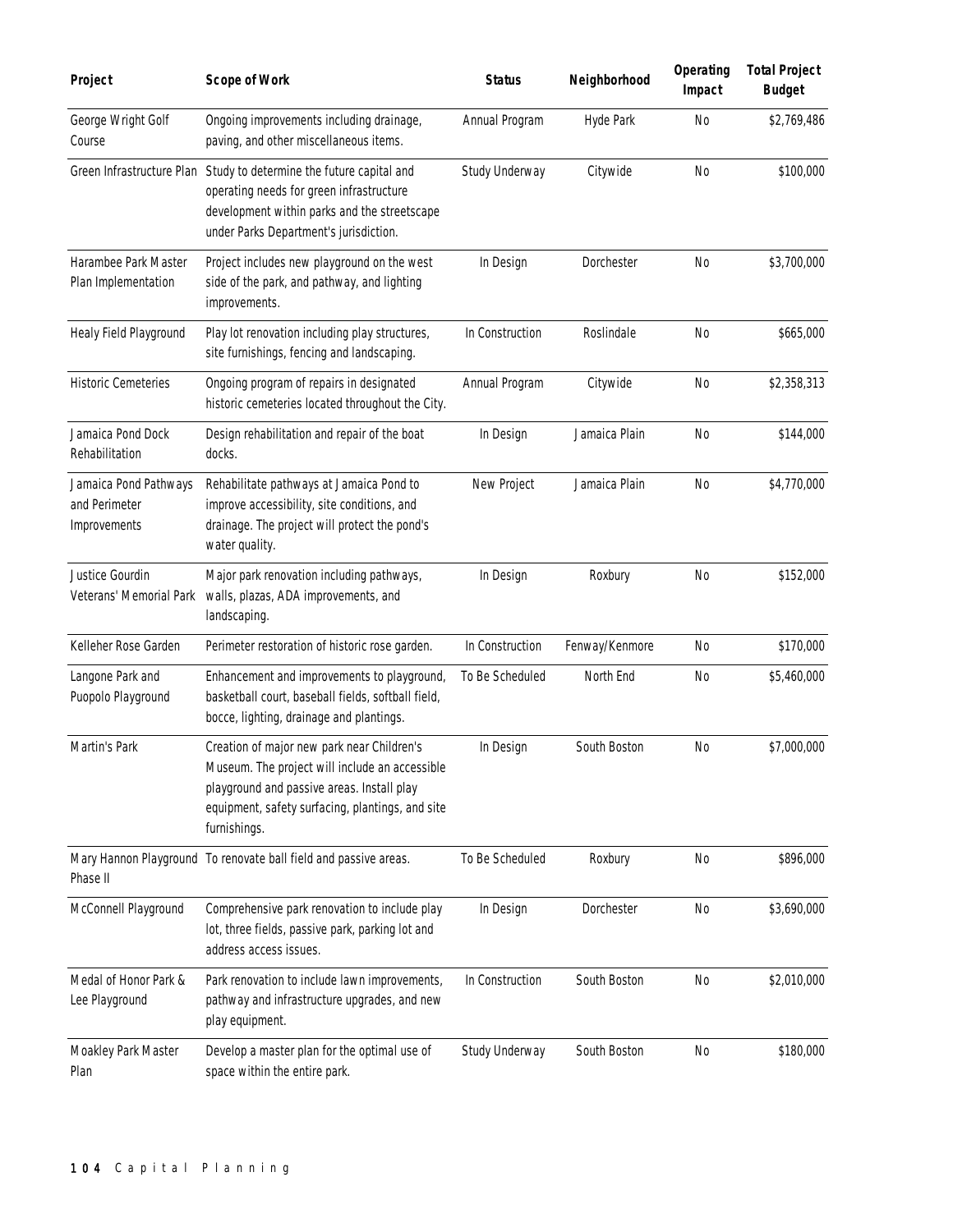| Project                               | <b>Scope of Work</b>                                                                                                                                                                                                                                               | <b>Status</b>   | Neighborhood   | Operating<br>Impact | <b>Total Project</b><br><b>Budget</b> |
|---------------------------------------|--------------------------------------------------------------------------------------------------------------------------------------------------------------------------------------------------------------------------------------------------------------------|-----------------|----------------|---------------------|---------------------------------------|
| Mt. Hope Street Parcel                | Study and implement strategies that will<br>transform the DND parcel into a park.                                                                                                                                                                                  | To Be Scheduled | Roslindale     | <b>No</b>           | \$50,000                              |
| Muddy River                           | Dredge main channel and restore habitat along<br>the Muddy River. Project will be implemented<br>through the Army Corps of Engineers.<br>Additional project funding is provided by the<br>Army Corps of Engineers, the Commonwealth,<br>and the Town of Brookline. | In Design       | Fenway/Kenmore | <b>No</b>           | \$89,305,642                          |
| Noyes Park                            | Park rehabilitation, including updating the play<br>lot, courts, fields and lighting.                                                                                                                                                                              | In Design       | East Boston    | <b>No</b>           | \$3,110,000                           |
| Odom Serenity Garden                  | Design park improvements in conjunction with<br>DND for a park named in memory of Steven P.<br>Odom.                                                                                                                                                               | New Project     | Dorchester     | <b>No</b>           | \$50,000                              |
| Olmsted Park Landscape<br>Restoration | Landscape rehabilitation including woodlands<br>restoration, stair stabilization, and landscape<br>improvements.                                                                                                                                                   | In Construction | Jamaica Plain  | N <sub>0</sub>      | \$679,000                             |
| Parcel Priority Plan                  | Analyze and identify lands of recreational,<br>habitat, connectivity, or ecological value in the<br>City of Boston that should be protected as open<br>space.                                                                                                      | To Be Scheduled | Citywide       | <b>No</b>           | \$90,000                              |
| Park Planning Studies                 | Planning and related landscape design services<br>including: capital phasing plans, development<br>of standard details and specifications and<br>miscellaneous planning services.                                                                                  | Annual Program  | Citywide       | N <sub>0</sub>      | \$332,383                             |
| Parkman Playground                    | To revitalize playground, pavilion, entrance and<br>perimeter.                                                                                                                                                                                                     | In Construction | Roslindale     | <b>No</b>           | \$1,740,000                           |
| Paul Revere Mall                      | Park improvements including site furnishings,<br>pathways, landscaping, and utilities.<br>Restoration work on the fountain and<br>monument.                                                                                                                        | In Design       | North End      | No                  | \$1,900,000                           |
| Peter's Park                          | Improvements to pathways and passive areas                                                                                                                                                                                                                         | New Project     | South End      | <b>No</b>           | \$100,000                             |
| Public Garden Lagoon                  | Repair and backfill missing, destroyed, and<br>leaking granite coping surrounding the lagoon.                                                                                                                                                                      | To Be Scheduled | Beacon Hill    | No                  | \$1,085,428                           |
| Public Garden Pathways                | Repair and upgrade existing pathways.                                                                                                                                                                                                                              | To Be Scheduled | Beacon Hill    | <b>No</b>           | \$1,459,737                           |
| Ramsay Park                           | Park renovation including play lot, basketball<br>courts, tennis courts, plazas, passive areas and<br>lighting.                                                                                                                                                    | In Design       | South End      | No                  | \$2,395,500                           |
| Reservation Road Park                 | Comprehensive park renovation to include skate<br>park improvements, artificial turf replacement,<br>site improvements, and landscaping.                                                                                                                           | In Design       | Hyde Park      | <b>No</b>           | \$4,260,000                           |
| Ross Playground                       | Overall park and play lot refurbishment and<br>installation of safety surfacing.                                                                                                                                                                                   | In Design       | Hyde Park      | No                  | \$1,220,000                           |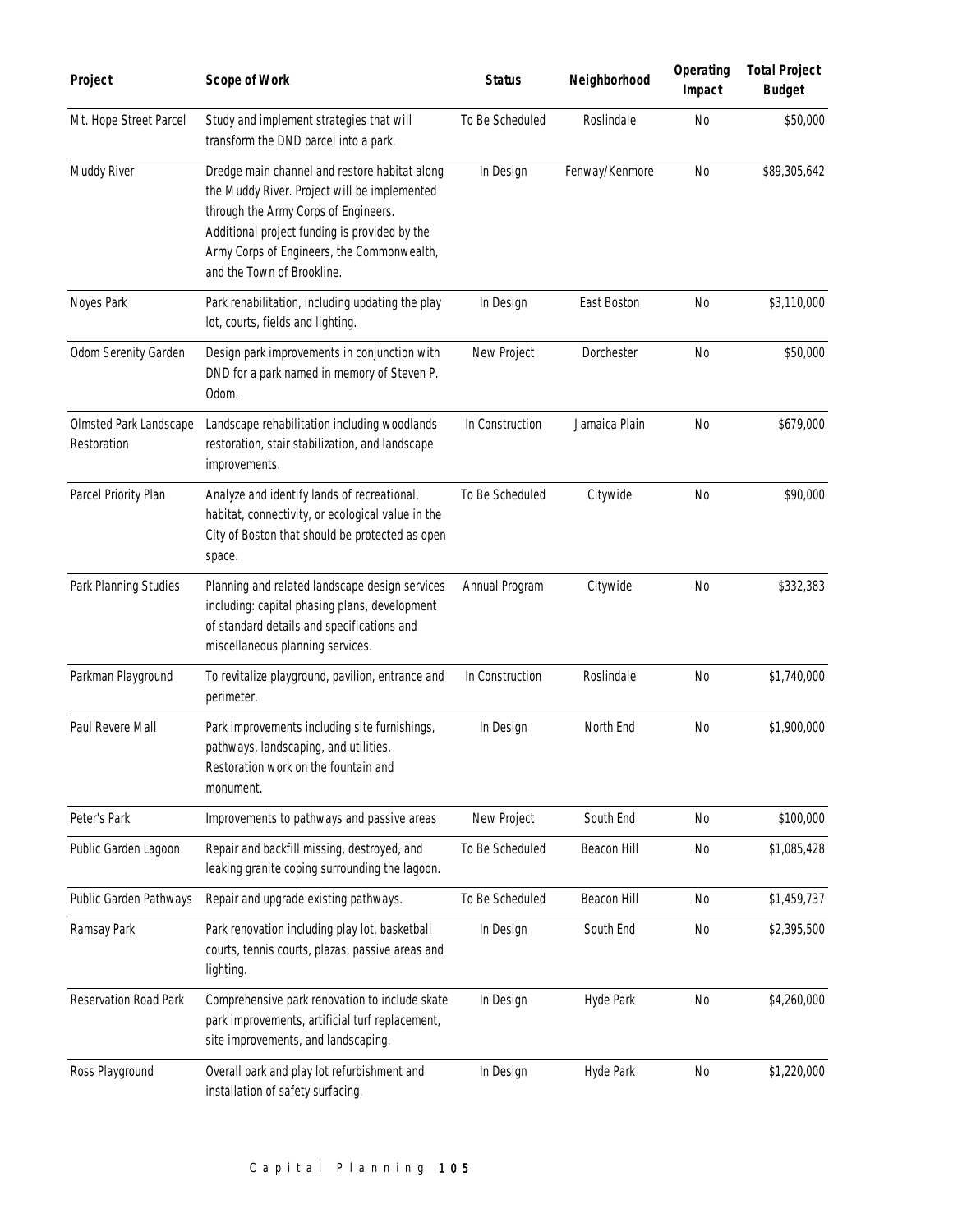| Project                                                | <b>Scope of Work</b>                                                                                                                                                                | <b>Status</b>              | Neighborhood             | Operating<br>Impact | <b>Total Project</b><br><b>Budget</b> |
|--------------------------------------------------------|-------------------------------------------------------------------------------------------------------------------------------------------------------------------------------------|----------------------------|--------------------------|---------------------|---------------------------------------|
| Sherrin Woods Urban<br>Wild                            | Trail improvement and wetland restoration<br>project, seeking to improve public accessibility.                                                                                      | In Construction            | Hyde Park                | <b>No</b>           | \$250,000                             |
| Smith Playground                                       | Comprehensive project that includes<br>improvements to playground, new water spray<br>feature, amphitheater, passive community<br>space, and Western Avenue street<br>improvements. | In Design                  | Allston/Brighton         | <b>No</b>           | \$6,285,000                           |
| South End Library Park                                 | Passive park renovation including pathways and<br>landscape improvements.                                                                                                           | In Design                  | South End                | N <sub>0</sub>      | \$150,000                             |
| <b>Street Tree Planting</b>                            | Ongoing program of street tree planting<br>throughout the City.                                                                                                                     | Annual Program             | Citywide                 | <b>No</b>           | \$7,880,692                           |
| <b>Titus Sparrow Park</b>                              | To improve the playground, tennis and<br>basketball courts.                                                                                                                         | To Be Scheduled            | South End                | N <sub>0</sub>      | \$1,980,000                           |
|                                                        | Urban Wilds Renovations Renovation of walls, walkways, and signage<br>within urban wilds owned by Environment and<br>Parks Department.                                              | Annual Program             | Citywide                 | <b>No</b>           | \$3,269,419                           |
| <b>William Devine</b><br>Clubhouse Roof<br>Replacement | Replace Roof which is at end of useful life and<br>starting to show signs of leaking and aging.                                                                                     | New Project                | Roxbury                  | N <sub>0</sub>      | \$1,679,362                           |
| William Devine Golf<br>Course                          | Improve drainage, paving, and other<br>miscellaneous items.                                                                                                                         | Annual Program             | Roxbury                  | <b>No</b>           | \$2,467,929                           |
| <b>Police Department</b>                               |                                                                                                                                                                                     |                            |                          |                     |                                       |
| Area A-1 and Area D-4<br><b>Stations</b>               | Install new roofs at two police stations.<br>Replace windows at Area A-1 Station and make<br>foundation and terrace masonry repairs.                                                | In Design                  | Various<br>neighborhoods | <b>No</b>           | \$2,500,000                           |
| Area B-3 Roof<br>Replacement                           | Replace the roof.                                                                                                                                                                   | In Design                  | Mattapan                 | No                  | \$560,000                             |
| Area D-14 Station                                      | Install new windows on the second floor.                                                                                                                                            | In Design                  | Allston/Brighton         | No                  | \$360,000                             |
| Area E-5 Roof<br>Replacement                           | Replace the roof.                                                                                                                                                                   | In Design                  | West Roxbury             | No                  | \$500,000                             |
| Area E-5 Station                                       | Replace exterior siding.                                                                                                                                                            | In Design                  | West Roxbury             | N <sub>0</sub>      | \$714,000                             |
| Communications<br>Infrastructure Upgrades              | Design and implementation of upgrades to the<br>Police radio system.                                                                                                                | Implementation<br>Underway | Citywide                 | Yes                 | \$48,000,000                          |
| East Boston Police<br>Station                          | Design and construct a new police station.                                                                                                                                          | In Design                  | East Boston              | No                  | \$25,540,000                          |
| Emergency 9-1-1 Backup<br>Study                        | Develop program for a new backup facility for<br>E-9-1-1 call takers and police dispatch.                                                                                           | To Be Scheduled            | Various<br>neighborhoods | N <sub>0</sub>      | \$50,000                              |
| Garage for Specialized<br>Vehicles                     | Study options for construction of a centrally<br>located garage for specialized vehicles.                                                                                           | To Be Scheduled            | N/A                      | <b>No</b>           | \$100,000                             |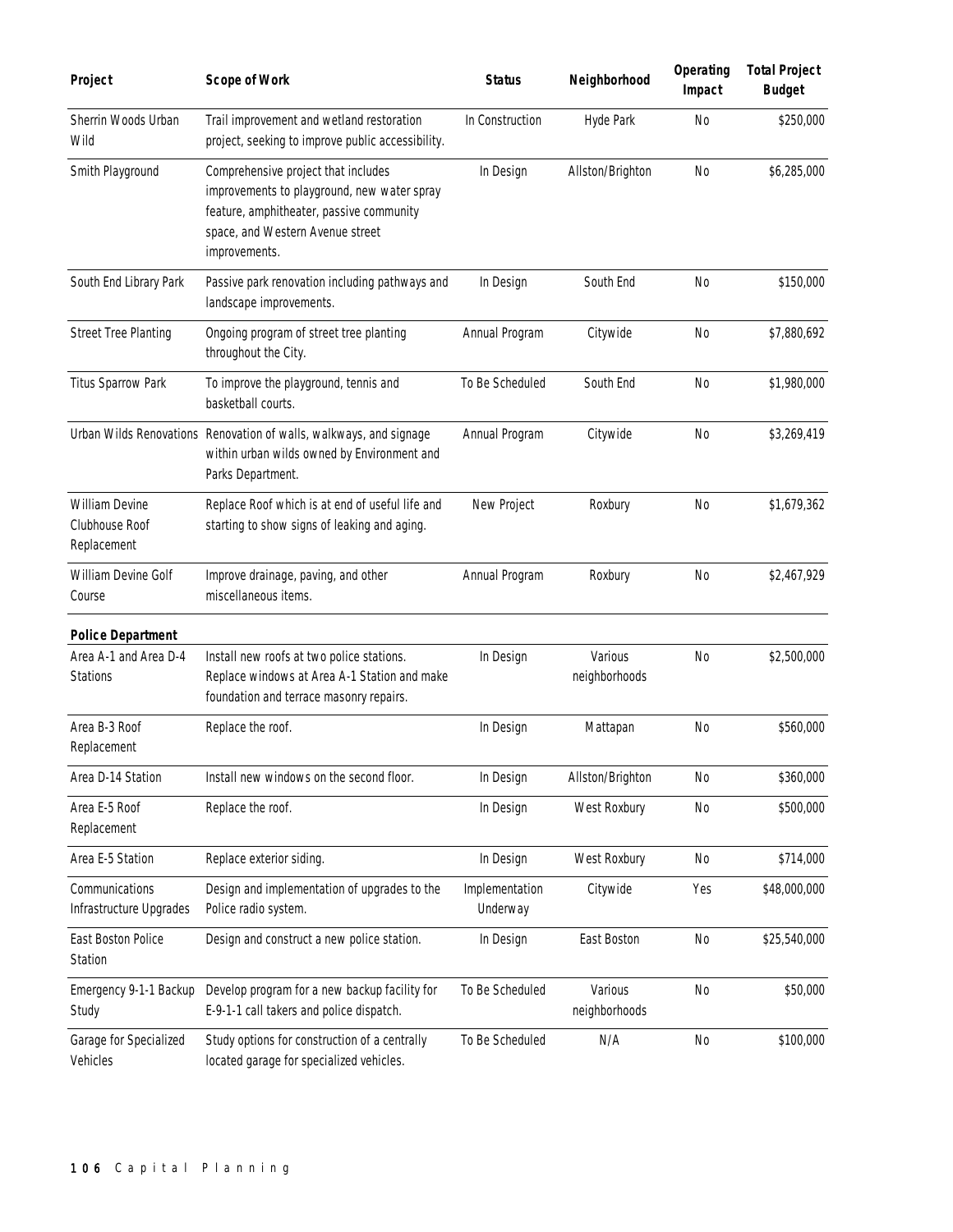| Project                                         | <b>Scope of Work</b>                                                                                                                                                                                                                                | <b>Status</b>   | Neighborhood                      | Operating<br>Impact | <b>Total Project</b><br><b>Budget</b> |
|-------------------------------------------------|-----------------------------------------------------------------------------------------------------------------------------------------------------------------------------------------------------------------------------------------------------|-----------------|-----------------------------------|---------------------|---------------------------------------|
| Gun Range at Moon<br>Island                     | Design and construct a facility to support<br>administrative and training requirements<br>including appropriate environmental mitigation.                                                                                                           | In Construction | Harbor Islands                    | <b>No</b>           | \$3,225,000                           |
| <b>Property Management Department</b>           |                                                                                                                                                                                                                                                     |                 |                                   |                     |                                       |
| 1010 Mass. Ave.<br>Renovation                   | Design and construction of interior space used<br>by Massachusetts Department of Transitional<br>Assistance including paint, mechanical,<br>electrical, and fire protection systems.                                                                | New Project     | Roxbury                           | N <sub>0</sub>      | \$3,500,000                           |
| 26 Court Street<br>Renovation                   | Renovate building to improve envelope (roof,<br>new windows, masonry repair) and upgrade<br>interior.                                                                                                                                               | In Design       | Financial<br>District/Downtown    | <b>No</b>           | \$28,245,558                          |
| Archives Preservation<br>Needs                  | Prepare a long-range preservation plan to<br>address the storage requirements of the City's<br>Archives and Records Management permanent<br>collections including lighting controls, fire<br>suppression, and temperature and humidity<br>controls. | Study Underway  | West Roxbury                      | No                  | \$1,575,000                           |
| City Hall                                       | Early Action items identified for implementation<br>from the City Hall Masterplan, including City<br>Council Chamber floor accessibility updates and<br>South Plaza improvements.                                                                   | New Project     | Government<br>Center/Faneuil Hall | N <sub>0</sub>      | \$35,150,000                          |
| City Hall ADA Restroom                          | Install a fully ADA compliant restroom in City<br>Hall.                                                                                                                                                                                             | In Design       | Government<br>Center/Faneuil Hall | <b>No</b>           | \$100,000                             |
| City Hall Plaza                                 | Early Action items identified for implementation<br>from the City Hall Masterplan, including South<br>Plaza improvements.                                                                                                                           | New Project     | Government<br>Center/Faneuil Hall | <b>No</b>           | \$25,150,000                          |
| East Eagle Street<br>Shoreline                  | Shoreline stabilization along Chelsea Creek<br>near East Eagle Street.                                                                                                                                                                              | To Be Scheduled | East Boston                       | No                  | \$270,000                             |
| Family Justice Center<br>Elevator               | Upgrade elevator.                                                                                                                                                                                                                                   | To Be Scheduled | Allston/Brighton                  | N <sub>0</sub>      | \$350,500                             |
| Faneuil Hall                                    | Repair brownstone, historic doors and<br>windows.                                                                                                                                                                                                   | In Design       | Government<br>Center/Faneuil Hall | <b>No</b>           | \$1,950,000                           |
| Faneuil Hall HVAC                               | Replace attic AHU's and associated controls,<br>install boiler and chiller, and upgrade elevator.                                                                                                                                                   | In Design       | Government<br>Center/Faneuil Hall | N <sub>0</sub>      | \$4,655,000                           |
| Veronica Smith Center<br>Bathrooms and Flooring | Renovate bathrooms and replace flooring.                                                                                                                                                                                                            | In Construction | Allston/Brighton                  | No                  | \$683,000                             |
| <b>Public Health Commission</b>                 |                                                                                                                                                                                                                                                     |                 |                                   |                     |                                       |
| <b>BPHC Budget Software</b>                     | Replacement of existing budget software with a<br>more robust platform to achieve compatibility<br>with other IT systems.                                                                                                                           | New Project     | Citywide                          | N <sub>0</sub>      | \$500,000                             |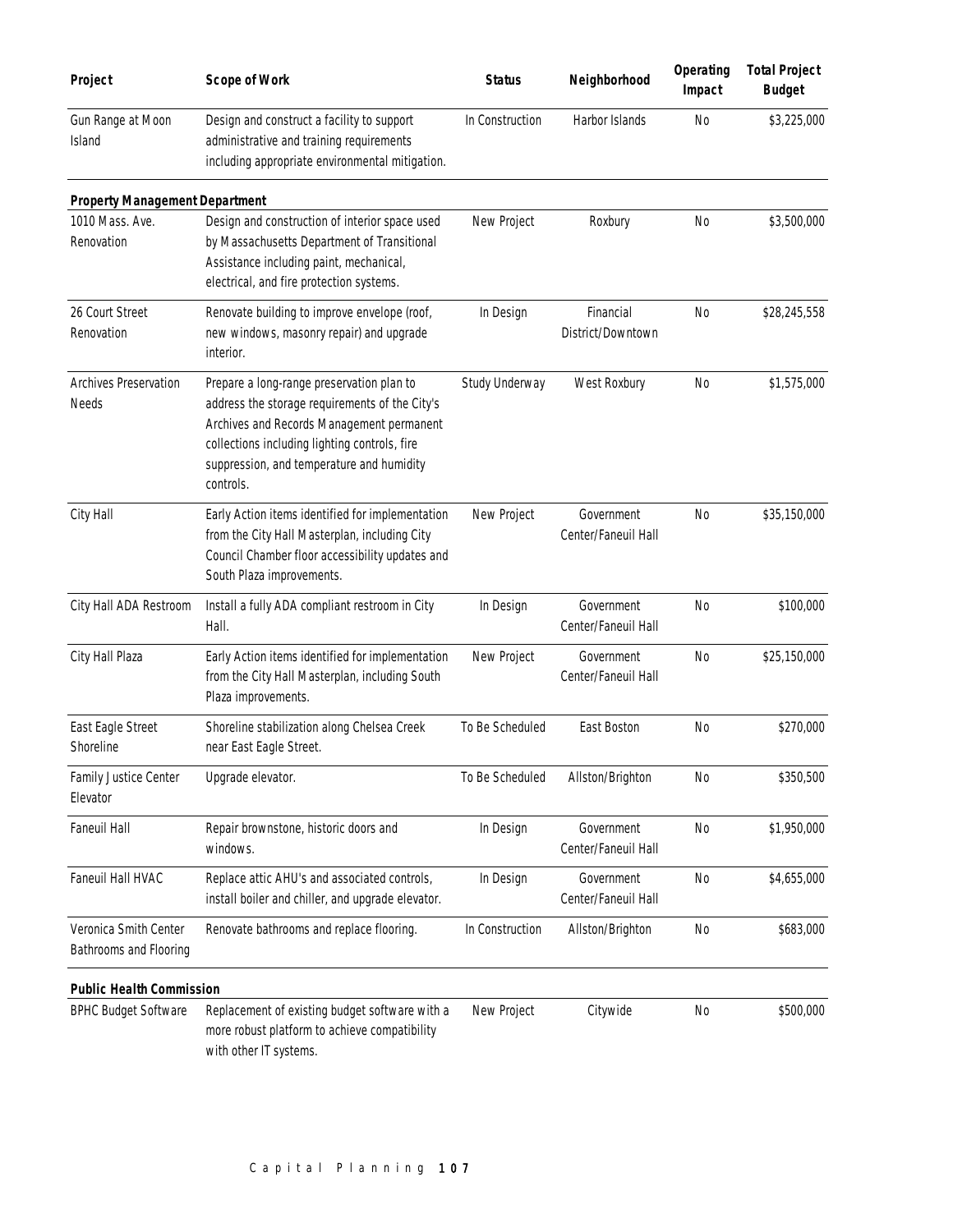| Project                                        | <b>Scope of Work</b>                                                                                                                                                                                                                                                         | <b>Status</b>   | Neighborhood                   | Operating<br>Impact | <b>Total Project</b><br><b>Budget</b> |
|------------------------------------------------|------------------------------------------------------------------------------------------------------------------------------------------------------------------------------------------------------------------------------------------------------------------------------|-----------------|--------------------------------|---------------------|---------------------------------------|
| <b>EMS Station Study</b>                       | Programming and siting study for a new<br>Emergency Medical Services (EMS) facility in<br>the Innovation District.                                                                                                                                                           | Study Underway  | South Boston                   | <b>No</b>           | \$100,000                             |
| <b>EMS Training Academy</b><br>Study           | Programming study for new EMS training<br>facility.                                                                                                                                                                                                                          | Study Underway  | N/A                            | <b>No</b>           | \$50,000                              |
| South End Fitness Center<br>Pool               | Install a rain screen wall and added ventilation.<br>Replace doors and exterior windows, concrete<br>work to pool to repair leaks.                                                                                                                                           | In Design       | South End                      | <b>No</b>           | \$1,390,000                           |
| Woods Mullen Shelter                           | Interior renovation of 2nd floor to enhance<br>security, finishes, lighting, clinical space, and<br>office layout for critical staff.                                                                                                                                        | New Project     | South End                      | <b>No</b>           | \$1,346,998                           |
| <b>Public Works Department</b>                 |                                                                                                                                                                                                                                                                              |                 |                                |                     |                                       |
| ADA/AAB Pedestrian<br>Ramps                    | Install or reconstruct pedestrian ramps to<br>conform to current Americans With Disabilities<br>Act and Architectural Access Board regulations.                                                                                                                              | Annual Program  | Citywide                       | <b>No</b>           | \$9,600,000                           |
| Alford Street Bridge                           | Replace the bridge. State and federal<br>construction funding awarded.                                                                                                                                                                                                       | In Construction | Charlestown                    | No                  | \$64,402,307                          |
| <b>Beach Street</b>                            | Reconstruct the street/corridor from Atlantic<br>Avenue to JFK Surface Road, to Complete<br>Street standards where applicable, in order to<br>provide safe, livable and multi-modal city<br>streets, including new sidewalks, street lights,<br>trees, and street furniture. | In Design       | Financial<br>District/Downtown | N <sub>0</sub>      | \$1,250,000                           |
| <b>Boylston Street</b><br>Sidewalks            | Study, design, and construction of sidewalk<br>and/or streetscape improvements on Boylston<br>Street. Phasing will begin with the Dartmouth<br>Street to Exeter Street block.                                                                                                | New Project     | Back Bay                       | <b>No</b>           | \$2,261,000                           |
| <b>Bridge Repairs</b>                          | Ongoing repairs at various City-owned bridges<br>as needed to bring the portfolio of 40 bridges to<br>a state of good repair.                                                                                                                                                | Annual Program  | Citywide                       | No.                 | \$15,000,000                          |
| Cambridge Street Bridge                        | Rehabilitate bridge, performing repairs as<br>needed.                                                                                                                                                                                                                        | To Be Scheduled | Charlestown                    | <b>No</b>           | \$2,750,000                           |
| Central Maintenance<br><b>Facility Complex</b> | Continued renovations to the building, garage,<br>and grounds. The current phase includes<br>elevator repair/replacement and water main<br>replacement.                                                                                                                      | To Be Scheduled | South End                      | No                  | \$18,166,587                          |
| Choice Neighborhood                            | Reconstruction of Quincy Street roadway and<br>sidewalks, adhering to Complete Street<br>guidelines.                                                                                                                                                                         | In Design       | Roxbury                        | No                  | \$3,130,000                           |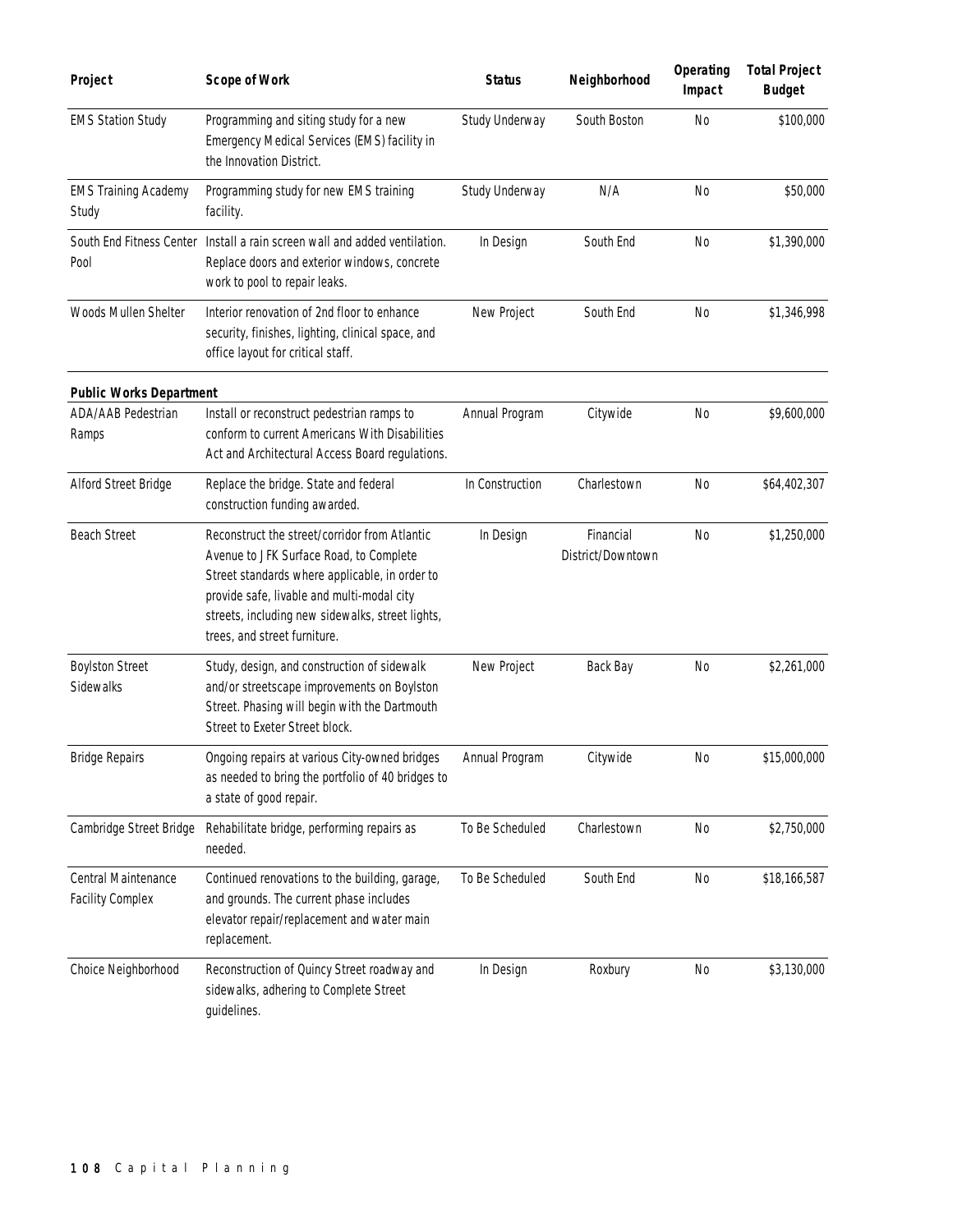| Project                               | <b>Scope of Work</b>                                                                                                                                                                                                                                                 | <b>Status</b>   | Neighborhood             | Operating<br>Impact | <b>Total Project</b><br><b>Budget</b> |
|---------------------------------------|----------------------------------------------------------------------------------------------------------------------------------------------------------------------------------------------------------------------------------------------------------------------|-----------------|--------------------------|---------------------|---------------------------------------|
| Commonwealth Avenue<br>Phase 2A       | Improve roadway between Amory Street and<br>Alcorn Street by upgrading pavement and<br>drainage conditions, improving facilities for<br>bikes and pedestrians and widening the MBTA<br>reservation. State and federal construction<br>funds are anticipated.         | In Construction | Allston/Brighton         | <b>No</b>           | \$20,066,250                          |
| Commonwealth Avenue<br>Phase 3 and 4  | Design and reconstruct Commonwealth Avenue<br>from Packard's Corner to Kelton Street, with the<br>addition of a cycle track. State construction<br>funding anticipated.                                                                                              | In Design       | Allston/Brighton         | <b>No</b>           | \$2,900,000                           |
| <b>Congress Street</b>                | Reconstruct Congress Street from Fort Point<br>Channel to West Service Road, using Complete<br>Streets standards where applicable, in order to<br>provide safe, multi-modal city streets, including<br>new sidewalks, street lights, trees, and street<br>furniture. | New Project     | South Boston             | <b>No</b>           | \$250,000                             |
| <b>Connect Historic Boston</b>        | Federal Grant (TIGER) supported roadway and<br>sidewalk reconstruction project, including<br>improvements to Constitution Road, Joy Street,<br>Blackstone Block, as well as a bike trail/cycle<br>track connecting Commercial, Causeway, and<br>Staniford streets.   | In Construction | Various<br>neighborhoods | N <sub>0</sub>      | \$30,006,896                          |
| Dalton Street Bridge                  | Design and construction phase services to<br>support the rehabilitation of the bridge.                                                                                                                                                                               | New Project     | Back Bay                 | N <sub>0</sub>      | \$600,000                             |
| Harrison Avenue<br>Improvements       | Road reconstruction improvements to Harrison<br>Avenue between East Berkeley Street and<br>Herald Street.                                                                                                                                                            | In Design       | South End                | N <sub>0</sub>      | \$3,820,000                           |
| Long Island Bridge<br>Replacement     | Design and construction of a new bridge and<br>the removal of the current bridge.                                                                                                                                                                                    | In Design       | Harbor Islands           | <b>No</b>           | \$32,379,436                          |
| Madison Park Village                  | Reconstruction of various streets in the<br>Madison Park Village of Roxbury, bounded by<br>Melnea Cass Boulevard and Tremont Street.                                                                                                                                 | In Design       | Roxbury                  | N <sub>0</sub>      | \$3,050,000                           |
| Massachusetts Avenue<br>Avenue        | Replace existing bridge structure. State and<br>Bridge at Commonwealth federal construction funding anticipated.                                                                                                                                                     | In Construction | Back Bay                 | <b>No</b>           | \$17,952,769                          |
| McArdle Bridge                        | Rehabilitate bridge structure.                                                                                                                                                                                                                                       | In Design       | East Boston              | <b>No</b>           | \$3,000,000                           |
| Neighborhood Commons<br>/ Hyde Square | Reconstruction of Centre Street to include<br>increased sidewalk space, traffic and<br>pedestrian safety improvements, new lighting,<br>landscaping, and the installation of public art.                                                                             | In Construction | Various                  | <b>No</b>           | \$1,250,000                           |
| North Square                          | Redesign the key junction of North Street, Sun<br>Court, Moon Street, Garden Court and Prince<br>Street; installation of public art.                                                                                                                                 | In Design       | North End                | <b>No</b>           | \$2,500,000                           |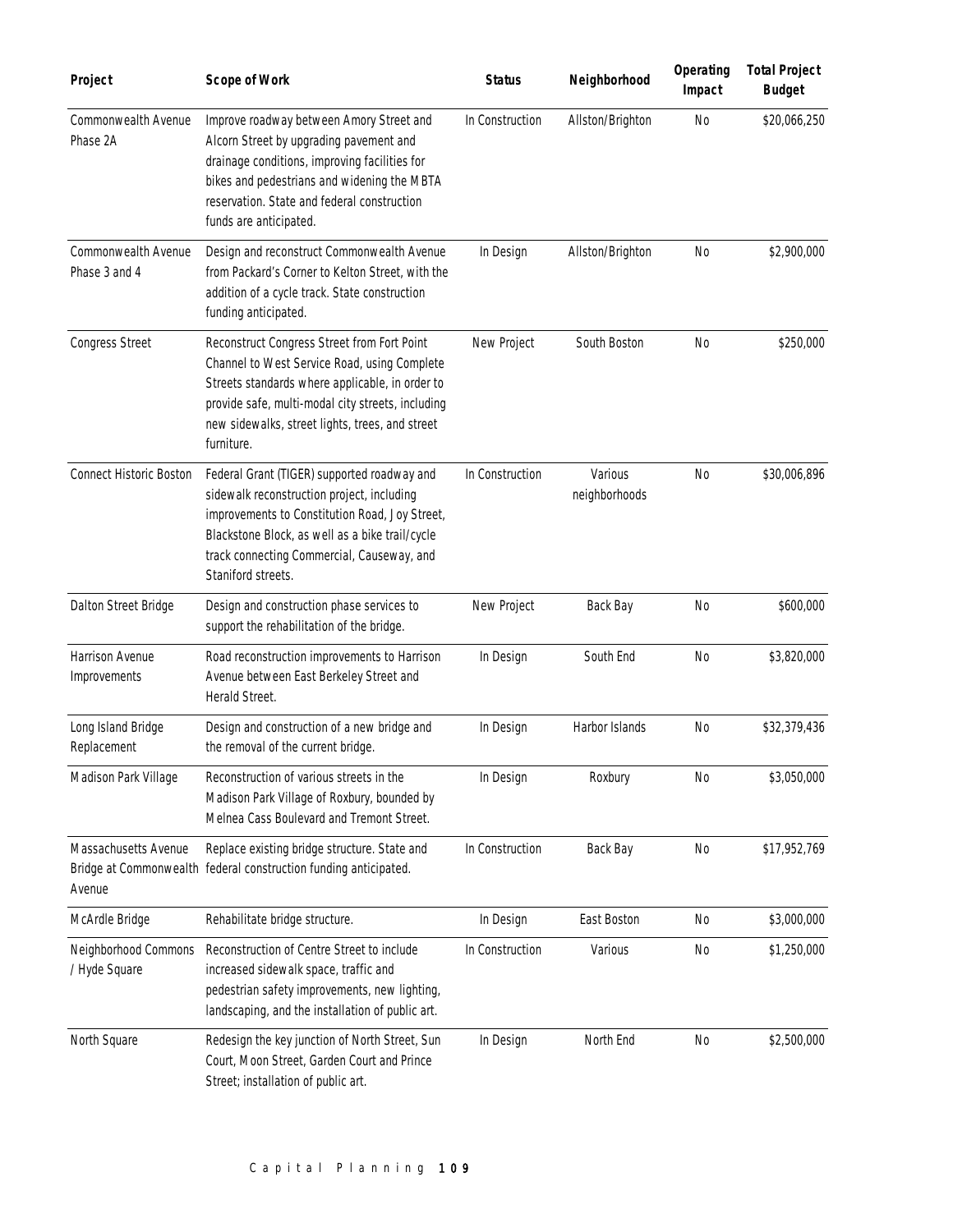| Project                                   | <b>Scope of Work</b>                                                                                                                                                                                                                                                      | <b>Status</b>   | Neighborhood             | Operating<br>Impact | <b>Total Project</b><br><b>Budget</b> |
|-------------------------------------------|---------------------------------------------------------------------------------------------------------------------------------------------------------------------------------------------------------------------------------------------------------------------------|-----------------|--------------------------|---------------------|---------------------------------------|
| Bridge                                    | North Washington Street Design and construction of a new bridge that<br>will replace the existing structure. State and<br>federal construction funds anticipated.                                                                                                         | In Design       | Charlestown              | <b>No</b>           | \$167,920,000                         |
| Northern Avenue Bridge                    | Design and engineering services and ongoing<br>repairs to the bridge.                                                                                                                                                                                                     | In Design       | South Boston             | <b>No</b>           | \$55,609,765                          |
| Retaining Walls                           | Construction funds to support a multi-year<br>capital improvement program to repair and<br>maintain retaining walls in the public right-of-<br>way.                                                                                                                       | Annual Program  | Citywide                 | <b>No</b>           | \$1,200,000                           |
| Roadway Reconstruction<br>and Resurfacing | Includes road reconstruction, roadway<br>resurfacing, sidewalk reconstruction, and traffic<br>signal replacement where appropriate.                                                                                                                                       | Annual Program  | Citywide                 | N <sub>0</sub>      | \$48,500,000                          |
| Ruggles Street                            | Design and build a context sensitive Ruggles<br>Street, between Tremont and Shawmut Streets,<br>adhering to Complete Street guidelines.                                                                                                                                   | New Project     | Roxbury                  | <b>No</b>           | \$1,800,000                           |
| Sidewalk Reconstruction                   | Various sidewalk and pedestrian ramp repairs<br>and reconstruction.                                                                                                                                                                                                       | Annual Program  | Citywide                 | N <sub>0</sub>      | \$31,050,000                          |
| Street Light Gas Lamps                    | Using utility subsidies, this program is designed<br>to retrofit solar powered timers to activate gas<br>lamp street lights.                                                                                                                                              | Annual Program  | Various<br>neighborhoods | <b>No</b>           | \$1,137,500                           |
| Street Light LED<br>Conversion            | A City-wide project to convert mercury and<br>sodium vapor streetlights to light emitting diode<br>(LED) lights.                                                                                                                                                          | Annual Program  | Citywide                 | <b>No</b>           | \$25,529,031                          |
| <b>Street Lighting</b><br>Installation    | Installation of street lights in various locations.                                                                                                                                                                                                                       | Annual Program  | Citywide                 | N <sub>0</sub>      | \$20,147,167                          |
| Sullivan Square /<br>Rutherford Avenue    | Engineering and design services to provide for<br>corridor wide transportation improvements.<br>State and federal funding anticipated.                                                                                                                                    | In Design       | Charlestown              | <b>No</b>           | \$14,759,403                          |
| Summer Street                             | Continuation of Crossroads Initiative at Summer<br>Street to improve roadway, sidewalks, street<br>lighting, and bicyclist safety. Phase 1 scope<br>included area from Fort Point Channel to Boston<br>Wharf Road. Phase 2 will extend from BCEC<br>towards South Boston. | In Design       | South Boston             | <b>No</b>           | \$7,400,000                           |
| Walkable Streets                          | Sidewalk improvement program designed to<br>target key neighborhood streets and corridors<br>by reconstructing longer, contiguous sidewalk<br>sections.                                                                                                                   | In Construction | Various<br>neighborhoods | <b>No</b>           | \$6,000,000                           |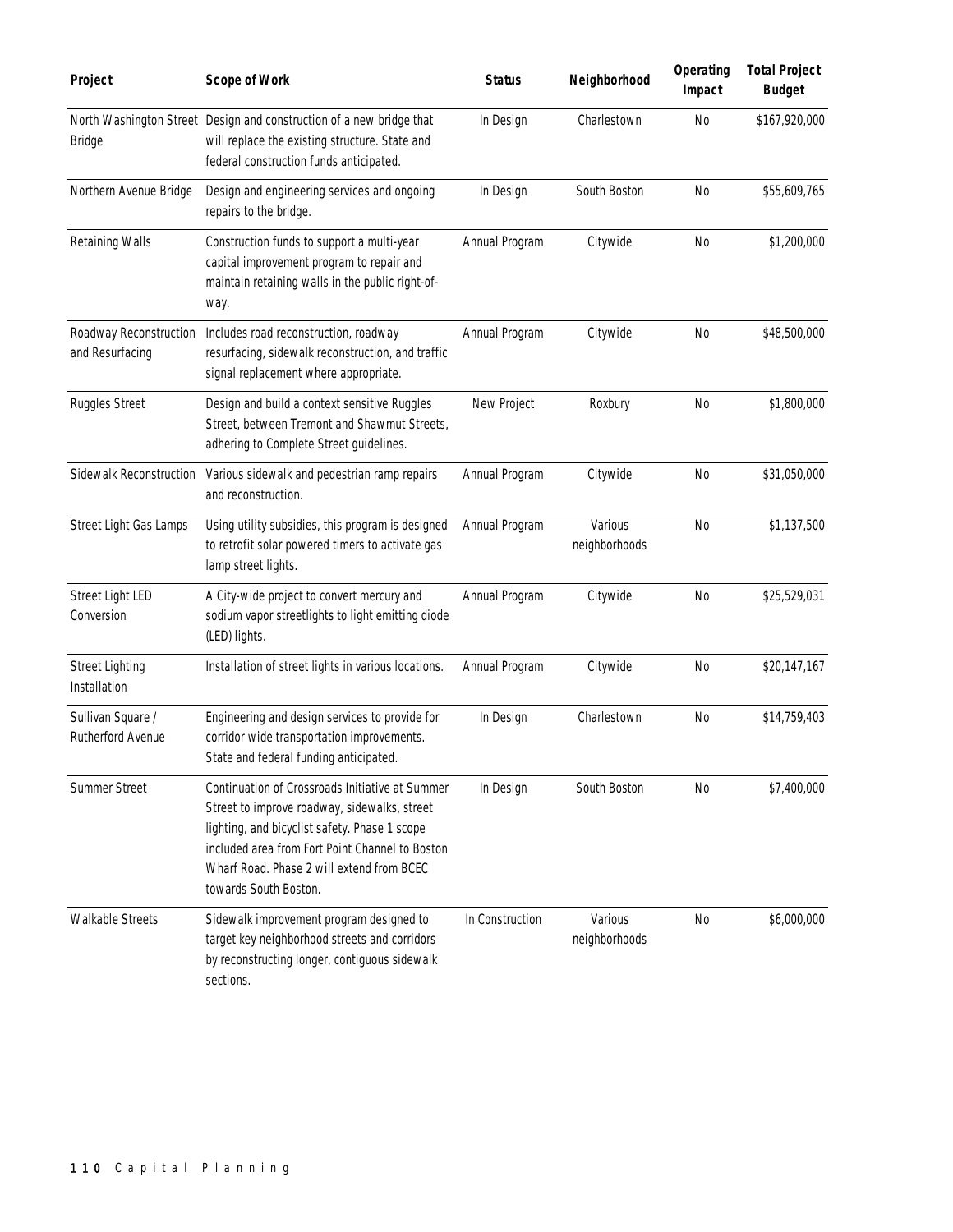| Project                                         | <b>Scope of Work</b>                                                                                                                                                                                                                                                        | <b>Status</b>   | Neighborhood  | Operating<br>Impact | <b>Total Project</b><br><b>Budget</b> |
|-------------------------------------------------|-----------------------------------------------------------------------------------------------------------------------------------------------------------------------------------------------------------------------------------------------------------------------------|-----------------|---------------|---------------------|---------------------------------------|
| Washington Street /<br><b>Traveler Street</b>   | Roadway improvements to Washington Street<br>from East Berkeley Street to Herald Street, and<br>Traveler Street between Washington Street and<br>Harrison Avenue. Improvements include<br>resurfacing, pavement markings, and new<br>traffic signals.                       | In Design       | South End     | No                  | \$1,750,000                           |
| Whittier Street Housing<br>Development Roadways | Reconstruction of roads and sidewalks in the<br>Whittier Street housing development in<br>conjunction with a \$30M HUD grant to<br>revitalize the development and surrounding<br>neighborhood.                                                                              | New Project     | Roxbury       | <b>No</b>           | \$1,000,000                           |
| <b>Transportation Department</b>                |                                                                                                                                                                                                                                                                             |                 |               |                     |                                       |
| 300 Frontage Road<br>Improvements               | Interior and exterior renovations to<br>accommodate Boston Transportation<br>Department operations.                                                                                                                                                                         | In Design       | South Boston  | <b>No</b>           | \$463,807                             |
| Accessible Pedestrian<br>Signals                | Purchase and install APS devices for new<br>construction, major reconstructions, and by<br>request as outlined in the City's response to the<br>federal mandate.                                                                                                            | Annual Program  | Citywide      | <b>No</b>           | \$1,831,088                           |
| Bowdoin Street/Geneva<br>Avenue Study           | A transportation study of the Bowdoin Street<br>and Geneva Avenue area in Dorchester.                                                                                                                                                                                       | To Be Scheduled | Dorchester    | N <sub>0</sub>      | \$100,000                             |
| <b>BTD Tow Lot Facility</b>                     | Repairs and upgrades to building envelope and<br>tow lot.                                                                                                                                                                                                                   | In Construction | South Boston  | No                  | \$3,800,000                           |
| Central Square                                  | Urban redesign and improvements for Central<br>Square including the intersections at Meridian<br>and Saratoga Streets, and Porter and<br>Bennington Streets.                                                                                                                | In Construction | East Boston   | <b>No</b>           | \$7,850,000                           |
| Centre Street / South<br>Street                 | Redesign portions of Centre Street and South<br>Street in Jamaica Plain using a Complete<br>Streets approach.                                                                                                                                                               | In Design       | Jamaica Plain | No                  | \$400,000                             |
| Crosswalk and Lane<br>Marking Revitalization    | Improve safety and expand access to city<br>streets by bringing all crosswalks, lane<br>markings, and bike lanes into a state of good<br>repair. Expand access to make neighborhoods<br>interconnected for all modes of travel, including<br>driving, cycling, and walking. | New Project     | Citywide      | No                  | \$4,650,000                           |
| <b>Dudley Street</b>                            | Roadway improvements from Shawmut Avenue<br>to Harrison Avenue including six key Dudley<br>Square intersections. The scope of work<br>includes geometric changes, new traffic signal<br>equipment and timing, bike lanes, and<br>streetscape improvements.                  | In Design       | Roxbury       | No                  | \$9,000,000                           |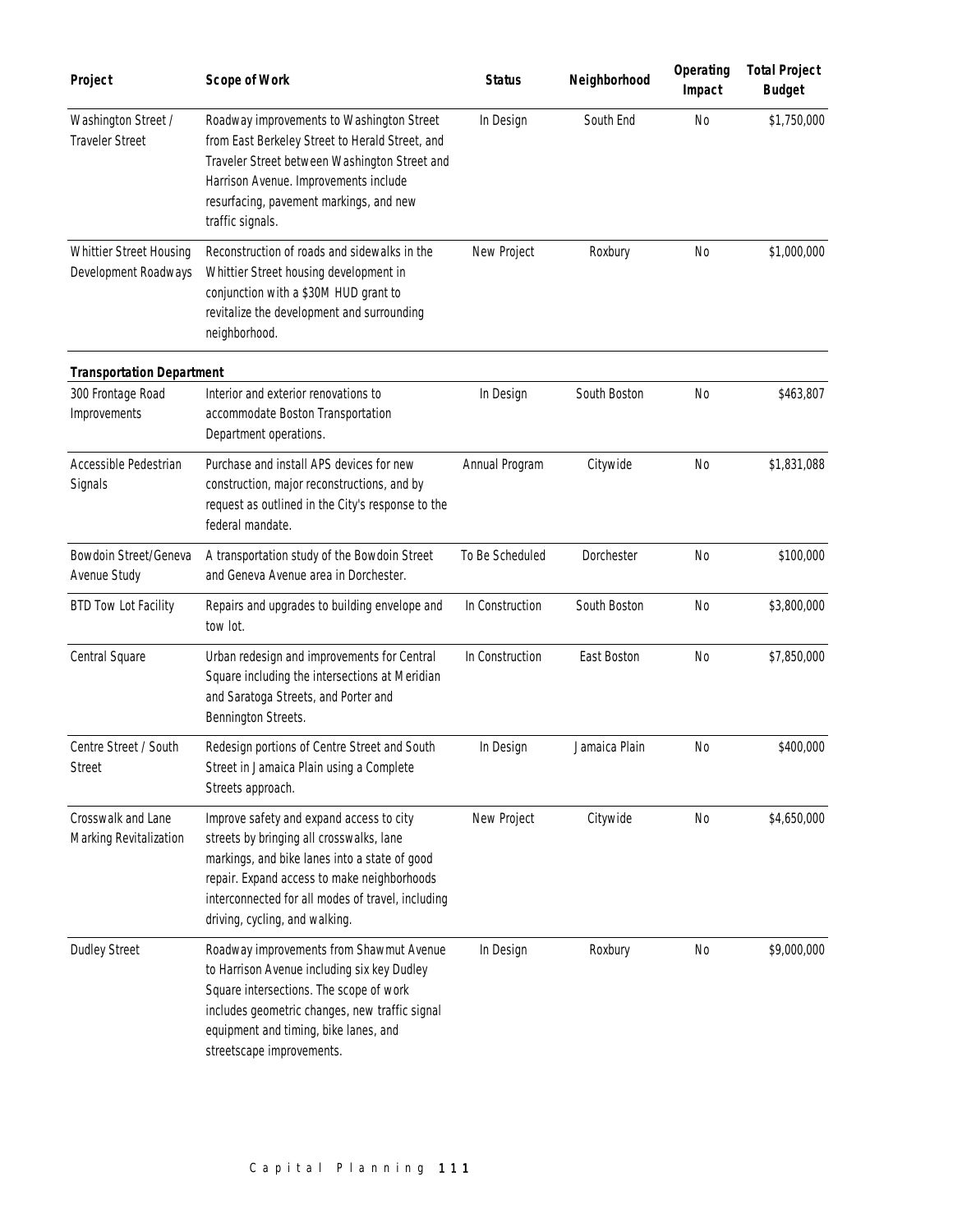| Project                                              | <b>Scope of Work</b>                                                                                                                                                                                                                                                                                     | <b>Status</b>              | Neighborhood             | Operating<br>Impact | <b>Total Project</b><br><b>Budget</b> |
|------------------------------------------------------|----------------------------------------------------------------------------------------------------------------------------------------------------------------------------------------------------------------------------------------------------------------------------------------------------------|----------------------------|--------------------------|---------------------|---------------------------------------|
| Improvements                                         | Father Hart Bridge Traffic Install new traffic signals at the intersections of<br>Milton St. at Neponset Valley Parkway, Milton<br>St. at Hyde Park Ave. and Neponset Valley<br>Parkway and Hyde Park Ave. at Wolcott Square.<br>Install wheelchair ramps, new crosswalks and<br>bicycle accommodations. | New Project                | Hyde Park                | <b>No</b>           | \$1,375,000                           |
| Fenway Longwood<br>Kenmore Improvements              | Infrastructure improvements for Boylston Street<br>and Audubon Circle. Develop a bicycle and<br>pedestrian path connecting the Riverway with<br>Fenway and Yawkey Stations.                                                                                                                              | In Construction            | Fenway/Kenmore           | <b>No</b>           | \$7,987,722                           |
| Melnea Cass Boulevard                                | Reconstruct Melnea Cass Blvd. in conjunction<br>with the South Bay Harbor Trail project. State<br>and federal construction funding anticipated.                                                                                                                                                          | In Design                  | Roxbury                  | N <sub>0</sub>      | \$9,537,105                           |
| Municipal Parking Lots                               | Lighting, paving, re-striping, and other upgrades<br>to municipal parking lots citywide.                                                                                                                                                                                                                 | Annual Program             | Citywide                 | <b>No</b>           | \$2,856,226                           |
| South Bay Harbor Trail                               | Design and construct an important link in the<br>City's Greenway, connecting trails from the<br>Fenway, the Southwest Corridor, Charles River<br>Park, Broadway Bridge, and the Central Artery<br>parks.                                                                                                 | In Design                  | South End                | N <sub>0</sub>      | \$4,233,000                           |
| Strategic Bicycle<br>Network Project                 | Maximize usage in existing high volume bike<br>lanes via construction of bike lane extensions<br>and connections with citywide key bike<br>corridors.                                                                                                                                                    | Annual Program             | Citywide                 | <b>No</b>           | \$4,500,000                           |
| <b>Street Rule Book</b>                              | Compile an electronic rulebook of citywide<br>curbside parking regulations.                                                                                                                                                                                                                              | Implementation<br>Underway | N/A                      | <b>No</b>           | \$500,000                             |
| Traffic Signal<br>Construction at 4<br>Intersections | Install new traffic signals and controls,<br>detection and monitoring equipment and<br>systems at American Legion at Plaza Driveway,<br>Newbury St. at Fairfield, Geneva Ave. at Olney,<br>Blue Hill Ave. at Castlegate. Partially funded<br>through Vision Zero.                                        | In Construction            | Various<br>neighborhoods | <b>No</b>           | \$800,000                             |
| <b>Traffic Signals</b>                               | Provide traffic signal design services, install or<br>upgrade existing traffic signals and controls,<br>install new control boxes and battery backup<br>equipment.                                                                                                                                       | Annual Program             | Citywide                 | <b>No</b>           | \$12,500,000                          |
| Traffic Signals at 9<br>Locations                    | Upgrade five traffic control signal locations and<br>install new traffic control signals at four<br>locations. Some locations require minor<br>geometric changes to improve safety and<br>operations. Accessible pedestrian ramps will be<br>reconstructed as needed.                                    | In Design                  | Various<br>neighborhoods | <b>No</b>           | \$3,487,107                           |